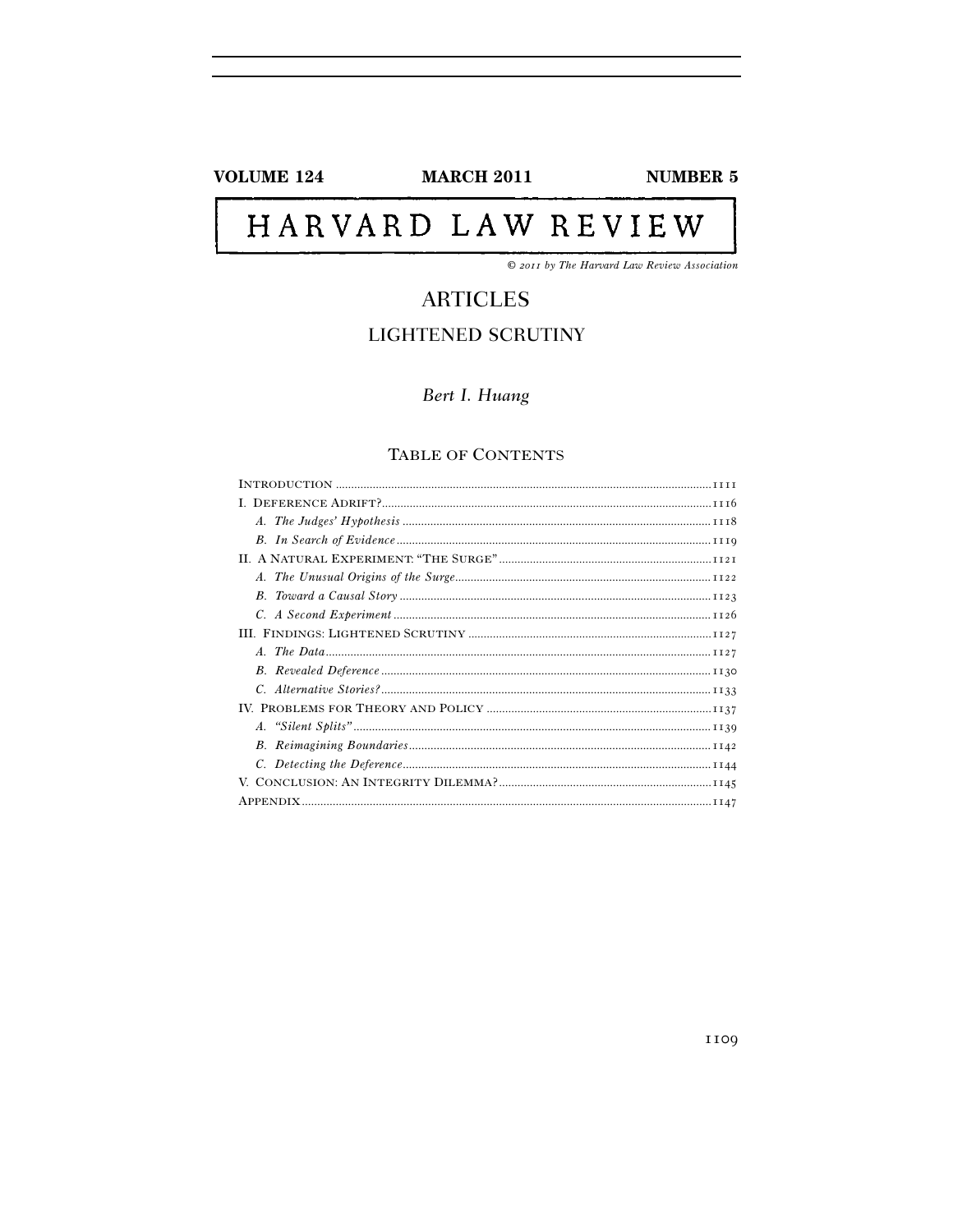# LIGHTENED SCRUTINY

# *Bert I. Huang*<sup>∗</sup>

*The current anxiety over judicial vacancies is not new. For decades, judges and scholars have debated the difficulties of having too few judges for too many cases in the federal courts. At risk, it is said, are cherished and important process values. Often left unsaid is a further possibility: that not only process, but also the outcomes of cases, might be at stake. This Article advances the conversation by illustrating how judicial overload might entail sacrifices of firstorder importance.* 

*I present here empirical evidence suggesting a causal link between judicial burdens and the outcomes of appeals. Starting in 2002, a surge of cases from a single federal agency flooded into the circuit courts. Two circuits bore the brunt, with their caseloads jumping more than forty percent. The other circuits were barely touched, by comparison. To sort cause from effect, I focus on outcomes not in the surging agency cases, but instead in a separate category: civil appeals. The two circuits flooded with agency cases began to overrule district court decisions less often — in the civil cases. This evidence of evolving deference raises the possibility of "silent splits": divergences among the circuits in their levels of appellate scrutiny, due not to articulated disagreements but to variation in caseloads.* 

<sup>\*</sup> Associate Professor of Law, Columbia Law School. I wish to thank Robert Akerlof, Oren Bar-Gill, Michael Boudin, Sam Bray, Richard Briffault, José Cabranes, Glenn Cohen, Rosalind Dixon, Ben Edelman, Noah Feldman, Sydney Foster, Katherine Franke, Jeanne Fromer, Abbe Gluck, Claudia Goldin, Jeff Gordon, Lani Guinier, Scott Hemphill, Christine Jolls, Louis Kaplow, Larry Katz, Robert Katzmann, Martin Kurzweil, Joe Landau, Maggie Lemos, Katerina Linos, Debra Livingston, Gerard Lynch, Wendy Martinek, Gillian Metzger, Henry Monaghan, Ed Morrison, Trevor Morrison, Jon Newman, J.J. Prescott, Alex Raskolnikov, David Rosenberg, Bertrall Ross, Robert Sack, Dan Schwarcz, Robert Scott, Steve Shavell, Micah Smith, Holger Spamann, Matt Stephenson, Kate Stith, Lior Strahilevitz, Jeannie Suk, Neal Ubriani, Catherine Wolfe, Mark Wu, Kathy Zeiler, and the editors of this journal for their insights and comments on drafts. Workshop audiences at Columbia, Georgetown, Harvard, University of Chicago, Vanderbilt, and Yale, and at ALEA, CELS, and NBER conferences, as well as friends and colleagues, offered helpful suggestions. I thank Lena Husani and Caitlin Street for excellent research assistance and Tom Miles for sharing data. The Olin Center at Harvard; the Harvard Project on Justice, Welfare & Economics; the Paul and Daisy Soros Fellowship; and an NSF graduate research grant offered financial support. The views expressed are my own.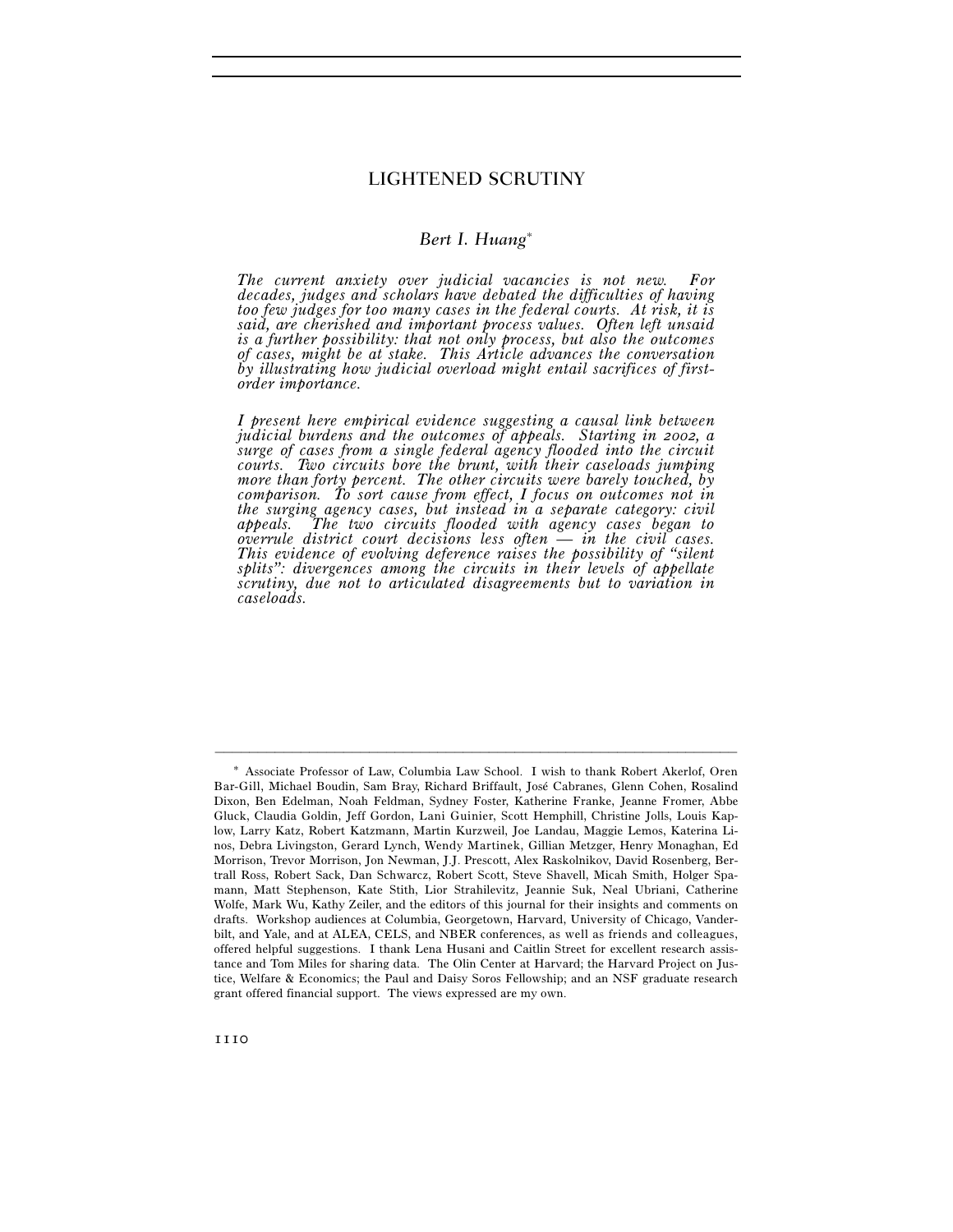#### INTRODUCTION

rbitrary and capricious. Abuse of discretion. De novo. Clear error. Emphatic phrases like these are what our judiciary uses to mind the minders — to regulate how the appeals courts in turn review the rulings of the trial courts.<sup>1</sup> Announced in nearly every circuit court opinion,2 such standards of review are doctrines that reflect a received wisdom about these courts' relative institutional strengths.<sup>3</sup> They are both artifacts and devices of our lawmakers' efforts to fine-tune the sharing of legal authority within the judiciary.4 A

Continuing contests and circuit splits over such doctrines reveal the real stakes for both litigants and the courts in defining these relations of review.5 Once set, the standards are embedded in the common law.6 The point of enshrining them in precedent, of course, is to promote uniformity and stability. After all, it seems only fair that the same type of issue on appeal be reviewed with the same degree of scrutiny from case to case, from place to place, and from one year to the next.

But for all this creating and citing of standards of review, how much consistency is being ensured, in fact? Judges themselves have raised doubts, and their doubts arise from a singular source: a half century of unrelenting growth in judicial workload. Judge Richard Posner, for one, sensed that "one consequence of the heavy caseload pressures on the courts of appeals has been an increase in the defer-

–––––––––––––––––––––––––––––––––––––––––––––––––––––––––––––

<sup>28</sup>(a)(9)(B). 3 *See Salve Regina Coll.*, 499 U.S. at 233; *see also* Miller v. Fenton, 474 U.S. 104, 114 (1985);

 $6$  This process includes glosses on standards set out in rules and statutes, such as in FED. R. CIV. P. 52(a) and in the Administrative Procedure Act, 5 U.S.C. § 706(2)(A) (2006).

<sup>1</sup> Consider the familiar (if often fictional) binary of law versus fact: great deference is said to be due to a trial court's finding of fact; a ruling of law invites full reconsideration under de novo review, for which "no form of appellate deference is acceptable." Salve Regina Coll. v. Russell, 499 U.S. 225, 238 (1991); *see also* Bose Corp. v. Consumers Union of U.S., Inc., 466 U.S. 485, 498– 501 (1984) (describing deferential standard of review for findings of fact generally, but not for "First Amendment questions of 'constitutional fact,'" *id.* at 509 n.27). 2 Moreover, every appellant's brief is required to state the proper standard of review, for each

issue raised, under the current Federal Rules of Appellate Procedure. *See* FED. R. APP. P.

<sup>&</sup>lt;sup>4</sup> See Monaghan, supra note 3, at  $234-39$ .<br><sup>5</sup> See Concrete Works of Colo., Inc. v. City & Cnty. of Denver, 540 U.S. 1027, 1033 (2003) (Scalia, J., dissenting from denial of certiorari) ("[T]he case is worthy of the Court's review because it presents a clear Circuit split on the standard of appellate review for the 'strong basis in evidence' requirement."); *see also, e.g.*, Gall v. United States, 128 S. Ct. 586 (2007) (directing use of deferential abuse-of-discretion standard of review for federal criminal sentences); Rita v. United States, 127 S. Ct. 2456, 2462 (2007) (resolving circuit split over presumption-of-reasonableness review of federal sentences falling within Guidelines-recommended ranges); Cooper Indus., Inc. v. Leatherman Tool Grp., Inc., 532 U.S. 424, 431 (2001) (resolving split over standard of review for constitutionality of punitive damages awards); Ornelas v. United States, 517 U.S. 690, 695, 699 (1996) (resolving split over standard of review for findings of reasonable suspicion to stop and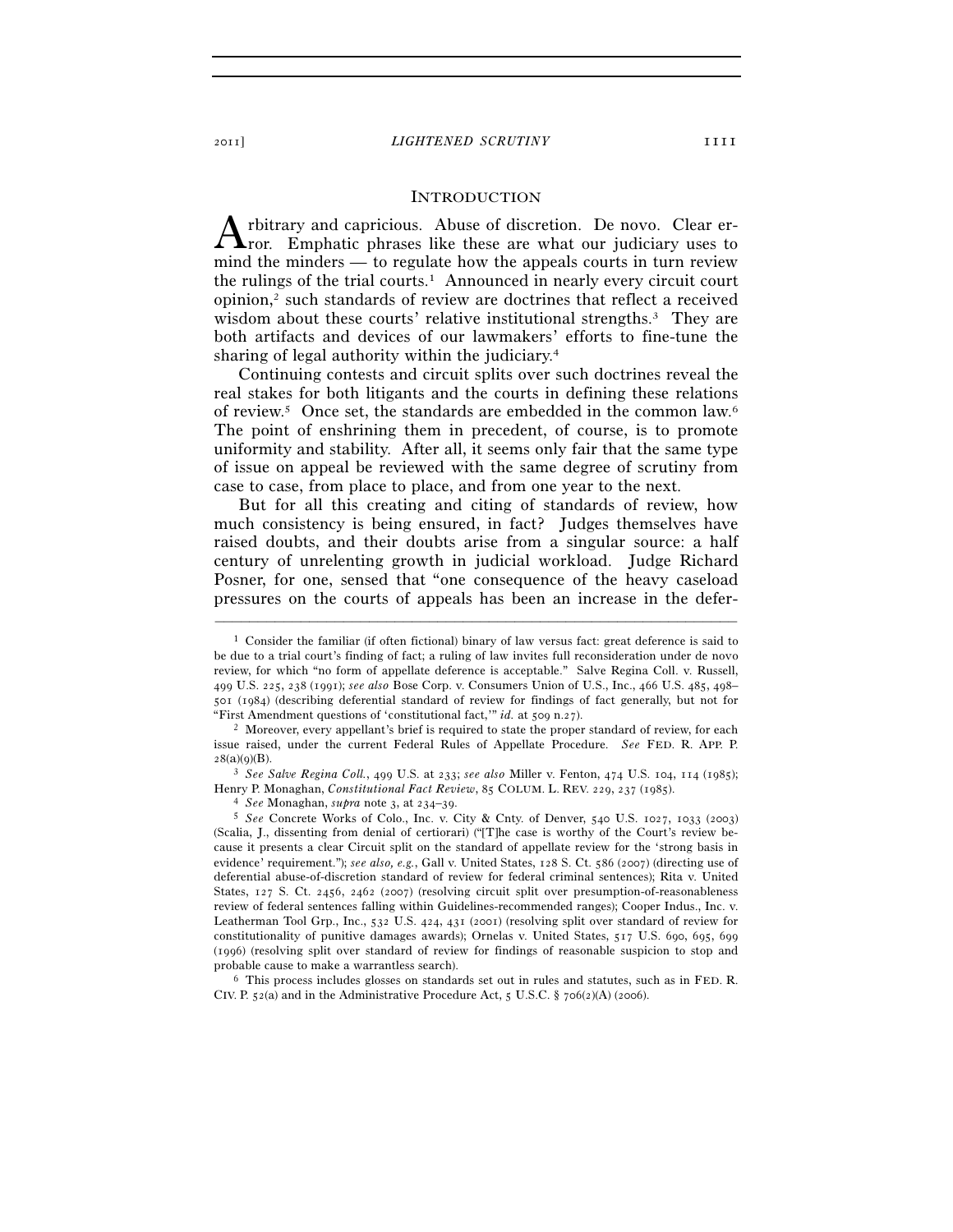ence paid by those courts to the rulings made by district judges."7 Similarly, pointing to "troubling" data showing a long-term decline in the rates of appellate reversals, with caseloads growing all the while, Judge John Gibbons wondered if the circuit courts' "remarkable achievement in productivity has been attained at least in part by the adoption of a posture of increased deference to the rulings of the courts we're supposed to be supervising."8

These judges' hypothesis, in essence, is that but for heavy caseloads, some appeals would have succeeded that in fact did not. Who wins or who loses a given case could turn on how many other cases are in the court's queue. Such a hypothesis deserves, but has lacked, a serious test. It is not that the caseload problem has gone unnoticed; to the contrary, there is a flourishing "crisis of volume" literature, itself voluminous.9 But those debates have mostly addressed process values, or the mechanics of appeals, rather than their outcomes.10 The litera-

–––––––––––––––––––––––––––––––––––––––––––––––––––––––––––––

<sup>9</sup> This literature, too, goes back at least half a century, having engaged leading scholars and judges of a prior generation. *See, e.g.*, Henry J. Friendly, *Averting the Flood by Lessening the Flow*, 59 CORNELL L. REV. 634, 642 (1974); Ruth Bader Ginsburg, *Reflections on the Independence, Good Behavior, and Workload of Federal Judges*, 55 U. COLO. L. REV. 1, 7–13 (1983); Lewis F. Powell, Jr., *Are the Federal Courts Becoming Bureaucracies?*, 68 A.B.A. J. 1370, 1371 (1982); Charles Alan Wright, *The Overloaded Fifth Circuit: A Crisis in Judicial Administration*, 42 TEX. L. REV. 949, 949 (1964). In fact, the phrase "crisis of volume" seems to have come into use in the 1970s. *See, e.g.*, DANIEL J. MEADOR, APPELLATE COURTS: STAFF AND PROCESS IN THE CRISIS OF VOLUME (1974). 10 *See, e.g.*, Mitu Gulati & C.M.A. McCauliff, *On* Not *Making Law*, LAW & CONTEMP.

<sup>7</sup> RICHARD A. POSNER, THE FEDERAL COURTS: CHALLENGE AND REFORM 345 (1996). Judge Posner explains that "[a] possible consequence is that fewer errors made by district courts are being corrected — an example of an undesired by-product of the growth in the caseload." *Id.* at 176. He also identifies a similar effect in the district courts, observing that the "least visible but probably most important way in which the pressure of a growing caseload had resulted in streamlining or corner cutting" is the "sub rosa redefinition [by district courts] of the standards for grant-

ing summary judgment and for dismissing a complaint for failure to state a claim." *Id.* at 178. 8 John J. Gibbons, *Maintaining Effective Procedures in the Federal Appellate Courts*, *in* THE FEDERAL APPELLATE JUDICIARY IN THE TWENTY-FIRST CENTURY 22, 23 (Cynthia Harrison & Russell R. Wheeler eds., 1989) [hereinafter Gibbons, *Maintaining Effective Procedures*]; s*ee also* John J. Gibbons, *Illuminating the Invisible Court of Appeals*, 19 SETON HALL L. REV. 484  $(1989)$ .

PROBS., Summer 1998, at 157, 159–60 (focusing on "shortcuts" circuit courts take to manage their workloads, such as short-form opinions); Richard A. Posner, *Will the Federal Courts of Appeals Survive Until 1984? An Essay on Delegation and Specialization of the Judicial Function*, 56 S. CAL. L. REV. 761, 767–77 (1983) (describing consequences of the "delegation of the judicial function to law clerks and staff attorneys," *id.* at 774); William M. Richman & William L. Reynolds, *Elitism, Expediency, and the New Certiorari: Requiem for the Learned Hand Tradition*, 81 COR-NELL L. REV. 273, 284 (1996); Lauren K. Robel, *The Myth of the Disposable Opinion: Unpublished Opinions and Government Litigants in the United States Courts of Appeals*, 87 MICH. L. REV. 940, 940–41 (1989).

There is, of course, not always a sharp line between process and outcomes. *See, e.g.*, Eric Helland & Jonathan Klick, *The Effect of Judicial Expedience on Attorney Fees in Class Actions*, 36 J. LEGAL STUD. 171 (2007) (describing the effect of court congestion on fee awards); Lee Epstein, William M. Landes & Richard A. Posner, *Why (and When) Judges Dissent: A Theoretical*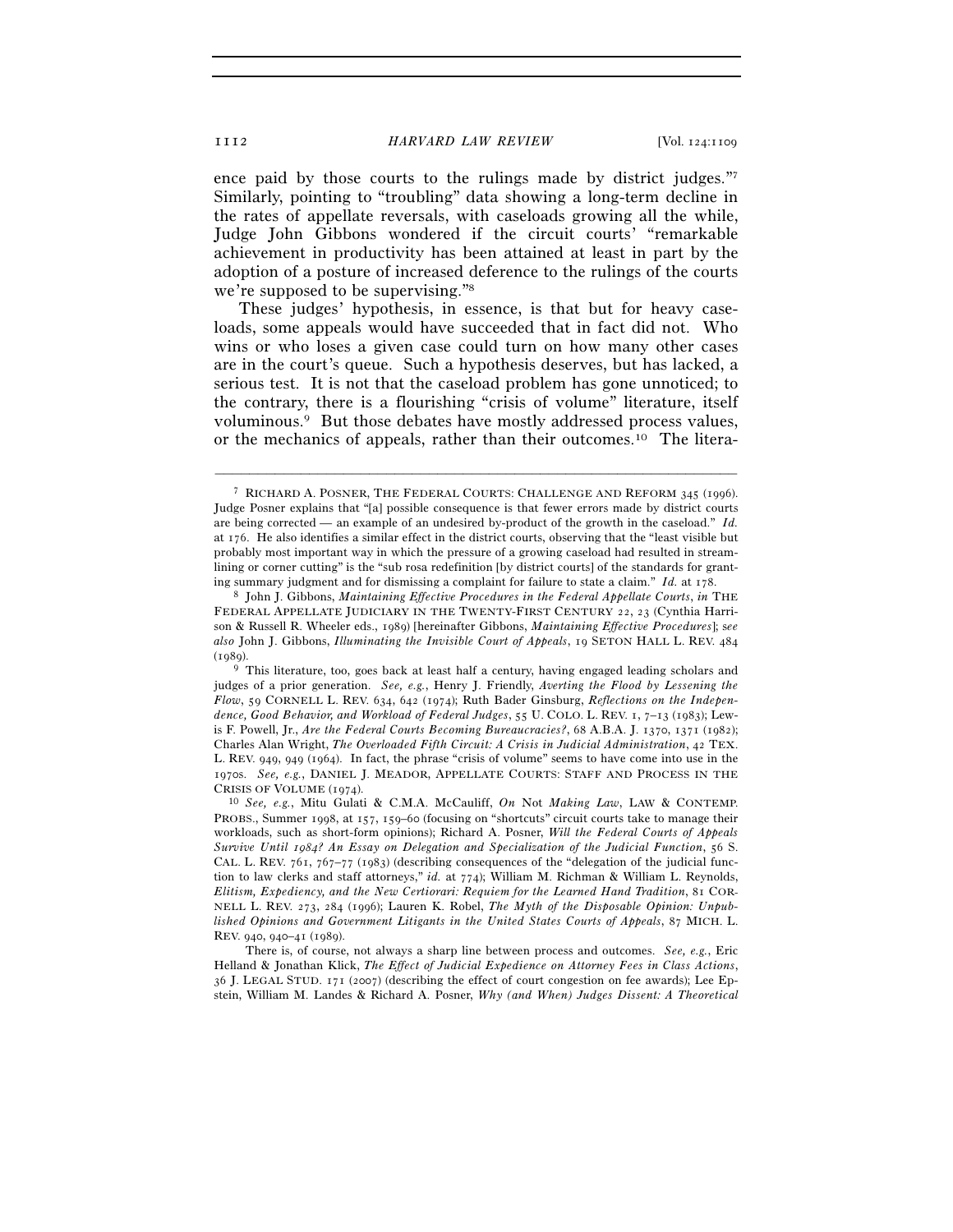2011] *LIGHTENED SCRUTINY* 1113

ture has lamented (or celebrated) the erosion of traditional practices, focusing on the decline of oral argument, say, or the increasingly routine use of summary orders in lieu of published opinions. By contrast, save for a few exceptions, $11$  it has underplayed what to some must seem more pressing concerns: for the parties bringing appeals, their chances of winning; and for the designers of legal policy, coherence and order in the sharing of judicial power.

Yet as far as it goes, the judges' hypothesis stops short. It leaves unsaid a subtle but direct implication. To say that docket pressure can alter the nature of appellate scrutiny is to allow the possibility of variation not only across time, but also across jurisdictions. It is to recognize that circuit "splits," in a sense, may appear in the de facto intensity of review, arising not from reasoned disagreement but from arbitrary variation in caseloads. The same case on appeal might come out differently in one circuit than in another for a reason having little to do with the law of each circuit — that reason being a "spillover effect" from the presence of other, unrelated cases.

This Article attempts to isolate the impact of judicial burdens on the outcomes of appeals in a systematic way. Making the case for a causal relationship is not easy: even if one noticed changing patterns in reversals over time, it is rarely possible to tease apart the influence of docket pressure from that of other factors, such as changes in the quality or makeup of the appeals being brought.12 These obstacles, along with the judges' hypothesis, are detailed in Part I.

Sometimes, however, history offers researchers a gift. Thanks to an unusual recent event, it is possible to study the effects of a sharp and sudden increase in judicial caseload — a surge that occurred only in certain circuits and not in others. Specifically, I follow the decisions of two circuit courts flooded by tens of thousands of appeals from the federal immigration agency, driven by accelerated deportation "stream-

<sup>–––––––––––––––––––––––––––––––––––––––––––––––––––––––––––––</sup> *and Empirical Analysis*, J. LEGAL ANALYSIS (forthcoming), *available at* http://ssrn.com/abstract <sup>=</sup>1542834. 11 One notable exception is Professor Paul Carrington's classic article. *See* Paul D. Carring-

ton, *Crowded Dockets and the Courts of Appeals: The Threat to the Function of Review and the National Law*, 82 HARV. L. REV. 542, 554 (1969) ("Pressure of time may create a tendency to give greater deference to primary decision makers.").<br><sup>12</sup> For an account of composition effects in the rising rate of civil appeals, see CAROL

KRAFKA ET AL., STALKING THE INCREASE IN THE RATE OF FEDERAL CIVIL APPEALS (1995), *available at* http://www.fjc.gov/public/pdf.nsf/lookup/rate\_of\_appeal.pdf/\$file/rate\_of\_ appeal.pdf. *See also* Chris Guthrie & Tracey E. George, *The Futility of Appeal: Disciplinary Insights into the "Affirmance Effect" on the United States Courts of Appeals,* 32 FLA. ST. U. L. REV. 357, 361 & fig.1B (2005) (observing the dual, long-term trends of rising caseloads and declining reversal rates, and noting that "[t]hese two phenomena may be related in any number of ways: one may be a cause of the other or both may be the product of other forces").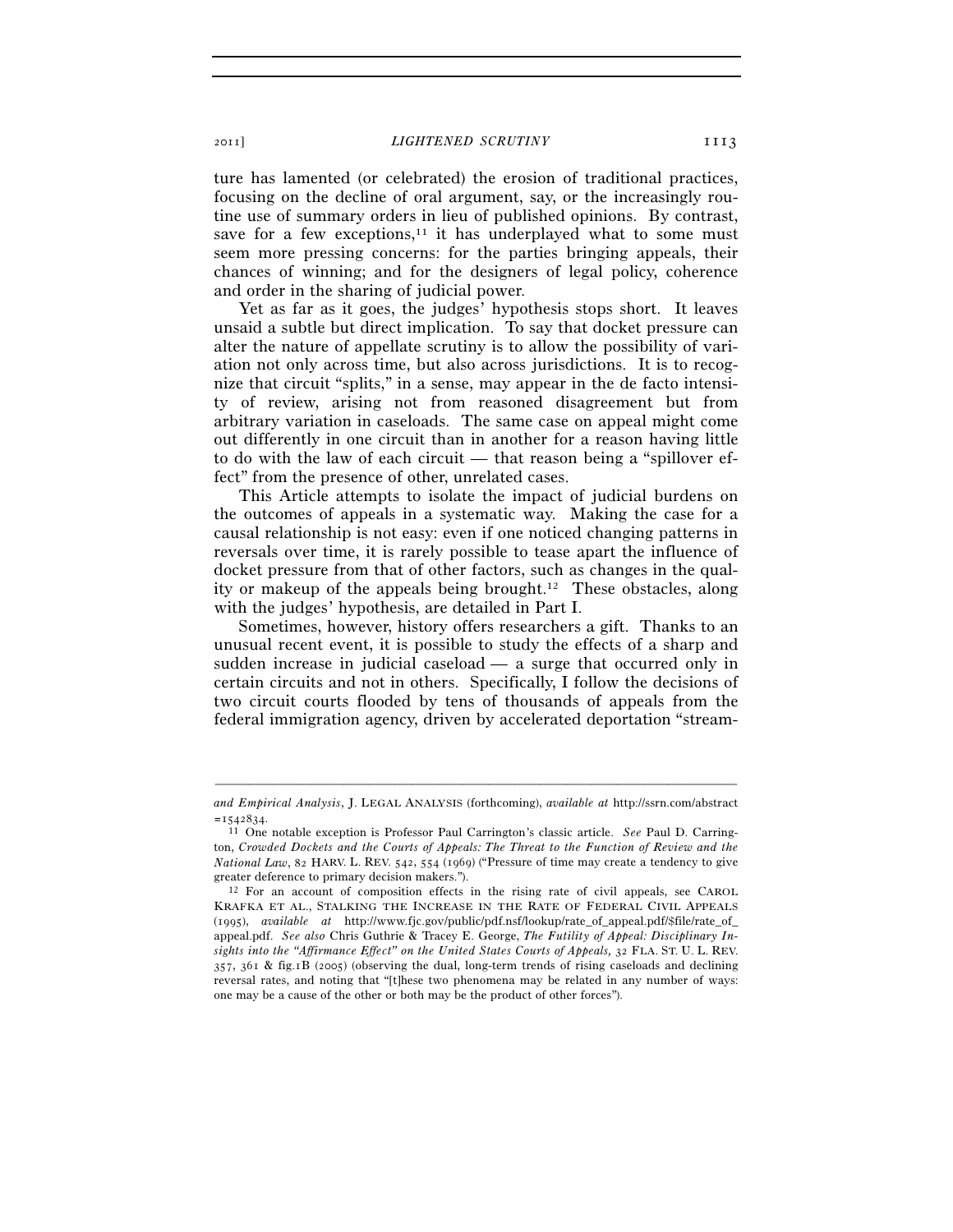lining" after the terrorist attacks of September 11, 2001. 13 Part II tells this story in more depth. According to the federal courts' administrative data, this flood of appeals from a single federal agency caused the caseflow of each of the two circuits to surge by more than forty percent.14

To avoid confounding cause with effect, I focus on how outcomes changed *not* in these surging agency cases, but instead in a separate category of cases — civil cases arising from the federal district courts.15 This broad category, civil appeals, has distinct advantages for study: not only is it unrelated to the source of the surge, but it is also diversified, ranging from civil rights to torts to copyright cases, and hence less easily swayed as a class by changes in any one area of law. Based on this line of reasoning, I exclude from my analysis all criminal appeals, as well as habeas and other prisoner cases; these categories are highly sensitive to even a single change in federal law.16

Furthermore, three features peculiar to this historical event aid in isolating the impact of caseload, making a causal inference more credible. First, the surge was concentrated in the Second and Ninth Circuits, thus enabling a "natural experiment" interpretation of the findings, with the other circuits providing a baseline for comparison.

<sup>&</sup>lt;sup>13</sup> This surge continued unabated through the period of study. My analysis ends in late 2005, just before the Second Circuit's initiation of the "non-argument calendar" as a special track for processing the immigration appeals (as explained in Part III). *See* Jon O. Newman, *The Second Circuit's Expedited Adjudication of Asylum Cases: A Case Study of a Judicial Response to an Unprecedented Problem of Caseload Management*, 74 BROOK. L. REV. 429, 432–34 (2009). My study is thus focused on the period when docket crowding had become so salient that the circuit felt compelled to adopt a major change in how it processed cases — giving up a long tradition of oral argument for nearly every case, *id.* at  $433$  — but had yet to put the new plan to use.<br><sup>14</sup> Between 2001 and 2005, the flow of agency appeals in the Second Circuit rose by roughly

<sup>2400</sup> cases per year — a number that is nearly fifty percent of the circuit's total caseflow before the surge. (Accordingly, the share of agency appeals on the docket rose by over thirty percent.) In the Ninth Circuit, too, the surge can be seen as adding about fifty percent to the total caseflow (and likewise, the share of agency cases grew by more than thirty percent). *See* ADMIN. OFFICE OF THE U.S. COURTS, JUDICIAL BUSINESS OF THE UNITED STATES COURTS: 2005 ANNUAL REPORT OF THE DIRECTOR 114 tbl.B-3 (2006), *available at* http://www.uscourts.gov/Statistics/ JudicialBusiness/JudicialBusiness2005.aspx. 15 Even though the immigration appeals are not my object of study, I should add that their

own story has begun to be richly examined and vividly told. *See, e.g.*, JAYA RAMJI-NOGALES, ANDREW I. SCHOENHOLTZ & PHILIP G. SCHRAG, REFUGEE ROULETTE: DISPARITIES IN ASYLUM ADJUDICATION AND PROPOSALS FOR REFORM (2009). 16 Indeed, the period of study encompasses the *Apprendi*-*Booker* revolution in criminal sen-

tencing. *See* United States v. Booker, 543 U.S. 220 (2005); Apprendi v. New Jersey, 530 U.S. 466 (2000). And it also follows closely upon the enactment of both the federal habeas statute and the prisoner litigation statute. *See* Antiterrorism and Effective Death Penalty Act of 1996 (AEDPA), Pub. L. No. 104-132, 110 Stat. 1214 (codified as amended in scattered sections of the U.S.C.); Prison Litigation Reform Act of 1995 (PLRA), Pub. L. No. 104-134, §§ 801–810, 110 Stat. 1321-66 (1996) (codified as amended in scattered sections of 11, 18, 28, and 42 U.S.C.).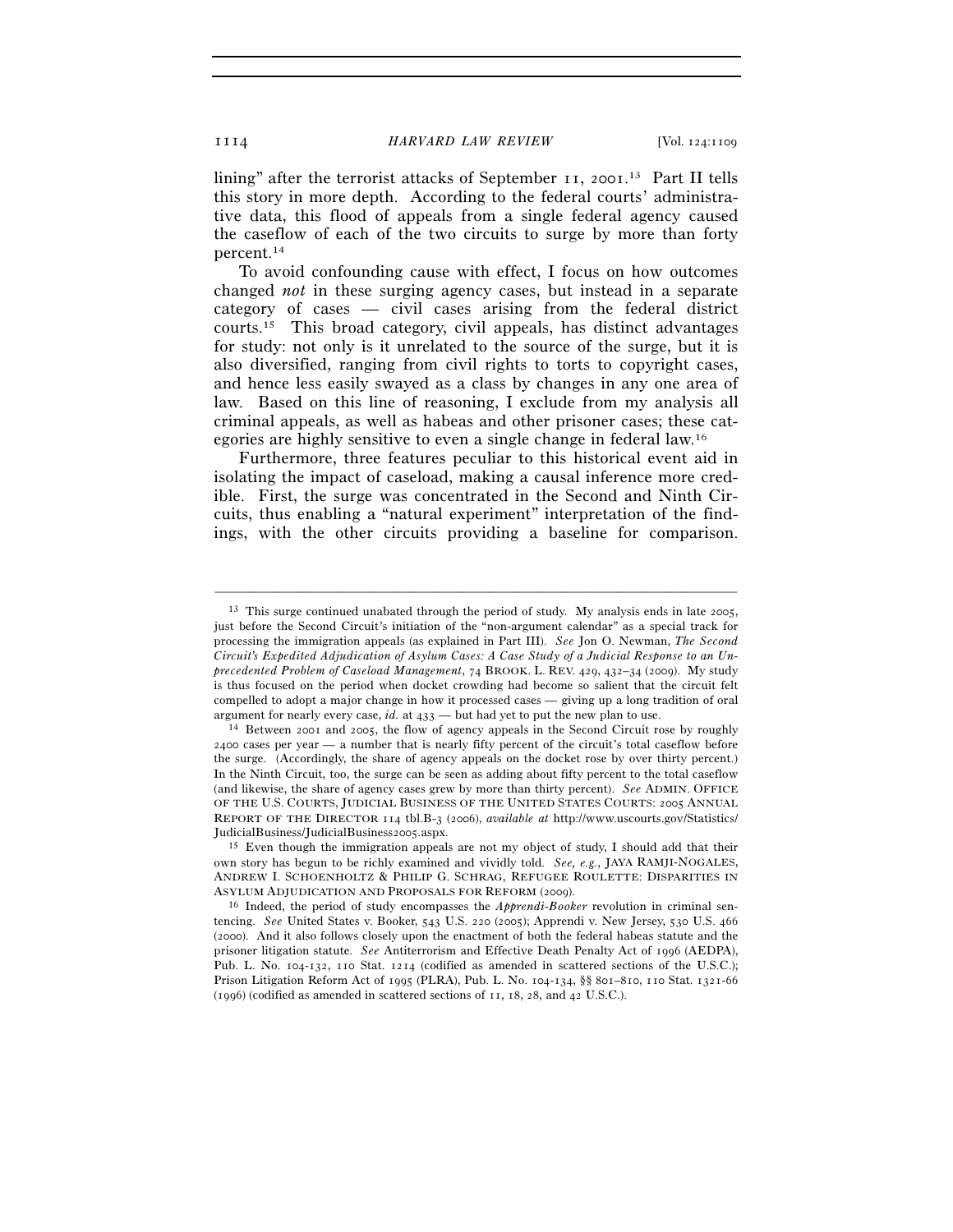2011] *LIGHTENED SCRUTINY* 1115

Second, reverse causality is unlikely, given that the federal courts did not create this surge. The judiciary had no say in the deportation streamlining, which the Attorney General abruptly ordered in the aftermath of  $q/I$ . To the contrary, the courts were taken by surprise. Third, by jurisdictional statute, these agency decisions are appealed directly to the circuit courts — bypassing the district courts. The surging agency cases thus cannot have altered the nature of the civil cases by crowding them first at the trial level.

There is a fourth fortuity, one that allows some double-checking of the causal story. In the Second Circuit, another workload crisis had led the chief judge to declare a "judicial emergency" only a few years before, when the departures of judges and political gridlock in filling vacancies had left five out of the thirteen seats vacant. The resulting rise in judicial burdens for the shorthanded court might be expected to have caused effects similar to those of the later surge.

Given the simplicity and transparency of this empirical approach, the raw data essentially tell the story. The picture that emerges is one of lightened scrutiny during the surge. I find that, when flooded by the agency cases, the affected circuit courts began to reverse district court rulings less often — in the *civil* cases. In these circuits, it seems, deference increased, tilting the balance of authority toward the district courts. Moreover, a similar effect occurred during the earlier vacancy crisis in the Second Circuit. These changes, shown in Part III and in the Appendix, can be seen whether the examined sample is all civil cases on appeal, or is limited to subsamples chosen to rule out other influences (such as fluctuating burdens on government lawyers).

What are we to make of this evidence of lower reversals during times of higher judicial burdens? For one thing, it calls attention to the potential for "splits" among the circuits in their levels of scrutiny, caused by differences in caseloads.17 Moreover, if reversals are falling while the formal standards of review remain unchanged, then the data may be revealing a deference drift that is otherwise eluding notice and possibly "splits" that are occurring silently.

<sup>–––––––––––––––––––––––––––––––––––––––––––––––––––––––––––––</sup> <sup>17</sup> "Circuit drift" is a term Judge Posner applies to a related phenomenon; as he has noted in another context,

the failure to converge may be an illustration of "circuit drift": the heavy caseloads and large accumulations of precedent in each circuit induce courts of appeals to rely on their own "circuit law," as if each circuit were a separate jurisdiction rather than all being part of a single national judiciary enforcing a uniform body of federal law.

Nightingale Home Healthcare, Inc. v. Anodyne Therapy, LLC, 626 F.3d 958, 962 (7th Cir. 2010) (noting divergence of standards for fees under the Lanham Act).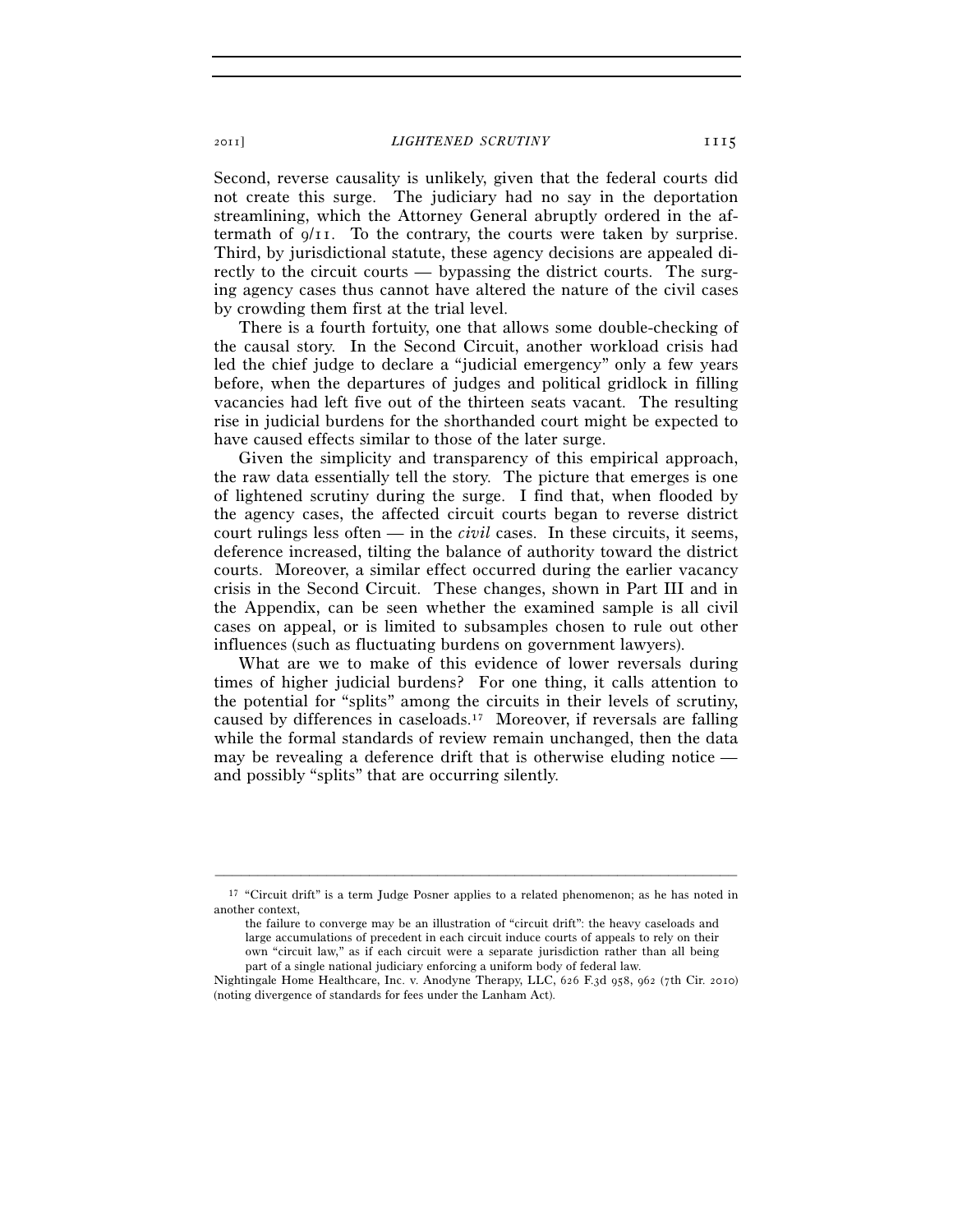1116 *HARVARD LAW REVIEW* [Vol. 124:1109

Silence poses special problems for oversight. To the extent the circuits are splitting silently, the usual means for monitoring the work of the courts might be of less use: the Supreme Court's certiorari process, for instance, would not easily detect divergence among the circuits in their de facto levels of deference, so long as they continued to adhere de jure to the same formal standards. And yet the very absence of articulation by the circuit courts may also mean that such drifts or "splits" are unreasoned, thus warranting closer review.

Parts IV and V detail and reimagine potential solutions, focusing on proposals aimed at assigning resources to meet judicial burdens evenly among the circuits, or at allowing judicial resources to flow to the areas of greatest need. Designing more finely tailored solutions, however, demands a much closer look at how cases are handled by the circuit courts than this type of study offers. Notably, this study's unit of analysis is not individual judges, but rather circuit courts as a whole. (Judges are nowhere identified in these data.) What is observed here is the output of a large institution — staff, law clerks, judges, and other officers bound together by norms, culture, habits of workflow, and internal directives. This initial foray thus leaves for future research the hard work of sorting among possible mechanisms for the changes in reversal patterns reported here.18

Finally, by way of conclusion, I notice a dilemma of judicial integrity: if resource imbalances across circuits are allowed to persist, then attempts to force uniformity by leveling-up reversals in the overtaxed circuits may well come at a cost to another cherished judicial value the pursuit of correct results.

#### I. DEFERENCE ADRIFT?

*[D]efining the proper scope of review of trial court determinations requires considering in each situation the benefits of closer appellate scrutiny as compared to those of greater deference. — Judge Henry Friendly*19

*The bigger the dockets, the less time we spend on the difficult cases and the more mistakes we make. — Judge Harry Edwards*20

In the federal judiciary, the courts of appeals are the "courts of the last resort for all but the handful of cases that the Supreme Court will

<sup>18</sup> It leaves open the questions, for instance, of whether the mechanisms include changes in the use of law clerks or staff or visiting judges; time-shifting of when easier or harder cases are decided; changes in how (and how much) case information reaches judicial officers or staff; or other shifts in the court's internal dynamics or case processing. See infra Part V, pp. 1145–46.<br><sup>19</sup> Henry J. Friendly, *Indiscretion About Discretion*, 31 EMORY L.J. 747, 756 (1982).<br><sup>20</sup> Harry T. Edwards, *The Role of a Judge* 

*Practice in Federal Appellate Adjudication*, 32 CLEV. ST. L. REV. 385, 403 (1983–1984).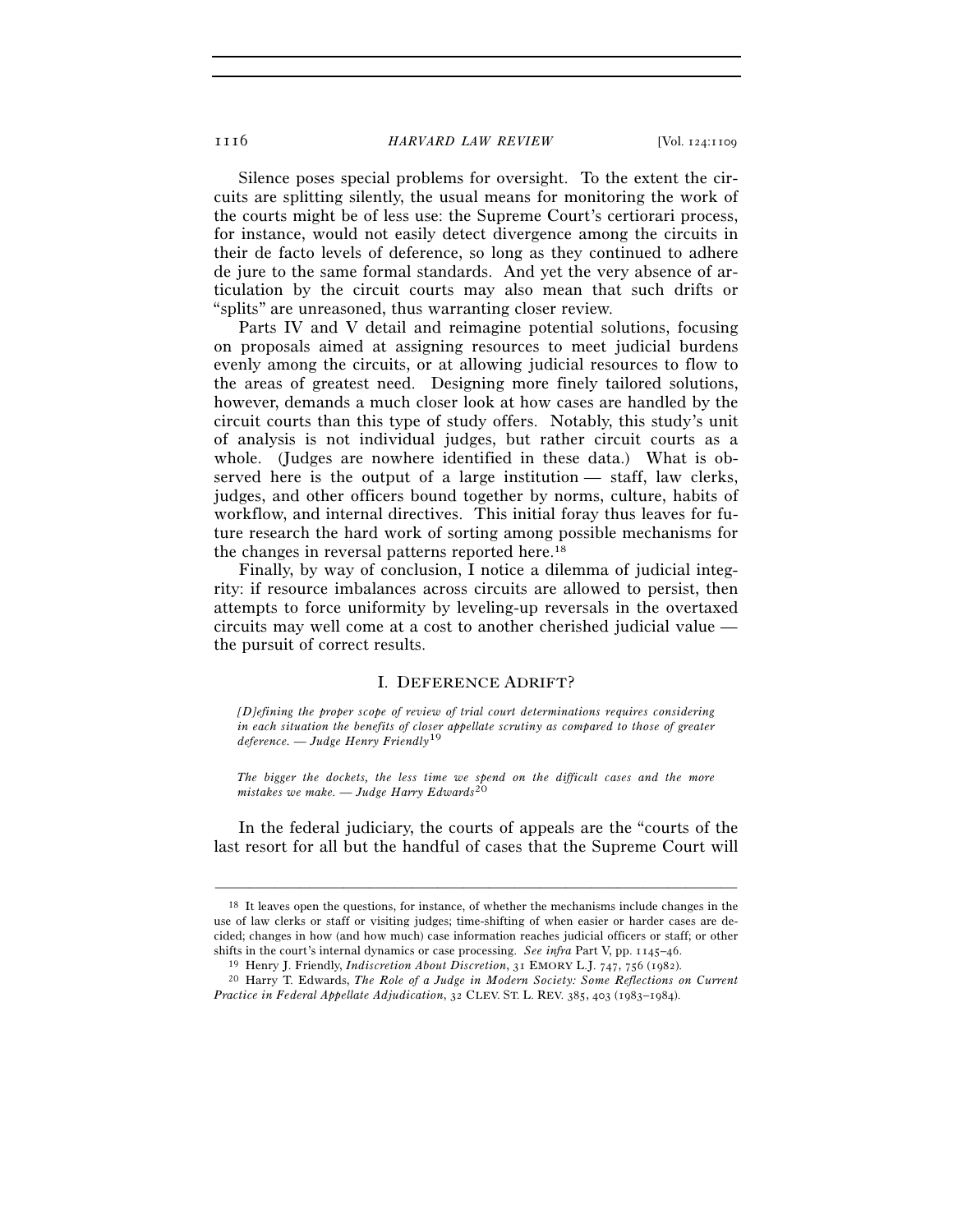agree to hear."<sup>21</sup> Disposing of roughly 60,000 appeals per year.<sup>22</sup> these circuit courts have the final say in nearly all of them. And given that their 5000 published opinions each year carry the force of precedent in their jurisdictions, $2<sup>3</sup>$  these courts are also among our nation's most prolific authorities on federal law.

The courts' workloads are immense, and the judges are keenly aware that time and resources are scarce, making tradeoffs necessary.24 Some judges have described their work as requiring "triage,"<sup>25</sup> by which they mean that customary procedures of common law judg $ing$  — for instance, hearing oral arguments or publishing opinions must now be limited to a select group of cases.26 One of the constraints creating these tradeoffs is that the federal appeals courts must formally act on all appeals filed, even if the action is as minimal as dismissing a case for being untimely filed.27

Set against the courts' mandatory jurisdiction over an ever-growing caseload is another hard constraint: frozen judicial capacity. Congress

–––––––––––––––––––––––––––––––––––––––––––––––––––––––––––––

COURTS: 2009 ANNUAL REPORT OF THE DIRECTOR 81 tbl.B (2010), *available at* http://www.

<sup>23</sup> *Id.* at 42 tbl.S-3. 24 Judge Ruggero Aldisert of the Third Circuit described one such tradeoff: "Constraints of time demand the tradeoff. I would rather have adequate time for a decision conference, allowing for the discussion of complex and difficult issues . . . than be forced to shortchange those cases by the process of automatically granting oral argument in every case." Ruggero J. Aldisert, *Appellate* 

<sup>25</sup> "Rational triage" is how Judge Frank Coffin of the First Circuit described the "timeconscious evaluation of cases" for potential publication. FRANK M. COFFIN, ON APPEAL: COURTS, LAWYERING, AND JUDGING 175–76 (1994); *see also* Lauren K. Robel, *Caseload and Judging: Judicial Adaptations to Caseload*, 1990 BYU L. REV. 3, 9.<br><sup>26</sup> Time reallocation is necessary if the courts do not permit enough delay or backlog to main-

tain prior levels of judicial time per case. Circuit courts use the "power of shame" to control delay — "at meetings of the judges, each judge is required to explain the status of every one of the opinions assigned to him that has not been issued within a specified period," for example ninety days. POSNER, *supra* note  $7$ , at  $223$ .

<sup>27</sup> In this sense, they are commonly said to be courts of "mandatory" jurisdiction or review, as opposed to "discretionary" review of the sort exercised by the Supreme Court. Formally discretionary appeals occasionally do come before these courts, but even for such filings, the courts must at least rule on whether the appeal will proceed. *See, e.g.*, 28 U.S.C. § 1292 (2006) (granting federal courts of appeals discretionary jurisdiction over interlocutory appeals).

<sup>21</sup> Carolyn Dineen King, Lecture, *Challenges to Judicial Independence and the Rule of Law: A Perspective from the Circuit Courts*, 90 MARQ. L. REV. 765, 785 (2007). The "handful" of cases reviewed by the Supreme Court is now about eighty per year. *See, e.g.*, *The Supreme Court, 2009 Term — The Statistics*, 124 HARV. L. REV. 411, 411 tbl.1(A) (2010) (noting that the Supreme Court issued eighty-seven decisions with full opinions in the October 2009 Term); *The Supreme Court, 2008 Term — The Statistics*, 123 HARV. L. REV. 382, 382 tbl.1(A) (2009) (finding seventyeight decisions with full opinions in the October 2008 Term). For a classic account of caseload concerns at the Supreme Court when its caseload was double the current norm, see Peter L. Strauss, *One Hundred Fifty Cases Per Year: Some Implications of the Supreme Court's Limited Resources for Judicial Review of Agency Action*, 87 COLUM. L. REV. 1093 (1987). 22 ADMIN. OFFICE OF THE U.S. COURTS, JUDICIAL BUSINESS OF THE UNITED STATES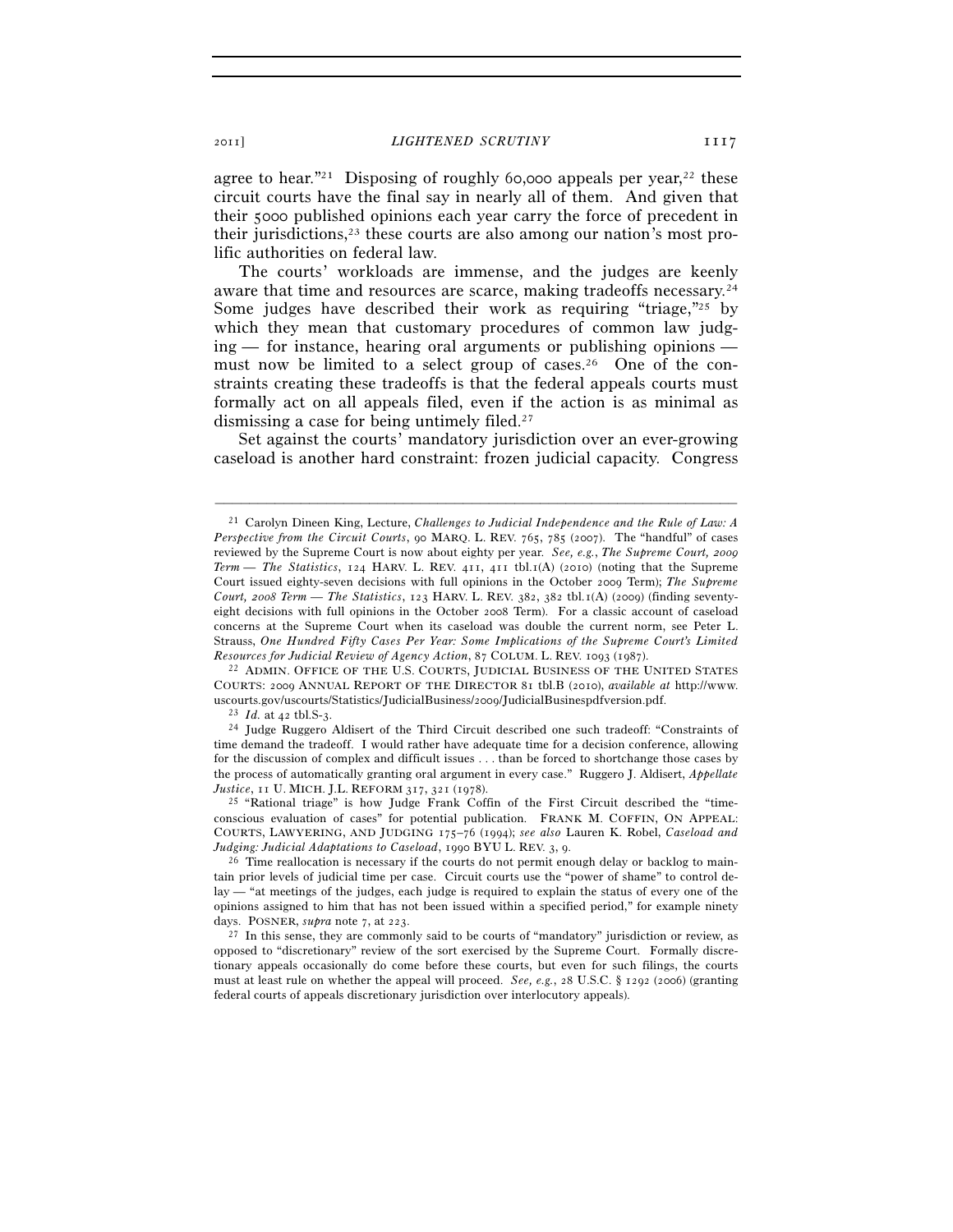#### 1118 *HARVARD LAW REVIEW* [Vol. 124:1109

has declined to create any new appellate judgeships since 1990.<sup>28</sup> In that time, the number of appeals has increased by more than 20,000 or nearly fifty percent.29 Remarking on the glacial growth in congressionally authorized judgeships, Judge Edwards pointed out that "[t]he bankruptcy of supply expansion suggests the need for some sort of rationing of federal judicial time, an undesirable de facto version of which may already be occurring in the courts" $30$  — and this was a quarter century ago. Tradeoffs, and the need for triage, can have become only more acute in recent years.

# *A. The Judges' Hypothesis*

In light of these tight (and tightening) constraints on the circuit courts, the hypothesis advanced by Judges Gibbons and Posner seems plausible. One might imagine many ways for greater workloads to result in greater deference. Even mechanical changes in how cases are processed — how they are guided through administrative screens, how much oral argument is allowed (if any), whether staff attorneys or law clerks are assigned to them, whether the deciding panel has any visiting judges, and so forth — might affect how close they come to a reversal.31 Anywhere along the way, moreover, a rise in time pressure might make time-saving options more attractive. This may even be true at the merits stage, as Judge Ruggero Aldisert has warned, because affirming saves the longer time it takes to reverse.32 And in some cases a decision can be made while deciding fewer issues, as Judge Patricia Wald has explained:

I can tell you that the number of cases that go down on waiver or failure to raise the right point in the right way before the agency or trial court is

<sup>28</sup> *See Additional Authorized Judgeships*, ADMIN. OFFICE OF THE U.S. COURTS, http://www.uscourts.gov/uscourts/JudgesJudgeships/docs/authAppealsJudgeships.pdf (last visited Jan. 30, 2011).<br><sup>29</sup> In 2008, 61,104 appeals were filed in the circuit courts (not counting the specialized Federal

Circuit). In 1990, there were 40,893. ADMIN. OFFICE OF THE U.S. COURTS, JUDICIAL FACTS AND FIGURES 2008, at tbl.2.2 (2009), *available at* http://www.uscourts.gov/uscourts/Statistics/ JudicialFactsAndFigures/2008/alljudicialfactsfigures.pdf. 30 Harry T. Edwards, *The Rising Work Load and Perceived "Bureaucracy" of the Federal* 

*Courts: A Causation-Based Approach to the Search for Appropriate Remedies*, 68 IOWA L. REV.  $871, 922$  (1983).<br><sup>31</sup> Examples of such caseload-driven adaptations are thoughtfully presented in a recent first-

hand account by the Ninth Circuit's then–Clerk of Court. *See* Cathy Catterson, *Changes in Appellate Caseload and Its Processing*, 48 ARIZ. L. REV. 287 (2006). 32 Ruggero J. Aldisert, *Then and Now — Danger in the Courts*, FED. LAW., Jan. 1997, at 41,

<sup>43</sup> ("The danger is that some cases are affirmed rather than reversed because a reversal will require a time-consuming, researched opinion."). Similarly, Judge Friendly has noted of the district courts, "[I]n these days of crowded dockets there is an inevitable risk of some degree of subconscious bias when [the] decision whether to dismiss a case . . . is made by the judge who will have to [hear] it . . . ." Friendly, *supra* note 19, at 754.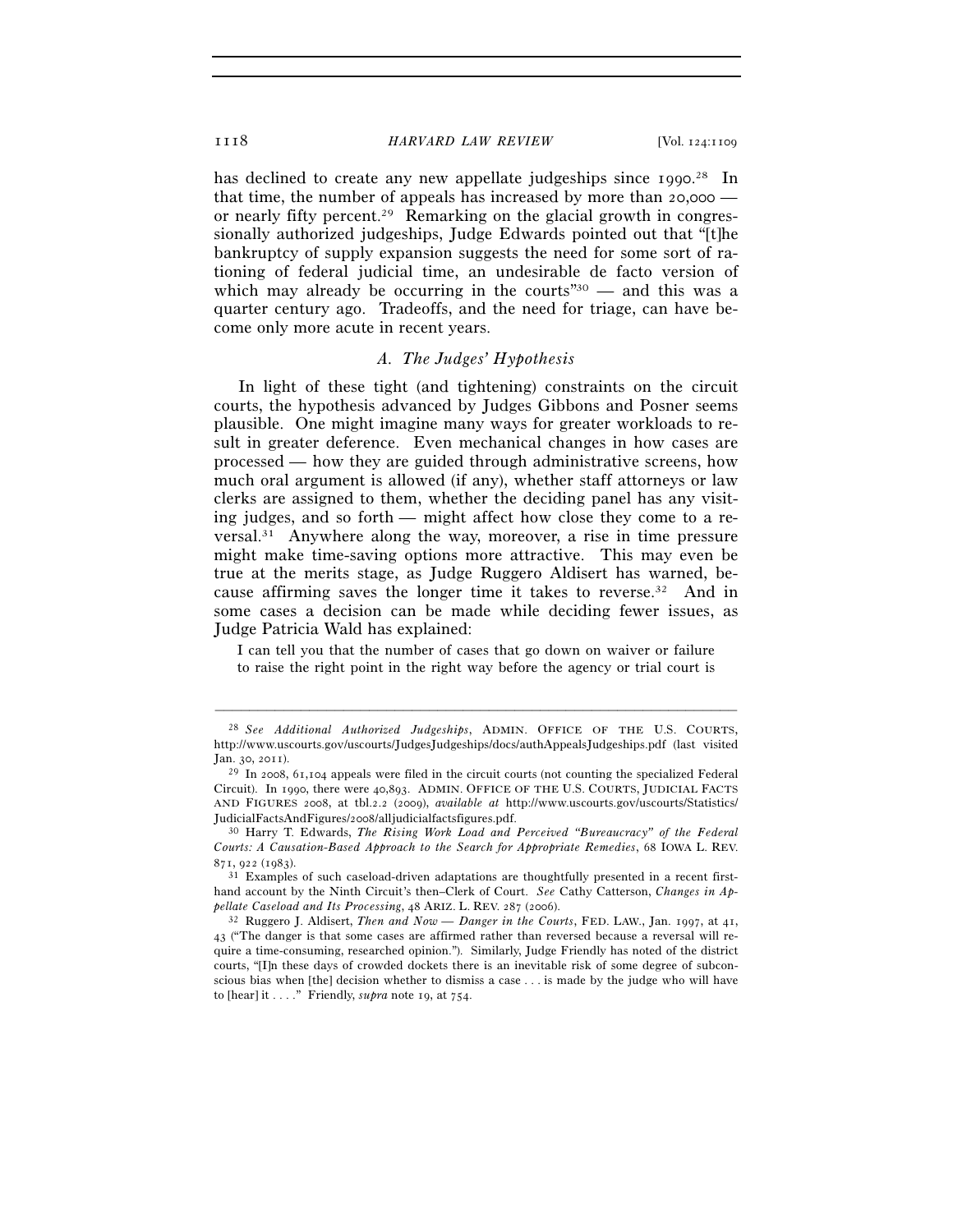too high. In an ideal system of justice, that might not be true, but realistically, time and docket pressures very definitely constrict the judge.<sup>33</sup>

Notably, the forfeiture of arguments tends to favor appellees (and affirmances), as it is the appellant who needs to have preserved a supposed error by objecting at the right time.

As is apparent, the shift toward more deferential outcomes described by the judges' hypothesis need not involve any conscious choice by judicial officers or staff to think about a given case differently than before. Yet, as choices go, giving more deference might well be a sensible one. Its rationale would be familiar, with a fine pedigree. Judge Friendly urged "considering in each situation the benefits of closer appellate scrutiny as compared to those of greater deference"34 — and those relative benefits likely depend on the value of time. As Judge Calvert Magruder once put it, "[T]he main reason we on appeal may have a better chance of being right [than do trial judges] is that we have more time for reflection and study."35 Having less time, then, means less advantage; or, in the words of Judge Edwards, "The bigger the dockets, the less time we spend on the difficult cases and the more mistakes we make."36 Moreover, if one recalls that the "circumstances in which Congress or [the Supreme] Court has articulated a standard of deference for appellate review of district-court determinations reflect an accommodation of the respective institutional advantages of trial and appellate courts,"37 then adapting deference to the "conditions of judging" might be a sensible choice.<sup>38</sup>

## *B. In Search of Evidence*

The judges' hypothesis is plausible, perhaps — but absent evidence, it is also easy to deny. Indeed, one of the judges who proposed the hypothesis has since provided a reason to be skeptical of it. A decade after Judge Posner suggested that "an undesired by-product of the growth in the caseload" might be that "fewer errors made by district

<sup>&</sup>lt;sup>33</sup> Patricia M. Wald, *Thoughts on Decisionmaking*, 87 W. VA. L. REV. 1, 10 (1984).<br><sup>34</sup> Friendly, *supra* note 19, at 756.<br><sup>35</sup> Calvert Magruder, *The Trials and Tribulations of an Intermediate Appellate Court*, 44 CORNELL L.Q. 1, 3 (1958) ("As to the trial judges, we must always bear in mind that they may be as good lawyers as we are, or better. . . . [T]he main reason we on appeal may have a better chance of being right is that we have more time for reflection and study."); *see also* Friendly, *supra*

<sup>&</sup>lt;sup>36</sup> Edwards, *supra* note 20, at 403.<br><sup>37</sup> Salve Regina Coll. v. Russell, 499 U.S. 225, 233 (1991).<br><sup>38</sup> I borrow this evocative phrase from Judges Coffin and Katzmann. *See* Frank M. Coffin & Robert A. Katzmann, *Steps Towards Optimal Judicial Workways: Perspectives from the Federal Bench*, 59 N.Y.U. ANN. SURV. AM. L. 377, 377 (2003).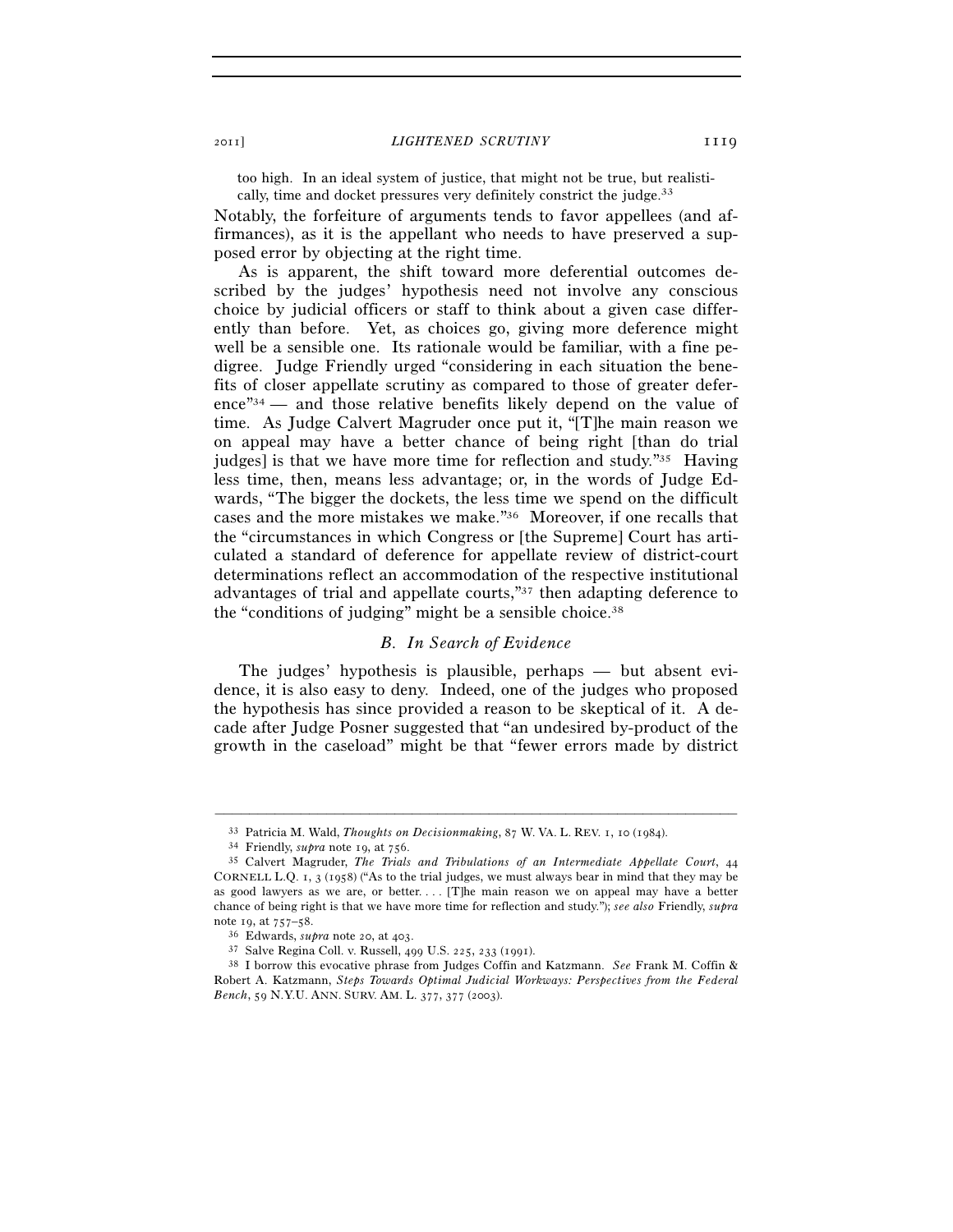courts are being corrected" by the circuit courts,<sup>39</sup> he seems to have reassessed.

"[T]he federal courts of appeals appear to have accommodated the steep increase in caseload per judge relatively painlessly," he observed just a few years ago, thanks to such "economy measures" as "curtailment of the frequency and length of oral argument," the "reduced number of cases decided by a published opinion," and changes in technology and personnel.40 As for whether these adaptations have "reduced the quality of the federal judicial output," he noted that "[n]o general answer is possible," but "I certainly have no impression that quality has fallen."41

What do we make of Judge Posner's seeming change of heart?<sup>42</sup> To some, the "relatively painless" view might ring more intuitively true than the deference hypothesis does. Because circuit courts have wide leeway in using time-saving procedures, on many administrative margins, it is not obvious that reversal rates should be yet a further margin showing more than minimal "give." There are good reasons, after all, to expect that case outcomes would be the last thing to change.

What is more, the data that inspired the original hypothesis go only so far in supporting it. The long-term trends in reversal rates and caseloads cited by Judge Gibbons<sup>43</sup> are merely suggestive, at best. The problem is that, as caseloads have grown over time, the composition of appeals is also likely to have changed. Reversal rates will naturally fall as caseloads rise, for instance, if certain classes of weaker appeals are growing at faster rates than is the rest of the docket (consider, as an example, the dramatic rise in the rate of appeal for lawsuits filed by prisoners44). Moreover, new federal laws bring new cases to the federal dockets, jointly affecting both caseloads and reversal rates.

For such reasons, studying decades-long, gradual trends in caseloads and reversals is not a fully convincing way to demonstrate the impact of judicial workload on appellate deference. Likewise, simple correlations of reversal rates and caseloads across circuits, without

<sup>39</sup> POSNER, *supra* note 7, at 176. 40 Richard A. Posner, *Demand and Supply Trends in Federal and State Courts over the Last Half Century*, 8 J. APP. PRAC. & PROCESS <sup>133</sup>, 135 (2006). 41 *Id.*

<sup>42</sup> Or is it? As to reversals, Judge Posner has more recently noted that "[t]he [Seventh] Circuit doesn't have one of the heaviest workloads," adding with a laugh, "Maybe that's why we reverse so many of the appeals." Abdon M. Pallasch, *Political Refugees Better Off Right Here*, CHI. SUN-TIMES, Apr. 27, 2009, at 14 (quoting Judge Posner) (internal quotation marks omitted). All joking aside, there may actually be less tension than one might think between falling reversals (in overloaded appeals courts) and the aim of sustaining "the quality of federal judicial output" (by the judiciary as a whole). I explore this idea — intimated by the epigraph from Judge Edwards — in

more depth in Part V. 43 *See* sources cited *supra* note 8. 44 *See, e.g.*, KRAFKA ET AL., *supra* note 12, at 9–10.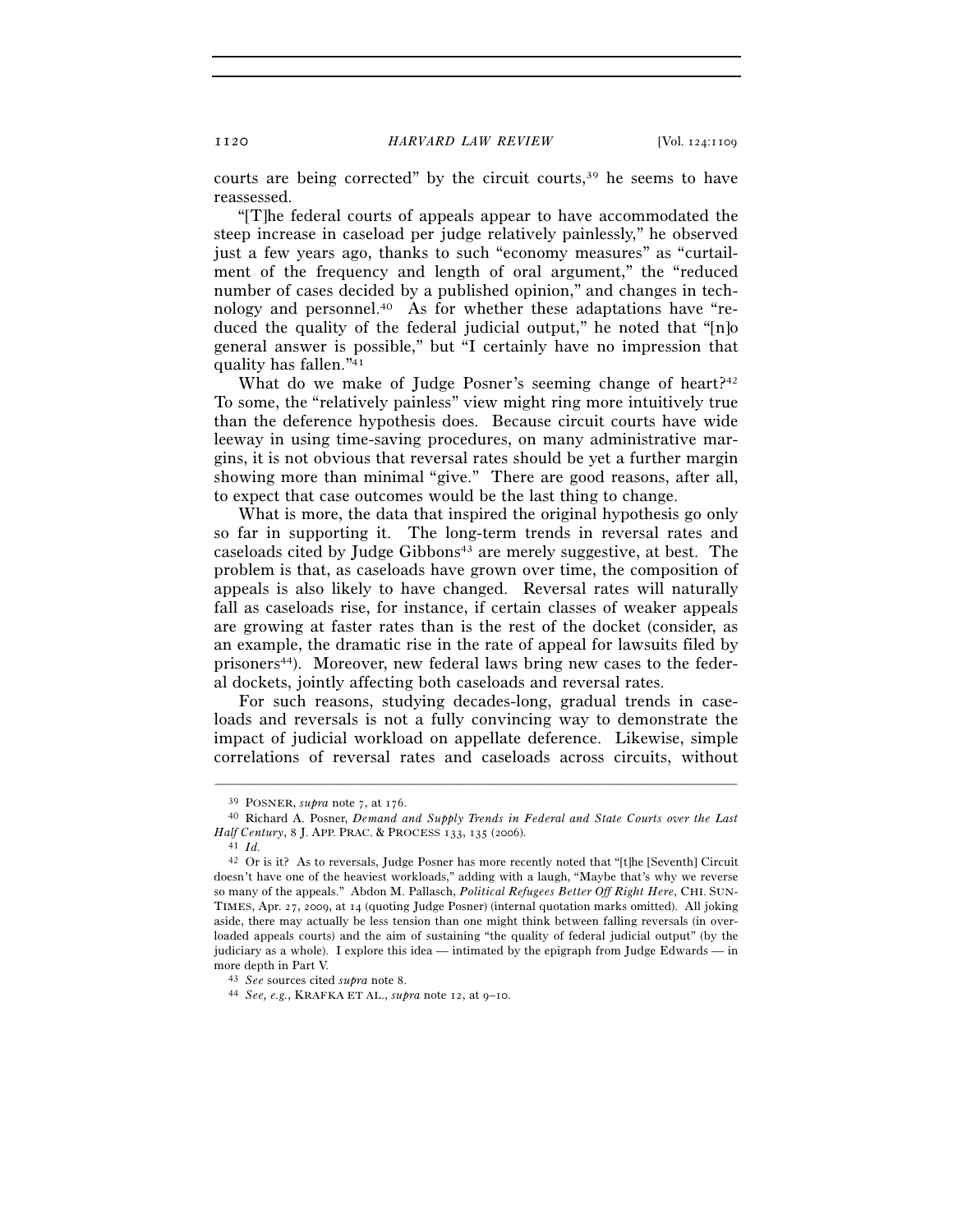more, may confound the effects of case composition and workload. These familiar problems of inference can be minimized, however, and next I introduce an empirical approach designed to do so.

# II. A NATURAL EXPERIMENT: "THE SURGE"

*Overnight we had 14,000 more cases. If we had nothing but immigration cases, we'd be busy morning 'til night. — Judge Barry Silverman*45

*In September 2005, one needed only to walk through the Second Circuit's case management offices to get a feel for the magnitude of this surge: Mountains of briefs had formed in almost every available space. Narrow paths snaked through the valleys, leading to desks fortified on all sides by thick walls of administrative records. — Staff Attorney John Palmer*46

Imagine a circuit court, overworked and understaffed, encountering a further forty percent increase in its caseload. This surge of cases does not subside. What will the court do? Clearly, something must give. Will it respond to this pressure, as Judges Gibbons and Posner have surmised, by adopting "a posture of increased deference to the rulings of the courts we're supposed to be supervising"<sup>47</sup> — affirming more often and reversing less?

This question is the starting point for the study's empirical design. A surge of this magnitude has in fact occurred, and I will compare what actually happened in the two courts flooded with extra cases (the Second and Ninth Circuits) against what likely would have happened in those courts absent the surge. Because the counterfactual is unknown, we must do our best to approximate it. The most natural baseline to use is the pattern of outcomes in the same circuit, before the surge.

An improvement is possible if a comparison group happens to be available. In this study, it is. To imagine how outcomes in the surge circuits might have evolved (but for the surge), one can look to the evolution of outcomes in the other, nonflooded circuit courts. This is, in essence, a "natural experiment" design, with the flooded circuits viewed as the experimental group and the remaining circuits viewed as the control group.

<sup>45</sup> Jill Redhage, *Does This Man Look Like He's Funny? ASU-Educated Judge Uses Humor to Lighten Load of 9th U.S. Circuit Court of Appeals*, TRIBUNE (Mesa, Ariz.), Aug. 31, 2007. Judge Silverman also noted, "This Court of Appeals is a full-time job and then some." *Id.*

<sup>46</sup> John R.B. Palmer, *The Nature and Causes of the Immigration Surge in the Federal Courts of Appeals: A Preliminary Analysis*, 51 N.Y.L. SCH. L. REV. 13, 14 (2006–2007). This description

is the account of an associate supervisory staff attorney in the Second Circuit during the surge. 47 Gibbons, *Maintaining Effective Procedures*, *supra* note 8, at 23; *see also* POSNER, *supra* note 7, at 345.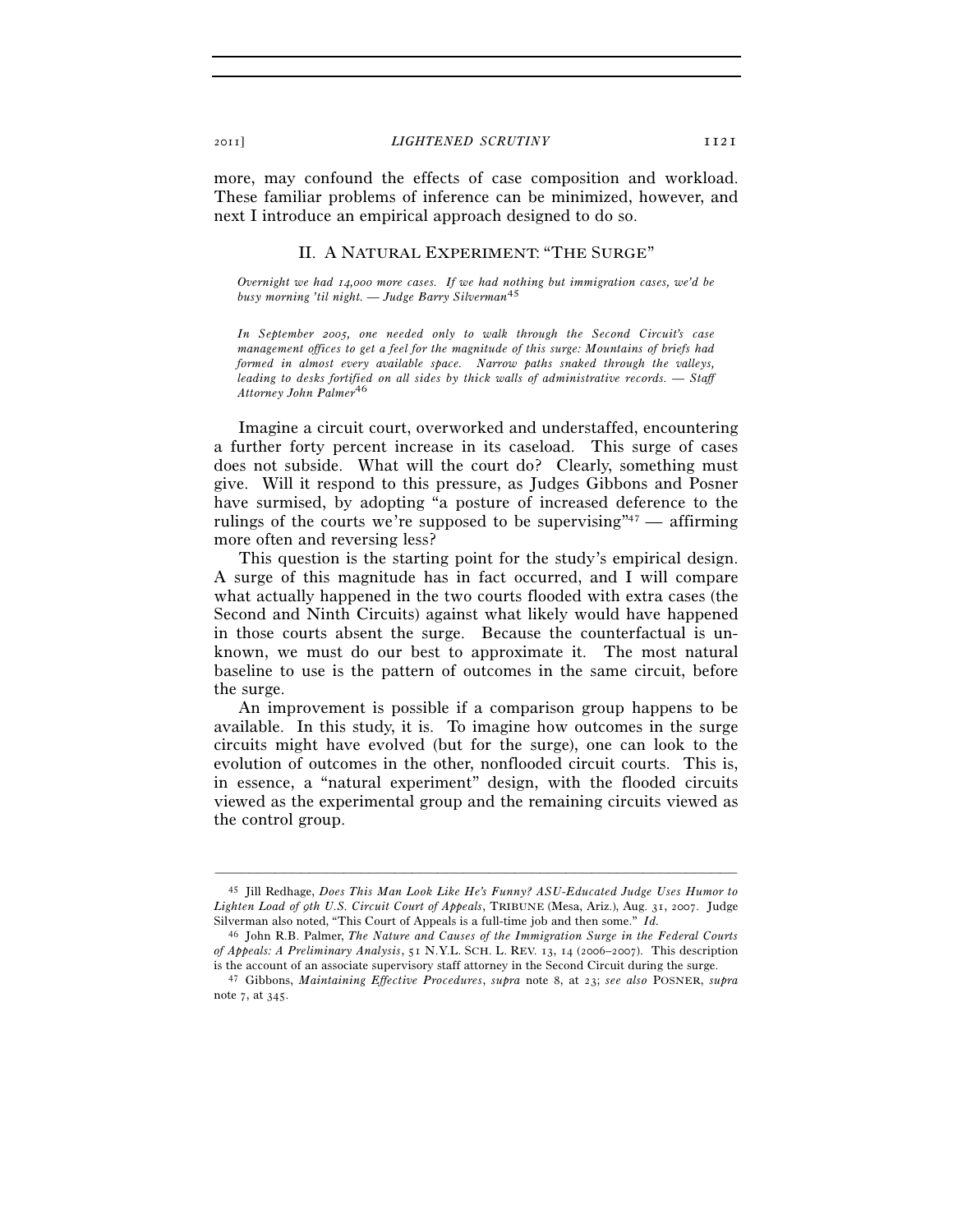#### 1122 *HARVARD LAW REVIEW* [Vol. 124:1109

There is one serious potential concern, of course: if the quality of cases on appeal changed for the same reason as the caseload increase, it would be difficult to isolate the impact of caseload. This is one reason the judges' hypothesis has been hard to verify; whenever caseloads change, it is likely that the quality of those very cases has changed as well. What would be observed is a correlation between caseload and outcomes, but not a causal connection.

In this difficulty lies an advantage of studying the surge: I am able to focus on a source of docket pressure (direct appeals from a single federal agency's decisions) that is otherwise unrelated to the cases whose outcomes I measure (civil cases being appealed from the district courts). This separation supports the assumption that the only way for the first category of cases to influence the other is through docket crowding at the court of appeals. To see this more clearly, it is useful to understand first the peculiarities of the surge and its origins.

# *A. The Unusual Origins of the Surge*

Shortly after 9/11, in February 2002, Attorney General John Ashcroft pledged at a news conference that the Department of Justice (DOJ) would quickly clear out a deportation backlog, consisting of some 56,000 foreign nationals awaiting hearings before the DOJ's Board of Immigration Appeals (BIA).<sup>48</sup> In March, the BIA chairperson extended a special "streamlined" review process to all asylum and deportation appeals (that is, most of the BIA's cases).49

As the federal judiciary newsletter observed, "Almost immediately, BIA doubled production, sending a deluge of petitions for review into the U.S. courts of appeals . . . ."50 Moreover, the appeals rate from BIA decisions soared — because more of these decisions upheld depor-

<sup>48</sup> Press Release, Dep't of Justice, Department of Justice Unveils Administrative Rule Change to Board of Immigration Appeals in Order to Eliminate Massive Backlog of More than 56,000

Cases (Feb. 6, 2002), *available at* http://www.justice.gov/opa/pr/2002/February/02\_ag\_063.htm. 49 *See* Memorandum from Lori L. Scialabba, Acting Chairman of the BIA, to all BIA Members (Mar. 15, 2002), *in* DORSEY & WHITNEY LLP, STUDY CONDUCTED FOR AMERICAN BAR ASSOCIATION COMMISSION ON IMMIGRATION POLICY, PRACTICE AND PRO BONO RE: BOARD OF IMMIGRATION APPEALS: PROCEDURAL REFORMS TO IMPROVE CASE MAN-AGEMENT app. at 22 (2003). The streamlined process authorized "affirmance[s] without opinion" by any single member of the appeals board; it also made single-member decisions the norm (rather than three-member decisions, as had previously been the standard). *Id.*; *see also* Palmer, *su-*

<sup>&</sup>lt;sup>50</sup> *Immigration Appeals Surge in Courts*, THIRD BRANCH (Admin. Office of the U.S. Courts, Washington, D.C.), Sept. 2003, at 5, 6.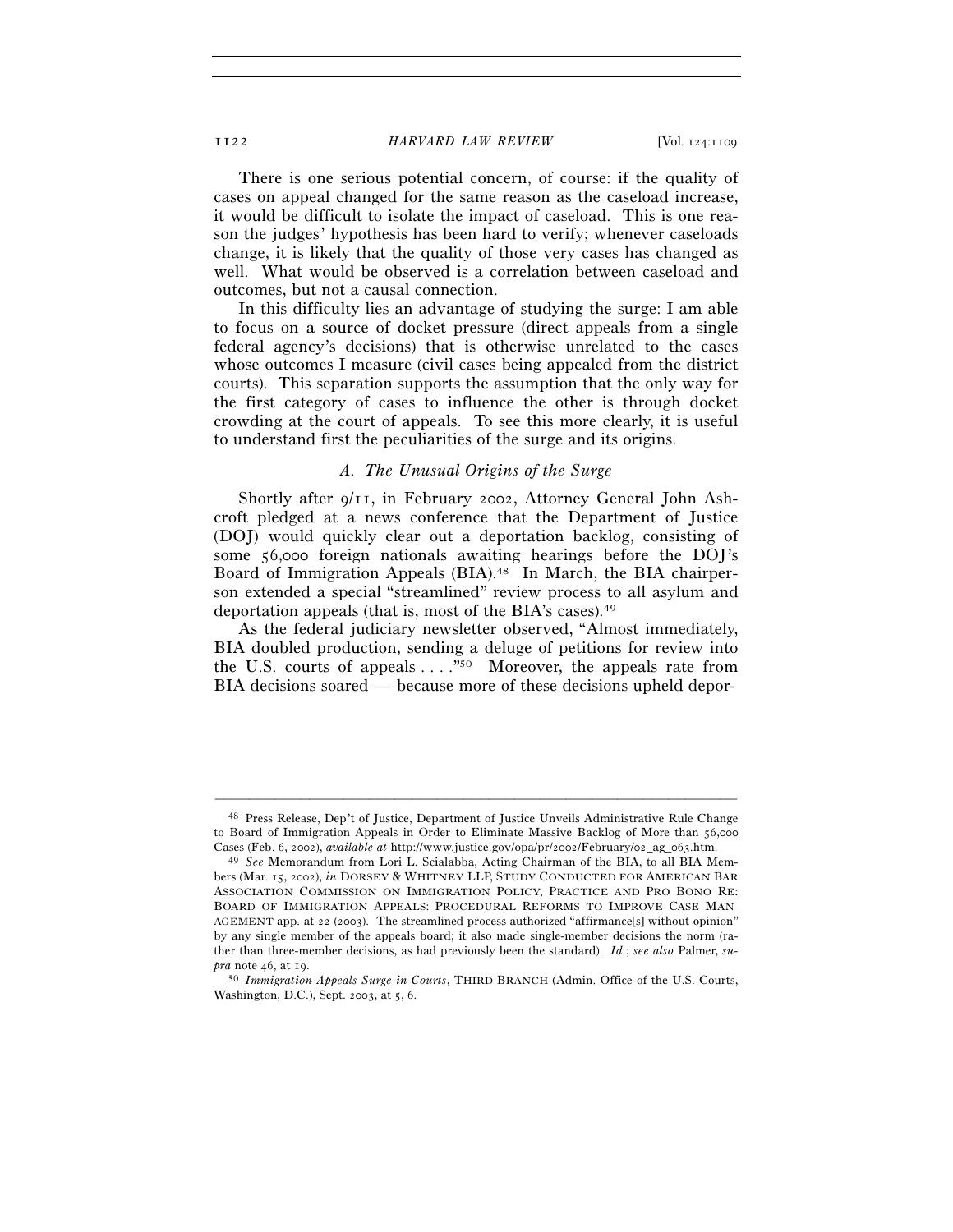tation, and over half were unexplained summary orders<sup>51</sup> — thereby sustaining the surge.<sup>52</sup>

How this continuing flood of cases affected the dockets of the Second, Ninth, and comparison circuits is shown in Figures 1, 2, and 3. The comparison group consists of all other circuits from First to Eleventh; that is, all federal appeals courts are included in the analysis except the D.C. Circuit and the Federal Circuit, both of which have specialized dockets.<sup>53</sup> (In these graphs, each dot represents the number of filings of appeals in a given quarter year. The lower set of dots shows quarterly filings in BIA cases, and the upper set shows filings in all other cases combined — civil, criminal, habeas, and so forth.) As these figures vividly show, the surge was far more severe in the Second and Ninth Circuits than in the other courts.

This surge continued unabated for several years, and the docket pressure it caused led to adaptations in the courts' procedures. Most notably, in October 2005, the Second Circuit adopted a "non-argument calendar" (NAC) to expedite BIA appeals, expressly in the interest of docket relief. In doing so, it abandoned a long-held tradition of allowing the option of oral argument in nearly all cases.54

#### *B. Toward a Causal Story*

Several key features of this surge help in isolating the causal effect of caseload on outcomes. First, the surge of agency cases was concentrated in two regional appeals courts, the Second and Ninth Circuits. Other circuits were much less affected (see Figures 1, 2, and 3). The Second Circuit and the Ninth Circuit contain the locations where roughly three-quarters of the foreign nationals whose cases constituted the surge were initially processed by an immigration judge,<sup>55</sup> making those two circuits the statutory venues for their appeals.<sup>56</sup> This pecu-

<sup>51</sup> DORSEY & WHITNEY LLP, BOARD OF IMMIGRATION APPEALS: PROCEDURAL REFORMS TO IMPROVE CASE MANAGEMENT, SUMMARY OF FINDINGS AND CONCLUSIONS 2 (2003), *available at* http://www.dorsey.com/files/upload/Summary-Conclusion\_DorseyABA Study.pdf.<br><sup>52</sup> *See* Palmer, *supra* note 46, at 32 fig.3.<br><sup>53</sup> The Federal Circuit is not included in the data from the Administrative Office of the U.S.

Courts (AO). Including the D.C. Circuit in the analysis makes no substantive difference in the results, and given the circuit's highly unusual docket, excluding it likely allows a more credible presentation for most readers. 54 The Second Circuit's tradition of allowing the option of oral argument did not extend to

appeals from incarcerated persons. *See* Newman, *supra* note 13, at 432–34. 55 The Second Circuit is dominated by New York and also covers Connecticut and Vermont.

The Ninth Circuit covers the Pacific states and their neighbors: California, Oregon, and Washington; Alaska and Hawaii; and Arizona, Nevada, Idaho, and Montana. It also covers Guam and the Northern Mariana Islands. *See Court Locator*, ADMIN. OFFICE OF THE U.S. COURTS, http://www.uscourts.gov/court\_locator.aspx (last visited Jan. 30, 2011). 56 *See* <sup>8</sup> U.S.C. § 1252(b)(2) (2006).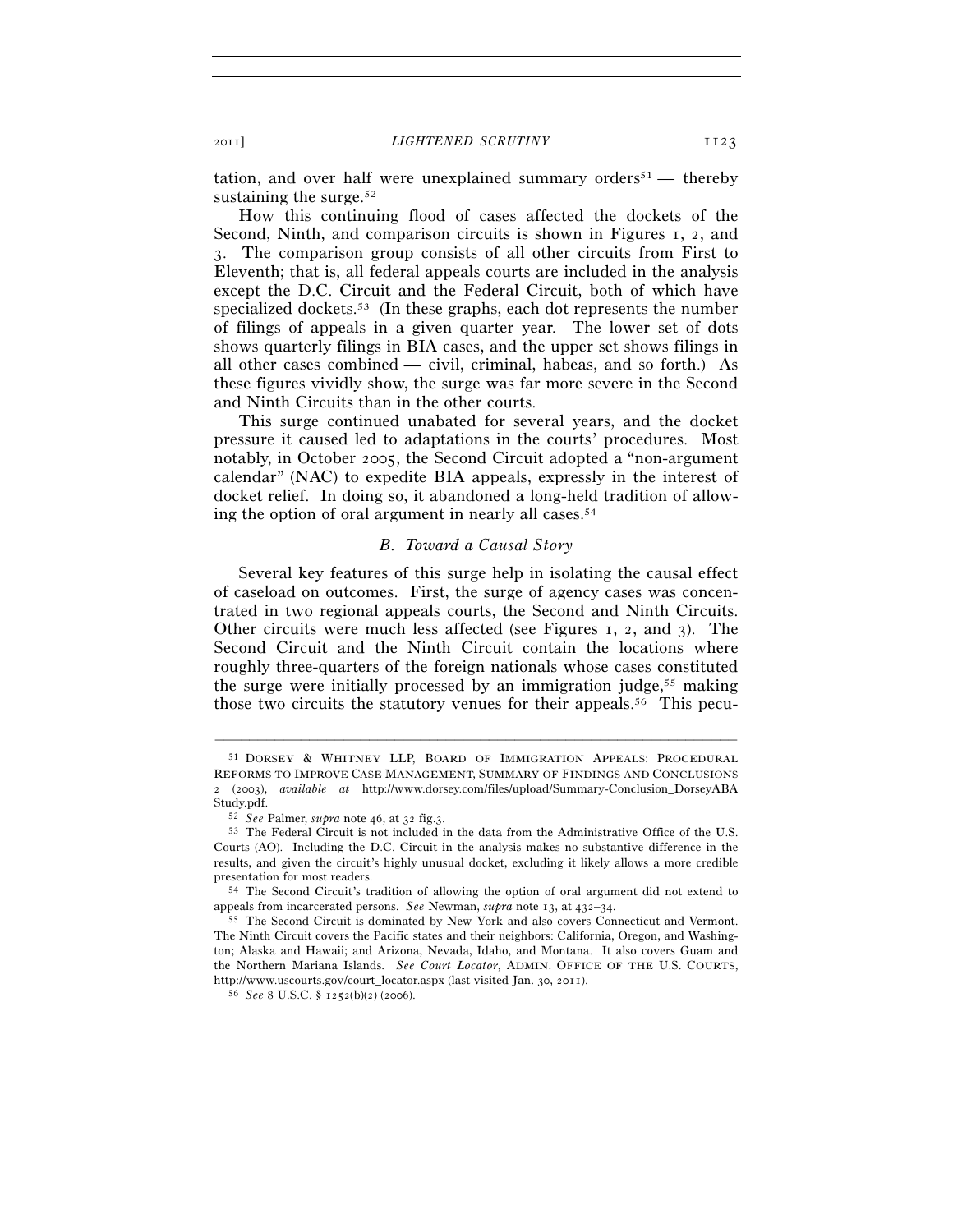liar pattern sets up the "natural experiment" — with two circuits receiving the (metaphorical) experimental treatment and the remaining circuits serving as the placebo or control group. In econometric terms, it enables a differences-in-differences analysis.

FIGURE 1: APPEALS FILED IN THE SECOND CIRCUIT 1994–2005



FIGURE 2: APPEALS FILED IN THE NINTH CIRCUIT 1994–2005

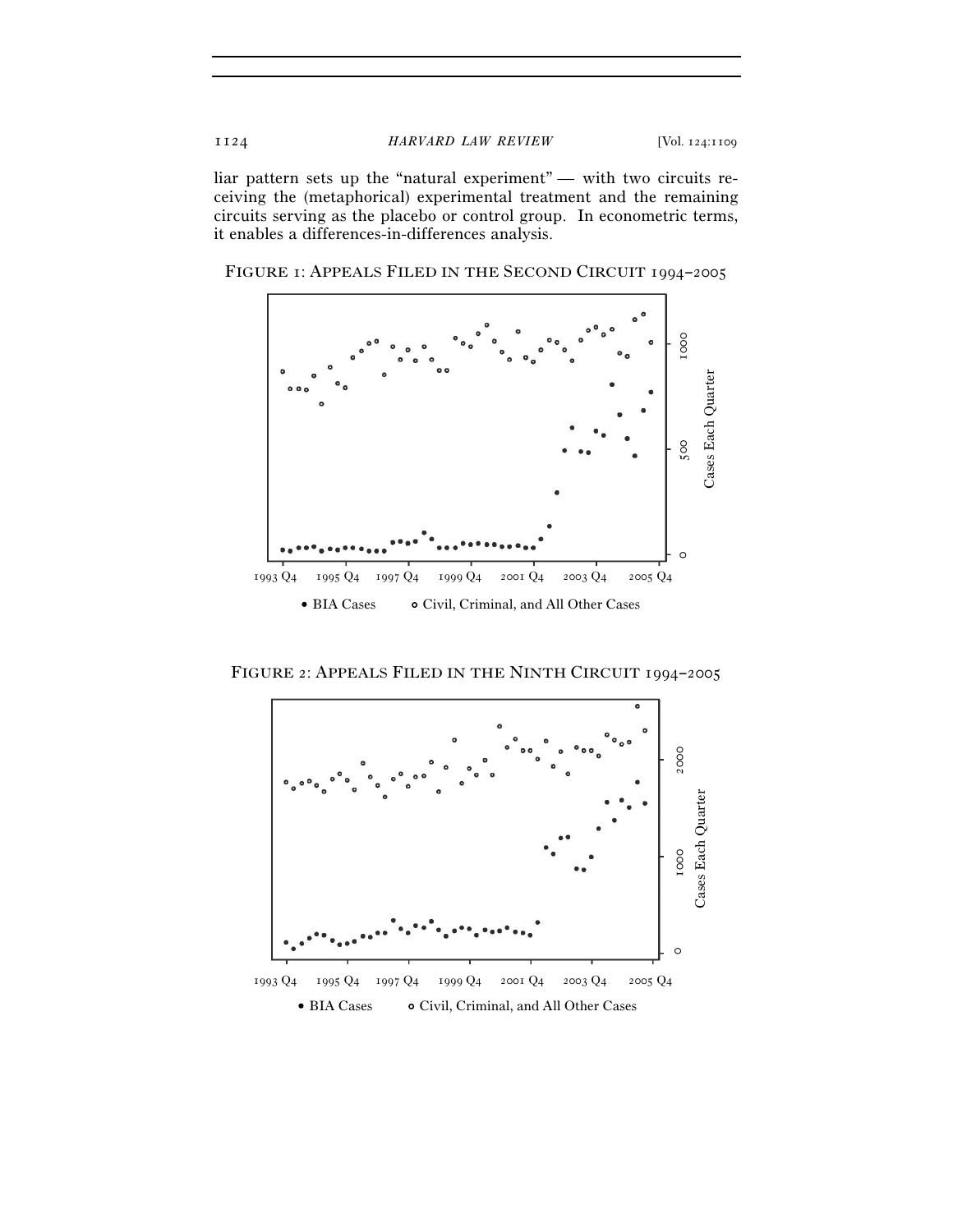

Moreover, the federal courts were not involved in the immigration agency's decision to clear its deportation backlog. This fact relieves some potential concerns about reverse causality.<sup>57</sup> BIA officers are civil servants at DOJ, not a part of the judiciary; and by all indications "streamlining" was an internal agency decision.58 Judges expressed surprise; for instance, Ninth Circuit Judge Dorothy Nelson reported: "It's just extraordinary. I've been on the court for 25 years, but I've never seen a rush . . . overwhelming us like this."59

Third, these agency appeals completely bypass the federal district courts. Instead, in accordance with a jurisdictional statute, they are appealed directly from the federal agency to the circuit courts.60 This fact lessens the concern that the surge might have changed the composition or quality of cases being appealed from the district courts, by crowding them during that earlier stage as well. (To emphasize: I exclude the surging agency appeals themselves from all my outcome

<sup>57</sup> Also, none of the immigration agency's decisionmakers seemed to recognize that streamlining might cause a flood of cases in the federal courts. *See* DORSEY & WHITNEY LLP, *supra* note <sup>49</sup>, at 39–41. 58 *Id.* at 16–19. 59 Solomon Moore & Ann M. Simmons, *Immigrant Pleas Crushing Federal Appellate Courts*,

L.A. TIMES, May 2, 2005, at A1 (alteration in original).  $60\,$  8 U.S.C. § 1252(b)(2).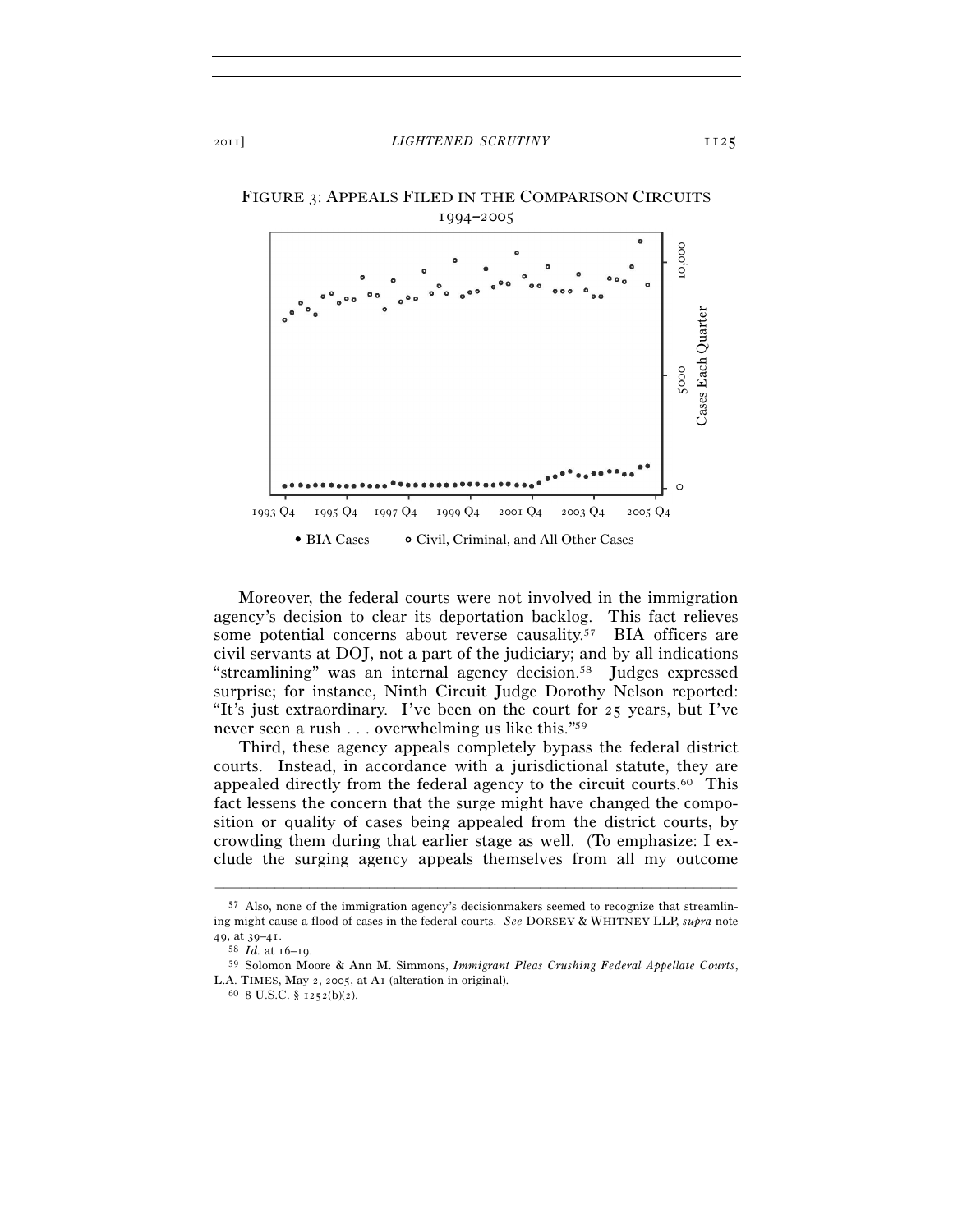measures; they are not classified as "civil" cases in the data, and more to the point, their overall quality is plainly not comparable before and during the surge.)

# *C. A Second Experiment*

As it happens, another "natural experiment" is available in one of our studied circuits to serve as a sort of double check on the causal story being told about the surge. In the spring of 1998, the Second Circuit's chief judge was forced to declare a "judicial emergency" when five out of thirteen judicial positions on the circuit had become vacant — and were left unfilled by a Senate hostile to the President's nominees. At that point, the circuit's vacancy rate had risen to nearly forty percent. This crisis had begun to build in 1996; four vacancies would open by the following summer.<sup>61</sup> By the fall of 1997, a fifth vacancy was anticipated,62 prompting the chief judge to warn in testimony before a congressional committee that a declaration of emergency measures was imminent.<sup>63</sup> The declaration came in early 1998,<sup>64</sup> along with the fifth vacancy. Then the situation ended suddenly in late 1998, when a Senate breakthrough allowed four of five vacancies to be filled by long-stalled nominees.<sup>65</sup>

Beyond offering a second historical shock, this earlier event in the Second Circuit also presents a few advantages: Because there was both

<sup>61</sup> Three judges retired from regular active service, taking senior status: Judge Altimari in January 1996, Judge Miner in January 1997, and Judge Newman in July 1997. The fourth, Judge Mahoney, died in October 1996. *See Biographical Directory of Federal Judges*, FED. JUD. CEN-TER, http://www.fjc.gov/public/home.nsf/hisj (last visited Jan. 30, 2011). 62 Judge McLaughlin took senior status in March 1998. *Id.*

<sup>63</sup> *Considering the Appropriate Allocation of Judgeships in the U.S. Courts of Appeals for the Second and Eighth Circuits and the First, Third, and Federal Circuits: Hearing Before the Subcomm. on Admin. Oversight and the Courts of the S. Comm. on the Judiciary*, 105th Cong. 47 (1997) (statement of Hon. Ralph K. Winter, C.J., U.S. Court of Appeals for the Second Circuit) (warning he may need "to certify an emergency under 28 U.S.C. § 46(b)"). This vacancy threshold seems consistent with what Judge Niemeyer, a Fourth Circuit judge, has recently said about vacancies in his court (which has fifteen authorized seats): The circuit "can operate with twelve or thirteen judges without a problem. But, if we are reduced to ten judges, things will get a little dicey, and it will be difficult to operate efficiently." Paul Mark Sandler, *A Conversation with Judge Niemeyer*, *in* APPELLATE PRACTICE FOR THE MARYLAND LAWYER: STATE AND FEDERAL § II-7 (Paul Mark Sandler & Andrew D. Levy eds., 3d ed. 2007) (quoting Judge Nie-

meyer), *available at* APML MD-CLE 7-73 (Westlaw).<br><sup>64</sup> *See* Wenger v. Canastota Cent. Sch. Dist., 146 F.3d 123, 124 n.\*\*\* (2d Cir. 1998) (recogniz-<br>ing the existence of a judicial emergency).

<sup>&</sup>lt;sup>65</sup> Judges Straub, Pooler, and Sack began service in June 1998, and then-Judge Sotomayor started in October 1998. *See Biographical Directory of Federal Judges*, *supra* note 61. Senator Patrick Leahy has suggested that the extra delay for Judge Sotomayor was intended by his Republican colleagues to prevent her from being nominated that same summer for a possible Supreme Court vacancy. *See Nominations: Hearing Before the S. Comm. on the Judiciary*, 111th Cong. (2010) (statement of Sen. Patrick Leahy, Chairman, S. Comm. on the Judiciary), *available at* http://judiciary.senate.gov/hearings/testimony.cfm?id=4533&wit\_id=2629.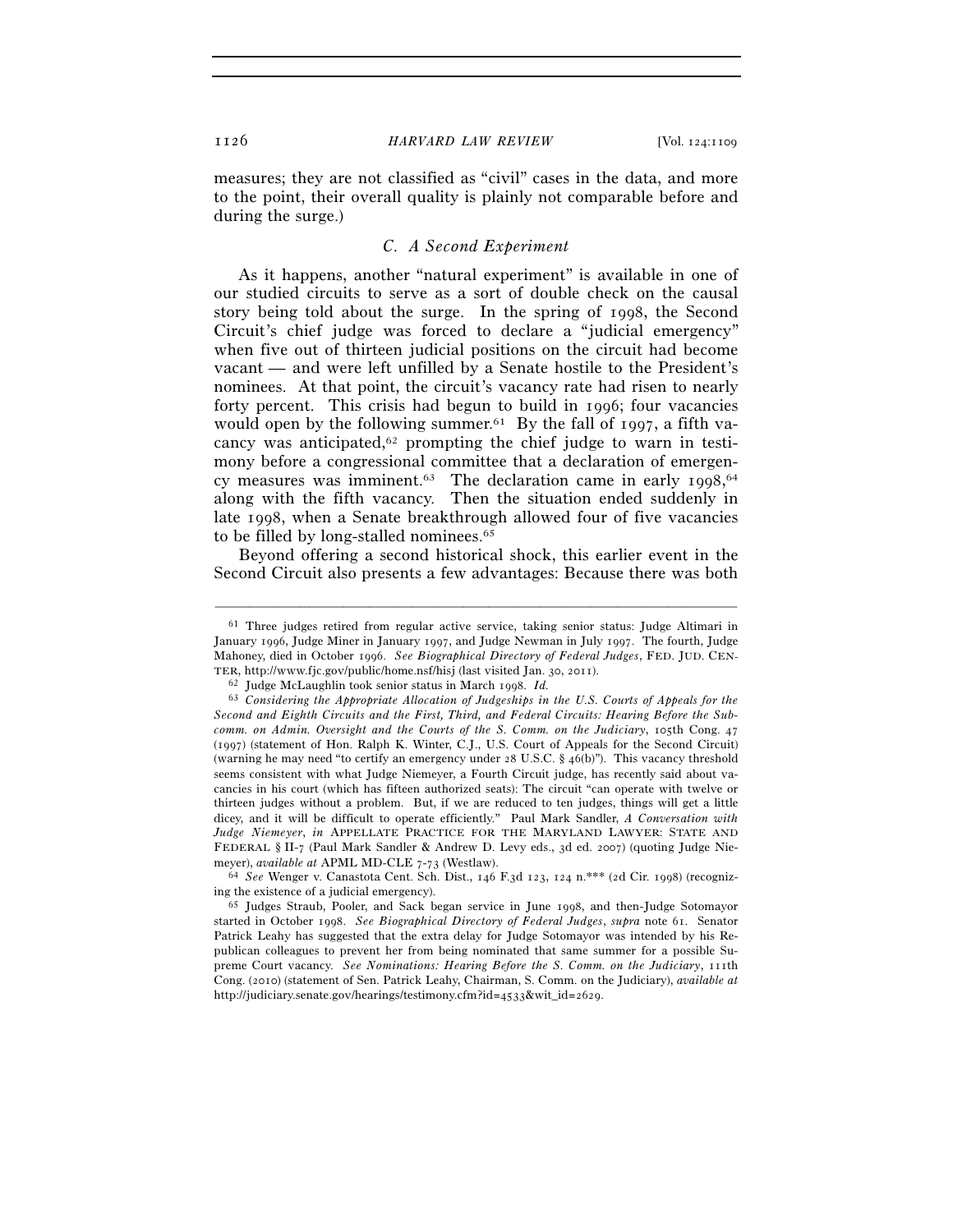#### 2011] *LIGHTENED SCRUTINY* 1127

a collapse and a rebound in judicial resources, we can more confidently attribute a causal effect if the outcomes also show a down-and-up "V" pattern. Moreover, because both the opening and the filling of these vacancies shifted the circuit toward a greater share of Democratappointed judges,<sup>66</sup> it would be hard to attribute such a "V" pattern in case outcomes to a simple story about "political" shift on the bench. It cannot be that both the sudden fall in reversals and the sudden rebound are attributable to shifts toward a more Democrat-appointed court.

Finally, this extra episode may also inform whether drifting in silence is a likely possibility: if a sharp "V" pattern is seen in reversal rates, it is implausible that formal doctrinal changes in standards of review are the reason; such a story would require dramatic changes in doctrine in one direction, and then equally severe changes in the other direction, within a span of two years.

#### III. FINDINGS: LIGHTENED SCRUTINY

The signs of lightened scrutiny are easily seen in the raw data. I therefore present these findings mainly in graphical form. In the Appendix, I also illustrate how econometric methods can be used to confirm and measure what our eyes are seeing here, to control for additional background factors, and to focus on specific subsamples.

In this Part, I first describe the data. Next, I show the change in patterns of reversals from the Ninth Circuit, which presents a clearer before-and-after story. I then turn to the Second Circuit, which has a more complicated history during the period of study — but complicated in a good way, offering a second "experiment" (an earlier crisis of judicial burdens) that can be used as a double check for interpretations of what is seen in the Second and Ninth Circuits later during the surge.

# *A. The Data*

The data sample for both the graphs and the regressions consists of civil appeals arising from the district courts, as documented by the Administrative Office of the U.S. Courts (AO).67 How I have limited this sample and cleaned the data is detailed in the Data Appendix.

<sup>66</sup> Of the original five judges, all but Judge Newman were appointed by Republican Presidents. *See Biographical Directory of Federal Judges*, *supra* note 61. And the 1998 appointees

 $67$  General background on the AO data is detailed with care in Theodore Eisenberg & Margo Schlanger, *The Reliability of the Administrative Office of the U.S. Courts Database: An Initial Empirical Analysis*, 78 NOTRE DAME L. REV. 1455 (2003). Their informative essay focuses on certain limitations of the district court data (not relevant to the appeals data used here) and also catalogs the growing use of AO data in academic literature.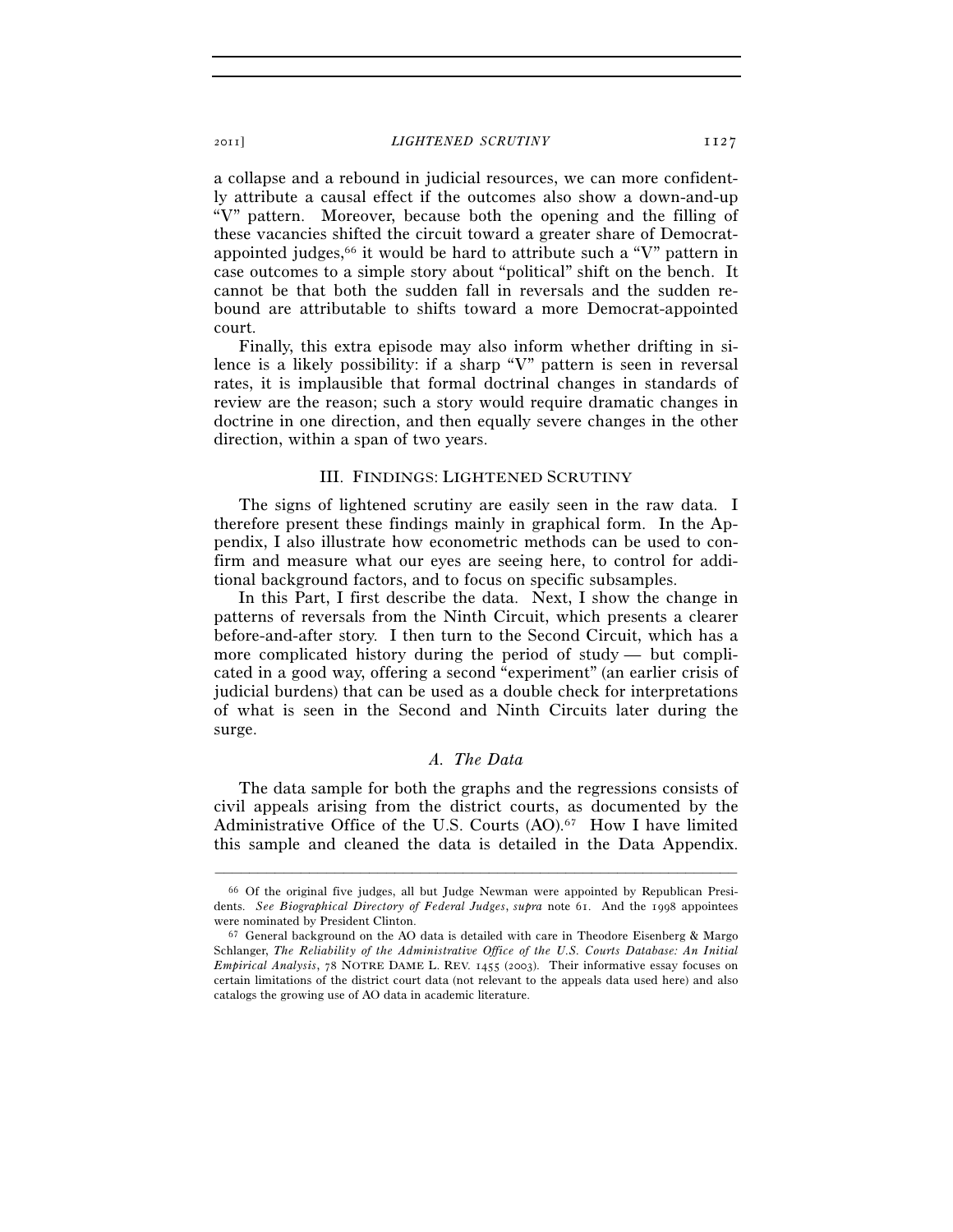Most notably, habeas and other prisoner suits are excluded: like criminal cases, such suits are highly vulnerable to shocks in federal law, complicating the task of isolating caseload effects; and here, the period of study begins shortly after passage of statutes concerning habeas and prisoner litigation — namely, the Antiterrorism and Effective Death Penalty Act of 1996<sup>68</sup> (AEDPA) and the Prison Litigation Reform Act69 (PLRA) — and is interrupted by the *Apprendi*-*Booker* line of criminal sentencing decisions.70 The portfolio of civil cases, by contrast, is widely diversified and less responsive to shocks in any single area of law.

The period I analyze begins in late 1997 and ends in late 2005.<sup>71</sup> During this time, the number of authorized circuit judgeships remained constant (again, Congress has not increased the number of circuit judges for twenty years). The federal judiciary's staffing budget also did not appreciably increase. The starting point for this period, the fourth quarter of 1997 (the beginning of the 1998 statistical reporting year), is the earliest date at which this data source indicates whether a case involved a pro se litigant. It will be useful, as noted in the Appendix, to check our findings in a sample limited to cases in which all parties are represented by a lawyer (that is, excluding the pro se cases), seeing as pro se cases receive special administrative treatment in the circuit courts.72

The study period closes in the third quarter of 2005 (at the end of the 2005 statistical reporting year) — well before a highly controversial change in policy occurred throughout the circuit courts: a new federal rule governing the citation of unpublished opinions, which was approved in 2006 and took effect at the start of 2007. 73 The observed patterns in outcomes thus cannot be due to that policy change.

Notably, the data period shown also ends just before the Second Circuit began to use its new non-argument calendar (or NAC, which in effect denies oral argument for most asylum and deportation appeals),74 which it created expressly to reduce the docket pressure

<sup>–––––––––––––––––––––––––––––––––––––––––––––––––––––––––––––</sup> 68 Pub. L. No. 104-132, 110 Stat. 1214 (codified as amended in scattered sections of the U.S. Code). 69 Pub. L. No. 104-134, §§ 801–810, 110 Stat. 1321-66 (1996) (codified as amended in scattered

sections of 11, 18, 28, and 42 U.S.C.). 70 These sentencing decisions include *United States v. Booker*, 543 U.S. 220 (2005); and *Ap-*

*prendi v. New Jersey*, 530 U.S. 466 (2000).<br><sup>71</sup> On some graphs I will also show data going farther back. This is especially useful for see-

ing the effects of the Second Circuit's earlier vacancy crisis, as explained above. 72 *See* JUDITH A. MCKENNA, LAURAL L. HOOPER & MARY CLARK, FED. JUD. CENTER,

CASE MANAGEMENT PROCEDURES IN THE FEDERAL COURTS OF APPEALS 52 (2000), *available at* http://www.fjc.gov/public/pdf.nsf/lookup/caseman1.pdf/\$file/caseman1.pdf. <sup>73</sup> Federal Rule of Appellate Procedure 32.1(a) requires that all circuits permit the citation of

any unpublished opinion issued on or after January 1, 2007. FED. R. APP. P. 32.1(a). <sup>74</sup> 2D CIR. R. 34.2.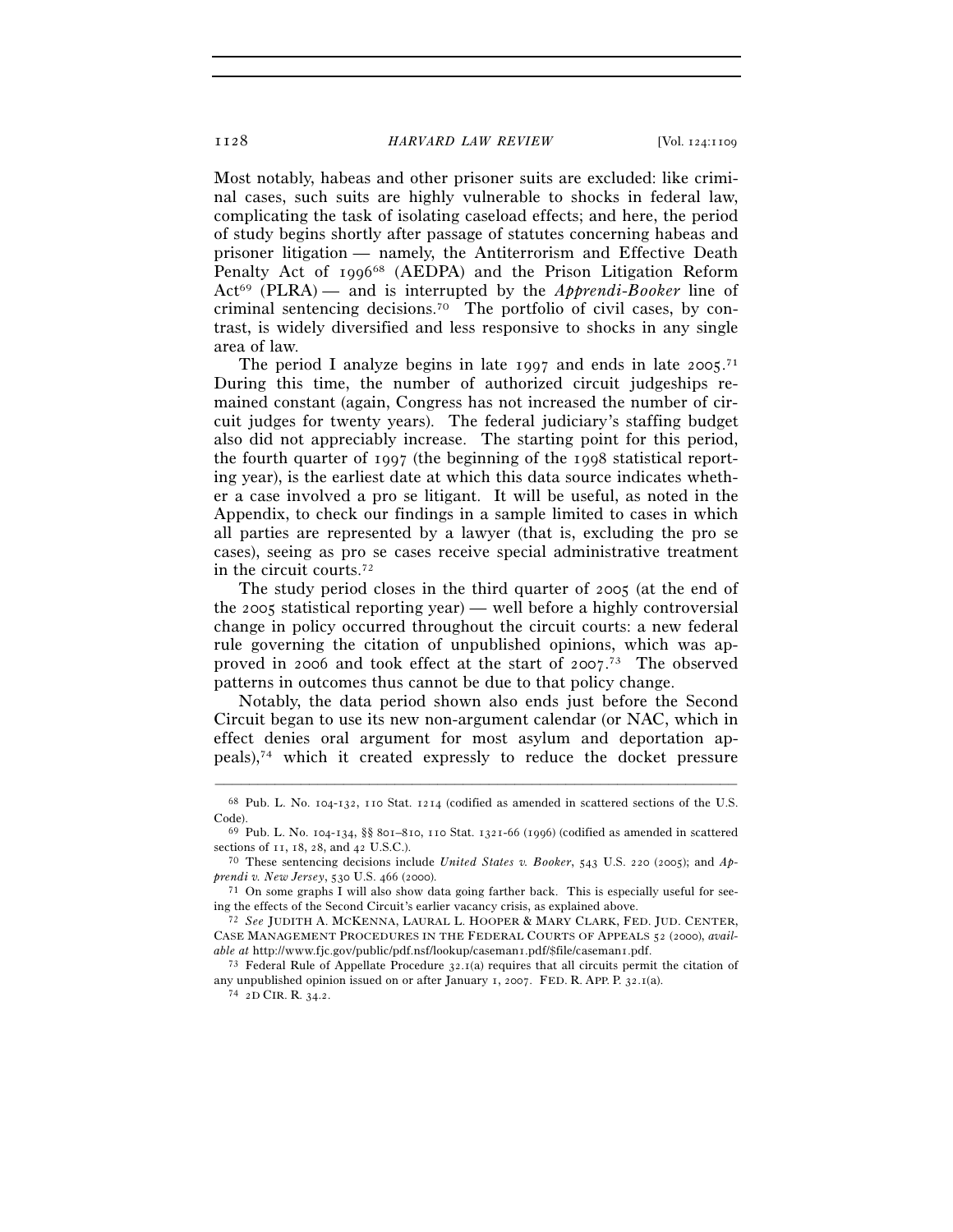2011] *LIGHTENED SCRUTINY* 1129

brought on by the surge. The data shown, therefore, do not reflect whatever relief this process may have provided.

A few limitations should be noted. First, for the reasons given above, this study considers only civil cases. It is something of an irony that possibly the most intense dispute over appellate review in recent years — the *Apprendi*-*Booker* line of cases about review of criminal sentencing — weighs against including criminal cases in this study.<sup>75</sup> My findings on civil appeals may have little bearing on criminal appeals, especially as many circuits give calendaring priority to cases involving incarcerated parties.76

Second, information about case characteristics is scarce in this database. The problem of possible unobserved factors, or omittedvariables bias, is reduced by the "natural experiment" study design but not eliminated. As seen in the Appendix, econometric methods are available for reducing this concern further (for instance, by separately analyzing subcategories of cases and by including indicators for each circuit and for each time period). Nonetheless, this shortcoming leaves noise in the data and precludes the study of some interesting questions.

Finally, this study has nothing to say about individual judges. For one thing, no judges are identified in the AO data. More importantly, many of a circuit court's outputs are collaborative products.77 None of the findings reported here should be read as attributing changes in outcomes to any given layer of the court's decisional apparatus, much less to any individuals. (It is good to keep in mind that even "signed" judicial opinions result from the combined efforts of law clerks or staff attorneys and the authoring judge, often with input from other chambers.) Moreover, many mechanisms by which caseload pressure might affect case outcomes can be imagined — evolution in the use of law clerks or staff or visiting judges, shifts in the timing of workflow or in who gets what information, revised voting methods, or other subtle changes in a court's internal dynamics.78 It remains for future work to sort among them.

<sup>75</sup> Again, this is because the data on reversals in criminal cases are hard to interpret in this period; it cannot be said (with *Apprendi* decided in 2000 and *Booker* in 2005) that the inherent characteristics of federal criminal appeals were steady during the studied period. (Habeas and other prisoner cases suffer a similar problem, given the enactment of the AEDPA and the PLRA near the start of the period of study, and the changing case law concerning those statutes in the

years following.) 76 *See* MCKENNA, HOOPER & CLARK, *supra* note 72, at 51. 77 *See* Henry Paul Monaghan, *Taking Bureaucracy Seriously*, 99 HARV. L. REV. 344, <sup>346</sup> (1985) (reviewing RICHARD A. POSNER, THE FEDERAL COURTS: CRISIS AND REFORM (1985)). <sup>78</sup> I thank Judge Newman for suggesting specific possibilities (without endorsing any of them);

he also emphasized that conscious change in judicial behavior is an unlikely one.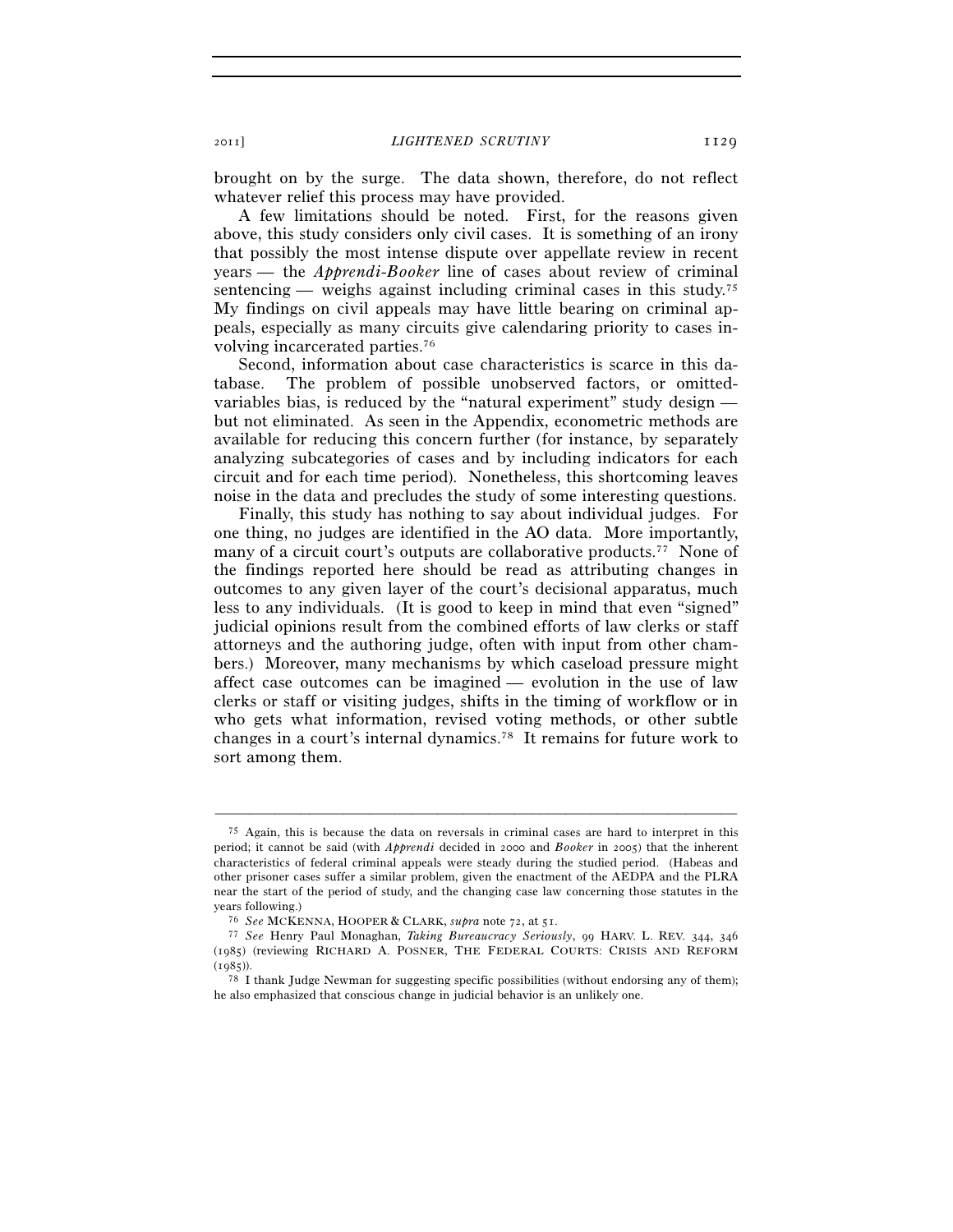#### 1130 *HARVARD LAW REVIEW* [Vol. 124:1109

# *B. Revealed Deference*

During the surge period, both the Second and Ninth Circuits show marked declines in how often they reversed decisions of the district courts. Figures 4, 5, and 6 show the number of cases resulting in reversals, remands, and partial reversals combined.79 I will call this combination "reversals," for short; it yields a measure of those cases in which the appeals court chose to undo at least one aspect of a trial court ruling.80 Figures 4 and 5 present this measure for each of the two flooded circuits, separately.

To consider the Ninth Circuit first: Figure 4 shows a clear drop-off in the Ninth Circuit's reversals during the surge (to the right of the solid line, which marks the start of the surge). It is easy to see that the number of reversals begins to fall, after a time lag during which the surge grows and the agency cases begin occupying the work time of the court's staff and officers.

In the Second Circuit, as already noted, the story is more complicated. As in the previous graph, the drop in reversals during the surge is also apparent for this circuit, as seen in Figure 5: reversals are higher in the stretch from late 1998 to early 2003 than afterwards. Between 1996 and 1998, this circuit faced a separate crisis. When judicial vacancies grew to five out of thirteen seats on the active bench, the chief judge declared a "judicial emergency," specifically citing the problem of having too few judges to fill the panels needed to hear all the cases. Four vacancies were then suddenly filled in the second half of 1998. As explained in section II.C, this period (as marked off by the dashed vertical lines) may be seen as a second "experiment" for assessing the impact of judicial overload. Indeed, the data show a marked decline in reversals during this period — and a sharp rebound once the vacancies were filled.

<sup>–––––––––––––––––––––––––––––––––––––––––––––––––––––––––––––</sup> 79 By partial reversals, I mean any decision listed as "reversed in part," including those which were also "affirmed in part."<br><sup>80</sup> Moreover, this combined measure allows greater comparability, as the circuits tend to vary

in their usage of the terms "reversal" and "remand" (at times interchanging them). Judge Newman, formerly Chief Judge of the Second Circuit, has documented these varying usages, *see* Jon O. Newman, *Decretal Language: Last Words of an Appellate Opinion*, 70 BROOK. L. REV. 727, 729–31 (2005), and he has also used the same shorthand I am using here, *see* Jon O. Newman, *A Study of Appellate Reversals*, 58 BROOK. L. REV. 629, 629 (1992). The coding of the administrative data does not distinguish between decisions that are "reversed" and those that are "vacated."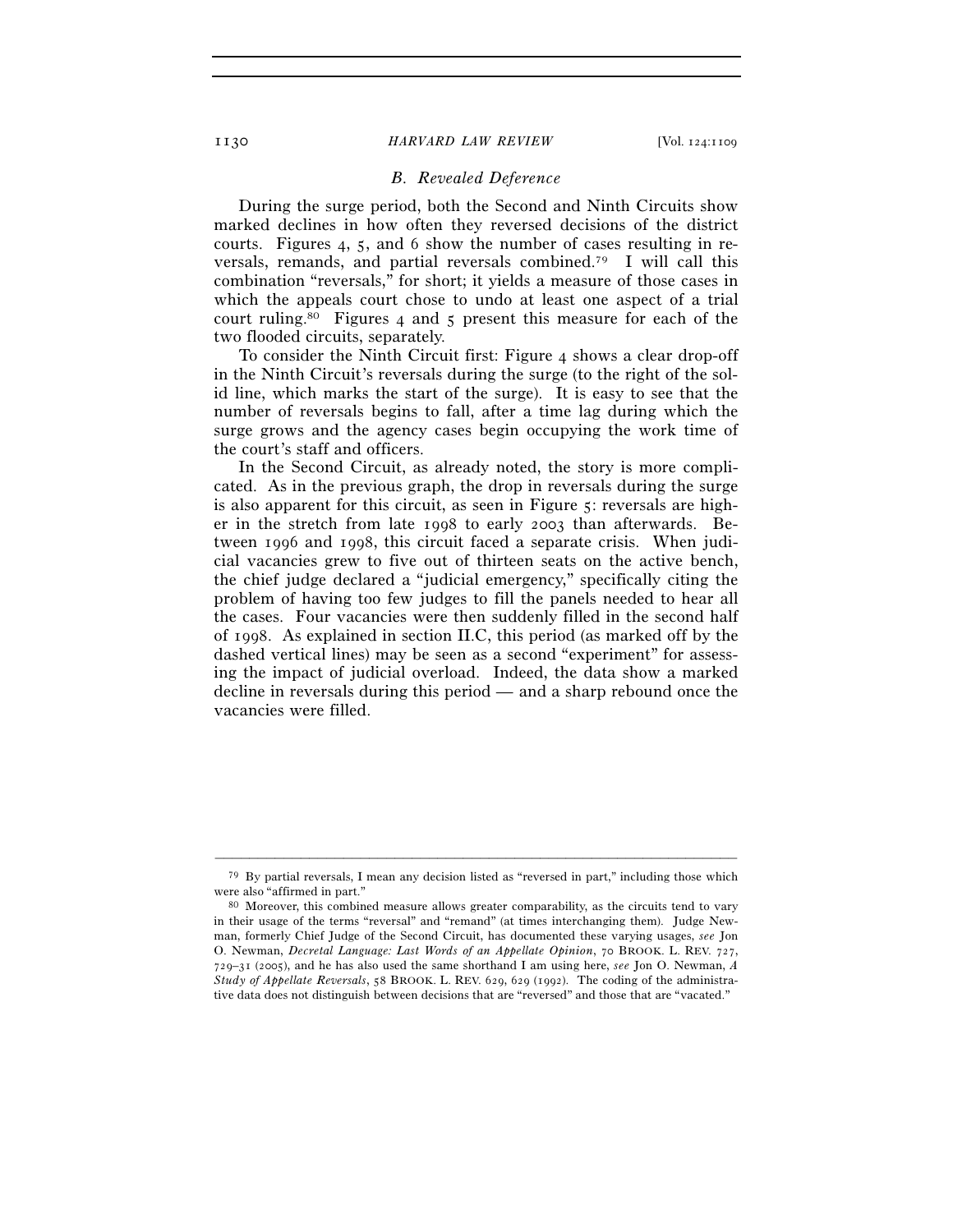

FIGURE 4: REVERSALS FALL IN THE NINTH CIRCUIT DURING THE SURGE





vacancy crisis. Vertical solid line marks start of surge.)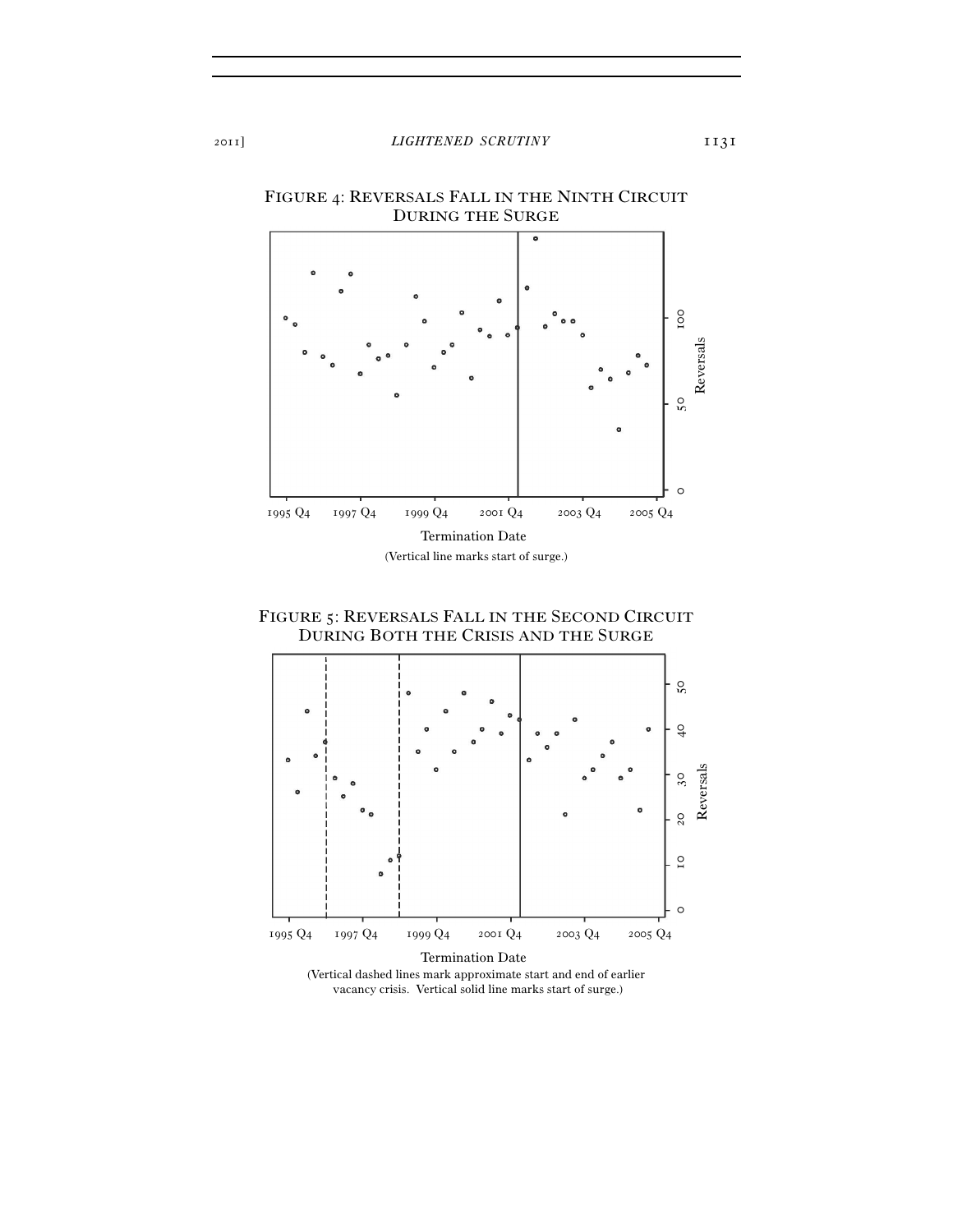

To offer a contrast, Figure 6 shows reversals in the Third Circuit, which borders the Second Circuit and is conveniently well matched for comparison: Each is anchored by a major metropolitan area (New York City in the Second Circuit, and Philadelphia and parts of New Jersey in the Third Circuit). Each covers three states (New York, Connecticut, and Vermont; as compared to Pennsylvania, New Jersey, and Delaware). They cover similar numbers of districts (five, as compared to six). They have nearly the same number of active judgeships (thirteen, as compared to fourteen). And the timing of President George W. Bush's appointments of judges to these circuits was similar within the study period. What does differ between the Second and Third Circuits is the time path of reversals during both the earlier vacancy crisis and the later surge. In contrast to the fluctuations in the Second Circuit, the Third Circuit's reversals hover at roughly the same level throughout the period of study.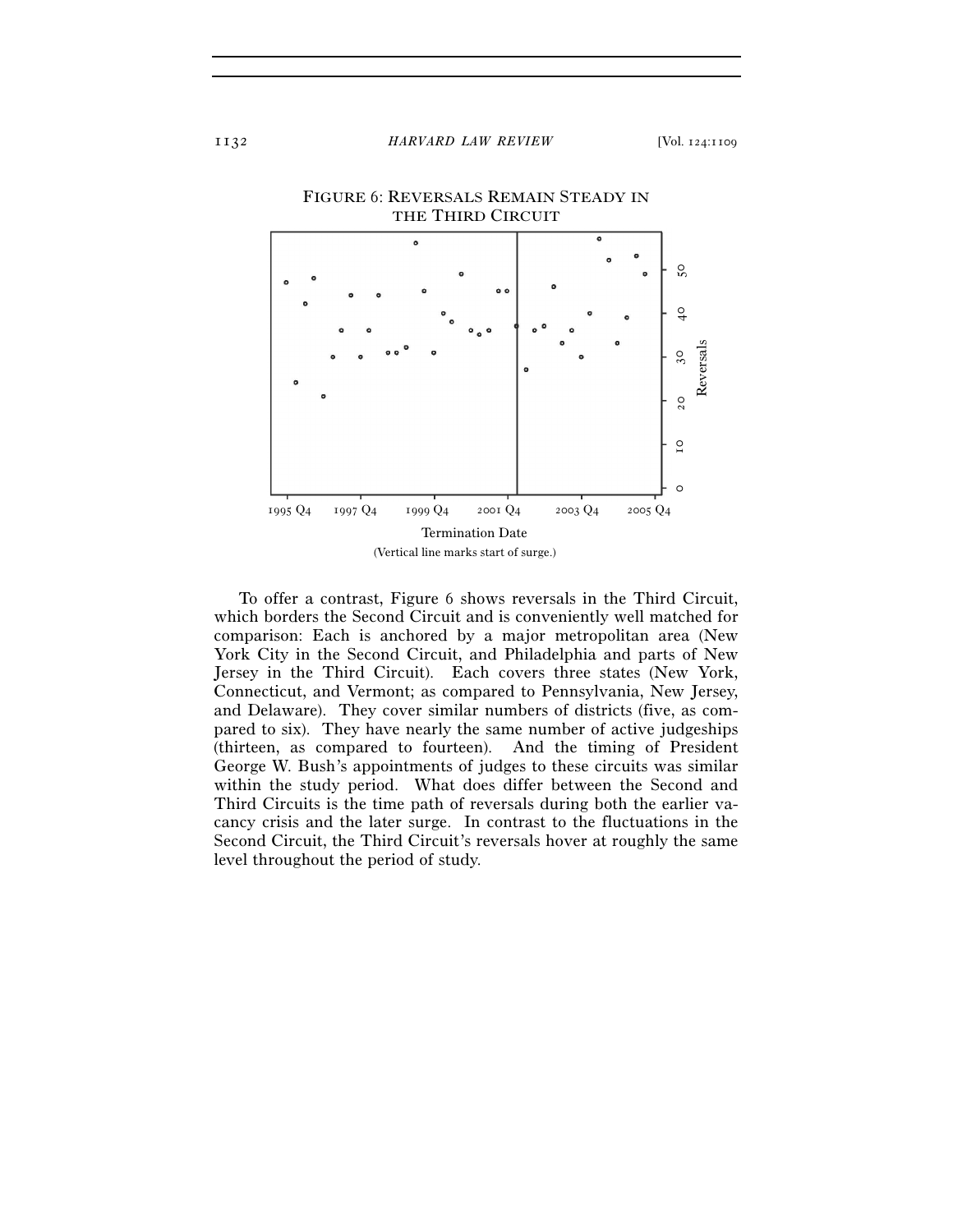2011] *LIGHTENED SCRUTINY* 1133

This contrast is seen on a larger scale in Figures 7 and 8, which show reversal rates in the Second and Ninth Circuits (taken together) in comparison to all the remaining circuits (taken together). The measure here is not the raw number of reversals, but rather the percentage reversed among all terminations. Each dot represents this percentage in a given quarter — that is, among all dispositions of appeals in a three-month period, what share were reversals? A fall in this measure in the Second and Ninth Circuits is seen both during the surge (as traced out by the fitted curve) and also during the Second Circuit's earlier crisis (to the left of the vertical dashed line).<sup>81</sup> Reversal rates in the comparison circuits, by contrast, seem fairly flat over time.<sup>82</sup>

Another way to view these differences is from the perspective of an appeal at the time it begins; and Figures 9 and 10 show the outcomes of appeals by their date of *filing* (not termination). That is, among all appeals filed during a given quarter year, what share eventually resulted in reversal? Again, the downturn in reversal rates in the Second and Ninth Circuits for appeals filed during the surge is noticeable, as is an earlier dip corresponding to the Second Circuit's earlier crisis.

# *C. Alternative Stories?*

A few words about possible alternative explanations are in order. First, it is worth a reminder that recent, high-profile rule changes cannot account for the results. The new national rule concerning the citing of unpublished opinions did not take effect until 2007, after the period of study. Up until then, both the Second and Ninth Circuits adhered to longstanding (and unchanging) local rules introduced in the 1970s.83 Likewise, the Second Circuit's creation of the non-argument calendar, or NAC, did not occur until October 2005, just after the study period.84

<sup>81</sup> I avoid presenting a fitted line in the earlier crisis period (though the shape may be obvious) so as not to encourage reading too much into how far this measure falls, given that it pools both circuits together and only the Second Circuit could have been affected by the crisis in that circuit. This is less of a worry for the surge period, during which the proportional increases in caseload in these two circuits were very similar; hence the fitted curve there. These are aesthetic, and not substantively important, choices.<br><sup>82</sup> Moreover, no other individual circuit matches the pattern of outcome changes seen in the

Second and Ninth Circuits during the surge period. 83 *See* FED. R. APP. P. <sup>32</sup>.1; Robert Timothy Reagan, *Citing Unpublished Federal Appellate* 

*Opinions Issued Before 2007*, FED. JUD. CENTER (Mar. 9, 2007), http://www.fjc.gov/public/pdf. nsf/lookup/citrules.pdf/\$file/citrules.pdf. Of the circuits studied, only the First Circuit changed its citation rules during the period of study; its outcome measures show no noticeable changes coinciding with its rule change. The D.C. Circuit also changed its rules during this period, but it is excluded from this study. (Again, including the D.C. Circuit makes virtually no difference in the results.) 84 *See* <sup>2</sup><sup>D</sup> CIR. R. 34.2.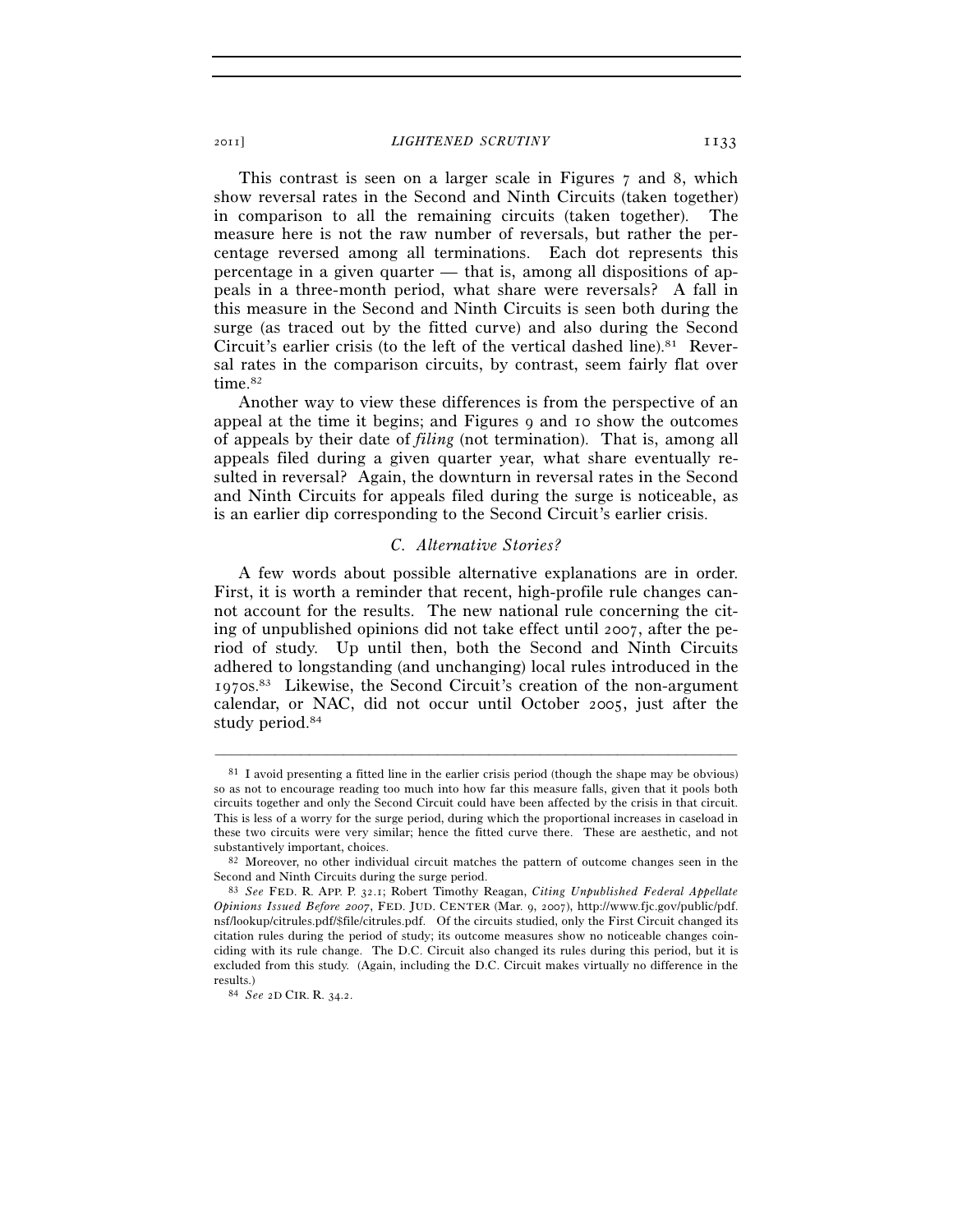

vacancy crisis. Vertical solid line marks start of surge in filings.)



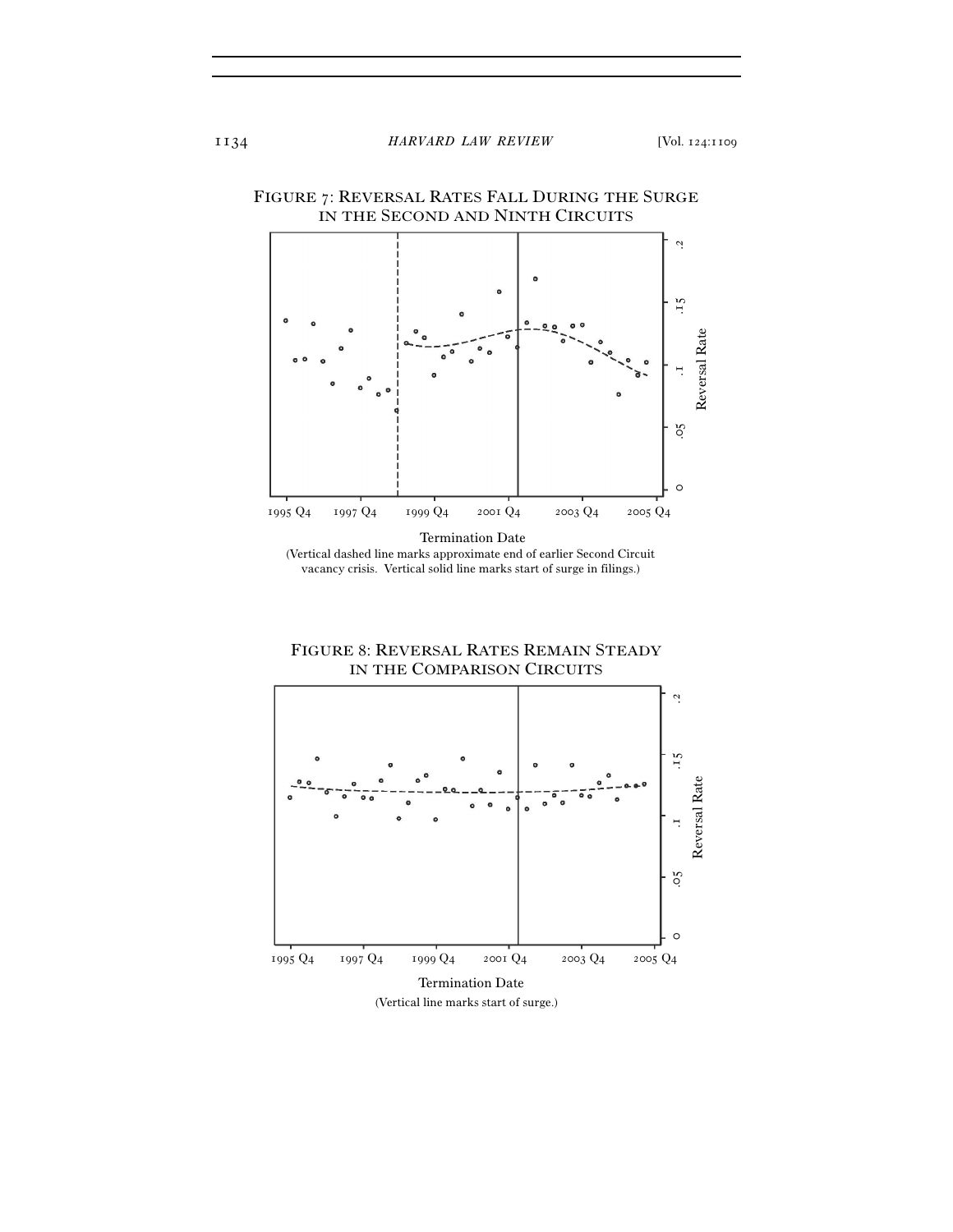



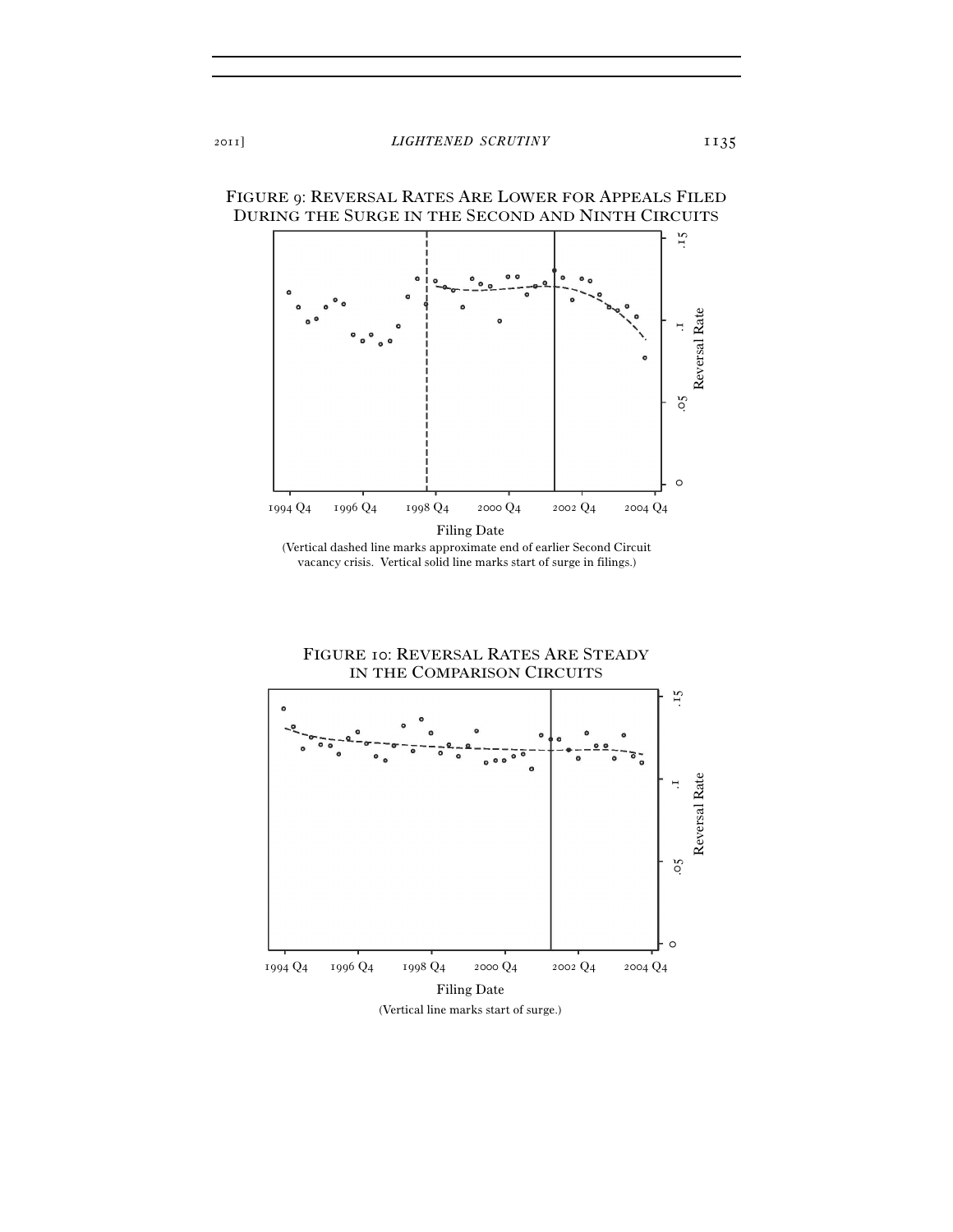1136 *HARVARD LAW REVIEW* [Vol. 124:1109

Second, could the observed divergences have resulted from changes in the composition of civil cases in the Second and Ninth Circuits? This seems unlikely. The pattern of civil appeals filings in the Second and Ninth Circuits shows no abrupt shifts; rather, it matches the gradual pattern of smooth, mild decline seen in the comparison circuits. (To emphasize: habeas and prisoner suits are excluded from my sample of "civil" cases.) Moreover, as seen in the Appendix, the findings persist whether the sample is all civil cases, or limited to cases in which all parties have counsel (that is, excluding pro se cases), or further limited to private cases (excluding cases in which the federal government is a party).

Notably, the smooth path of appeals filings suggests that would-be appellants have not reacted in large numbers to the outcome changes reported here. It is possible that the changes, to the extent they were noticeable to litigants, were not salient enough to affect many parties' appeals decisions or strategies. A further possibility is that most parties simply did not know. Even if they were inclined to try, calculating up-to-the-moment changes in average reversal rates for a given type of case or on a given issue is probably not easy for most parties.85 Along these lines, it may be telling that the Second Circuit's earlier vacancy crisis, which not only generated sharp changes in reversal rates but also was publicly announced, likewise did not seem to perturb the pattern of filings of civil appeals.

The double check provided by the earlier Second Circuit vacancy crisis also helps to allay a third worry: that the observed changes in reversals are the result of a changing "political" composition of the bench. During its earlier crisis, the Second Circuit twice shifted toward being a more Democrat-appointed bench: both as the vacancy crisis started (four of five departures were Republican appointees) and as it ended (the new appointments were all by President Clinton). Thus the change in "politics" went in the same direction each time. And yet the changes in reversals went in opposite directions, first collapsing, then rebounding. It would be implausible to link these patterns causally. Further evidence against a simple "politics" story is found in the matched comparison between the Second and Third Circuits. Both these circuits gained Bush-appointed judges at roughly the same rate, and yet their patterns of reversals were in marked contrast during those years. A similar logic also applies, writ large: the "natural experiment" (or difference-in-differences) setup already accounts for "political" change, to an extent, because such changes tend to be

<sup>85</sup> Consider a party deciding whether to file an appeal, say, in 2005. Searching on Lexis or Westlaw might have turned up very few cases addressing the same issue and decided in the surge period (after mid-2002); probably this litigant would have had to look further back, and include cases before the surge, to get a usable sample.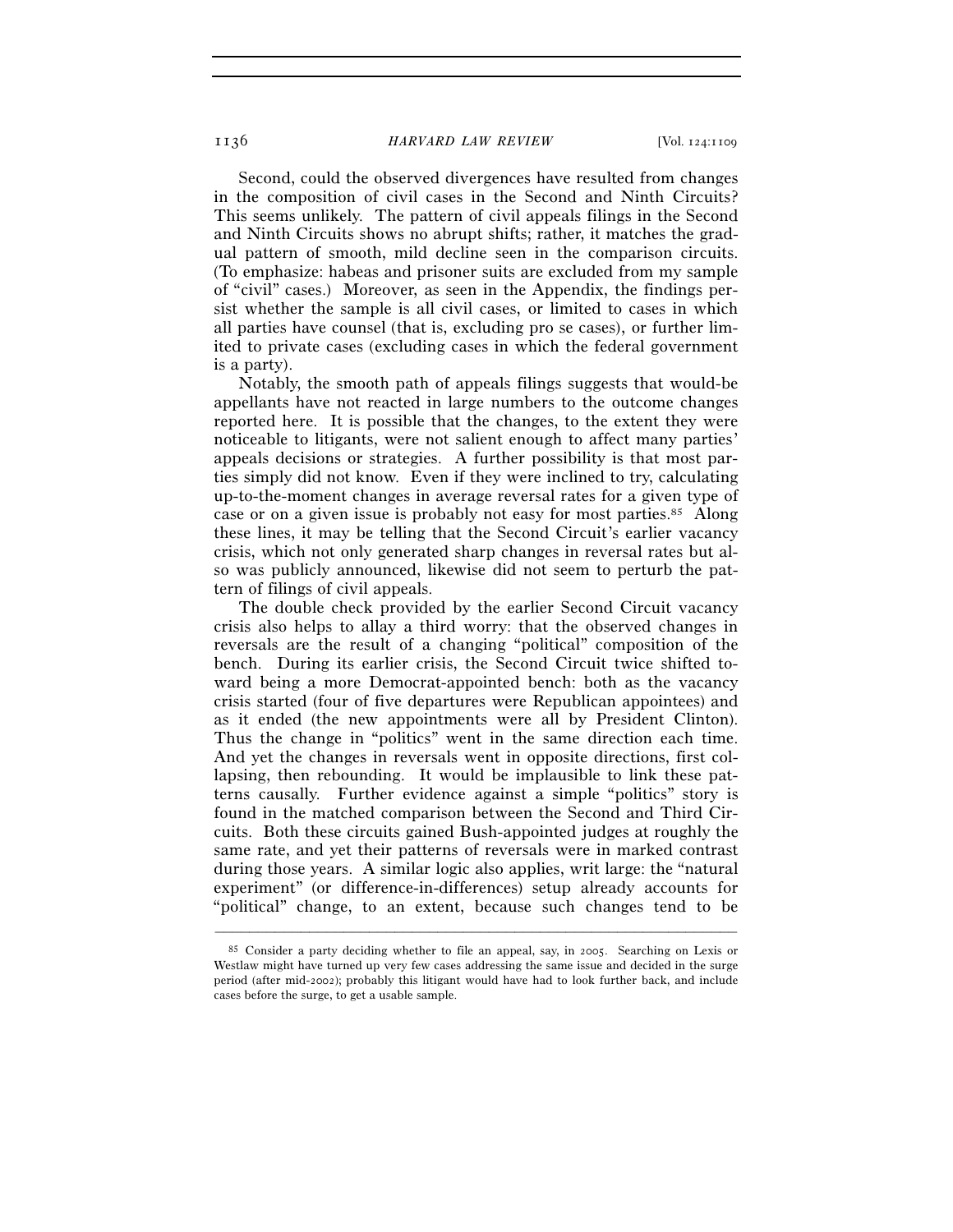shared by all the circuits, seeing as their new judges are all appointed by the same President at any given time. It is thus unsurprising that adding further controls for the "political" makeup of the district courts and circuit courts in my statistical analysis (in the Appendix) turns out to be unimportant.

Finally, could the trauma of 9/11 itself have created stresses on the work of the Second Circuit, thus accounting for the changes observed there? The pattern of the changes suggests otherwise. A direct effect of  $q/I$  would likely have caused a sharp change, and then a rebound, in observed outcomes after 2001. 86 But the observed changes grow, rather than diminish, over time — consistent with increasing pressure from the continuing surge. Moreover, one might expect the stress of 9/11 to have affected the Third Circuit (which includes New Jersey and Pennsylvania), the Fourth Circuit (which includes Virginia), and the D.C. Circuit; but their case outcomes evolved very differently from those of the Second. The Ninth Circuit's changes are similar to the Second Circuit's but are much less likely to be due to direct effects of 9/11.

#### IV. PROBLEMS FOR THEORY AND POLICY

This study surfaces a series of problems for theory and policy, ranging from simple to more subtle. Imagining solutions and answers necessarily engages broader debates — about the role of Congress and the President in staffing the judiciary, about the use of doctrine and precedent in governing judicial review, and even about the competing values that comprise judicial integrity. In the following sections, I will touch on these concerns, but only lightly, and I will not try to survey the literature of reform proposals for the judiciary (a genre unto itself, vast even as to the circuit courts alone). Instead, my primary aim here is to highlight those lines of questioning that are specially motivated by this study.

A brief survey of the concerns raised may help set the scene. First, there is the most immediate matter of lightened scrutiny. The evidence suggests that the studied appeals courts began to call out fewer problems in trial court rulings, in civil cases, when they became overburdened by a wholly separate set of cases. Whatever the precise mechanisms of this change may be, one lesson is easily seen: These data serve as a reminder of how "legal spillovers" can occur in our system of generalist courts. A single federal agency's change in internal pro-

<sup>86</sup> Tellingly, the *total* number of civil appeals terminated was lower than usual in third-quarter 2001 (ending September 30) — but it immediately rebounded by the next quarter (October 1 to December 31). It then remained high in following quarters. (The same was true for the number of civil cases reaching a judicial panel for decision.)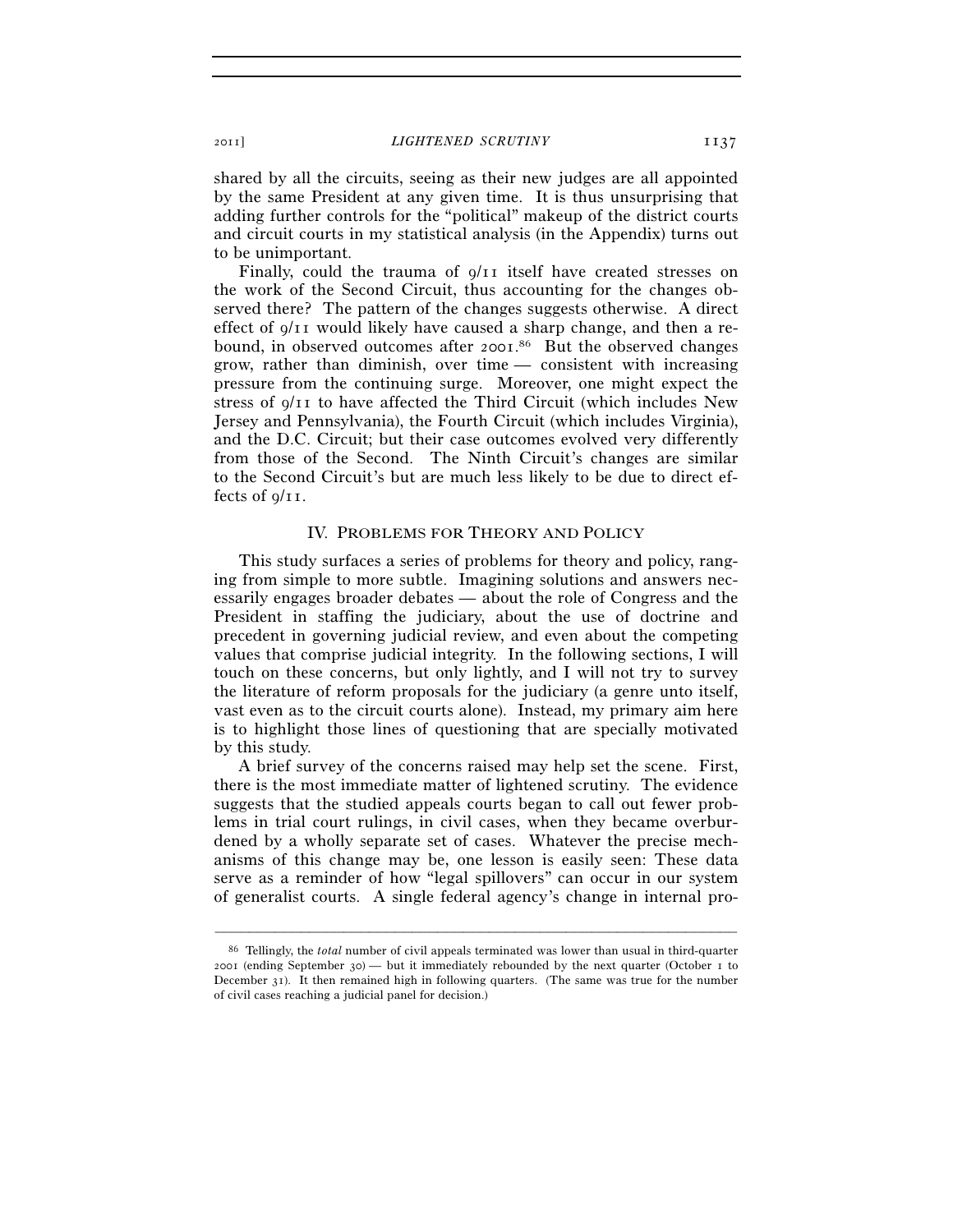1138 *HARVARD LAW REVIEW* [Vol. 124:1109

cedures, it seems, can alter the outcomes in a wide range of cases concerning other, unrelated areas of law. To set it in a more normative frame: increasing the work of our generalist courts in any one area of law invites spillover effects in other areas of law, if new resources are not also created (and dedicated) to serving those new needs.

To preserve the nature of appellate review, then, new demands put on the courts should be met quickly and flexibly with new judicial resources. If Congress and the President fail to increase judicial resources in keeping with new or growing judicial burdens<sup>87</sup> — or even if they are just slow to fill judicial vacancies, as is true today<sup>88</sup> — then the potential costs to the courts may reach beyond those process values commonly said to be at risk (for instance, when a case isn't orally argued, or when a decision doesn't come with reasons in writing).89 Rather, the actual outcomes of cases may also be in play.

The story does not end there, however. The prospect of deference drift also raises the possibility of "splits" among the circuits in their intensity of review, due to differences in caseloads. And if the circuits have diverged de facto but not de jure, then oversight through normal means (such as certiorari in the Supreme Court) may be infeasible. This returns the problem again to those who set judicial resources, including the President and Congress, with a further lesson: total judicial resources matter, as already noted — but when uniformity is taken as a further aim, how those total resources are divvied up among jurisdictions also deserves careful attention. As I will explain in Part V, leaving the appeals courts with an uneven distribution of resources (relative to burdens) could generate an "integrity dilemma" — an uneasy bind in which the pursuit of uniformity by conventional means may come at a cost to another judicial priority: the aim of correct results, or what might be called accuracy.

 $87$  The judiciary itself also plays a leading role in requesting new judgeships; for a recent appraisal of the practice, see Arthur D. Hellman, *Assessing Judgeship Needs in the Federal Courts of Appeals: Policy Choices and Process Concerns*, 5 J. APP. PRAC. & PROCESS <sup>239</sup> (2003). 88 The present delay has been widely noted by both judges and commentators. *See, e.g.*, Let-

ter from Chief Judge Alex Kozinski and Judges of the Ninth Circuit to Senate Leaders (Nov. 15, 2010), *available at* http://legaltimes.typepad.com/files/111510-letter-from-9th-circuit.pdf (noting "our desperate need for judges" and asserting that "we would be greatly assisted if our judicial vacancies — some of which have been open for several years and declared 'judicial emergencies' — were to be filled promptly"); *see also* Dahlia Lithwick & Carl Tobias, *Vacant Stares: Why Don't Americans Worry About How an Understaffed Federal Bench is Hazardous to Their Health?*, SLATE (Sept. 27, 2010), http://www.slate.com/id/2268466 (analyzing data on the present

delay and collecting links to further commentary).<br><sup>89</sup> By no means does this study's focus on case outcomes suggest that process values, including what may be called "procedural justice," are undeserving of the widespread attention they have received. *See* Lawrence B. Solum, *Procedural Justice*, 78 S. CAL. L. REV. 181 (2004).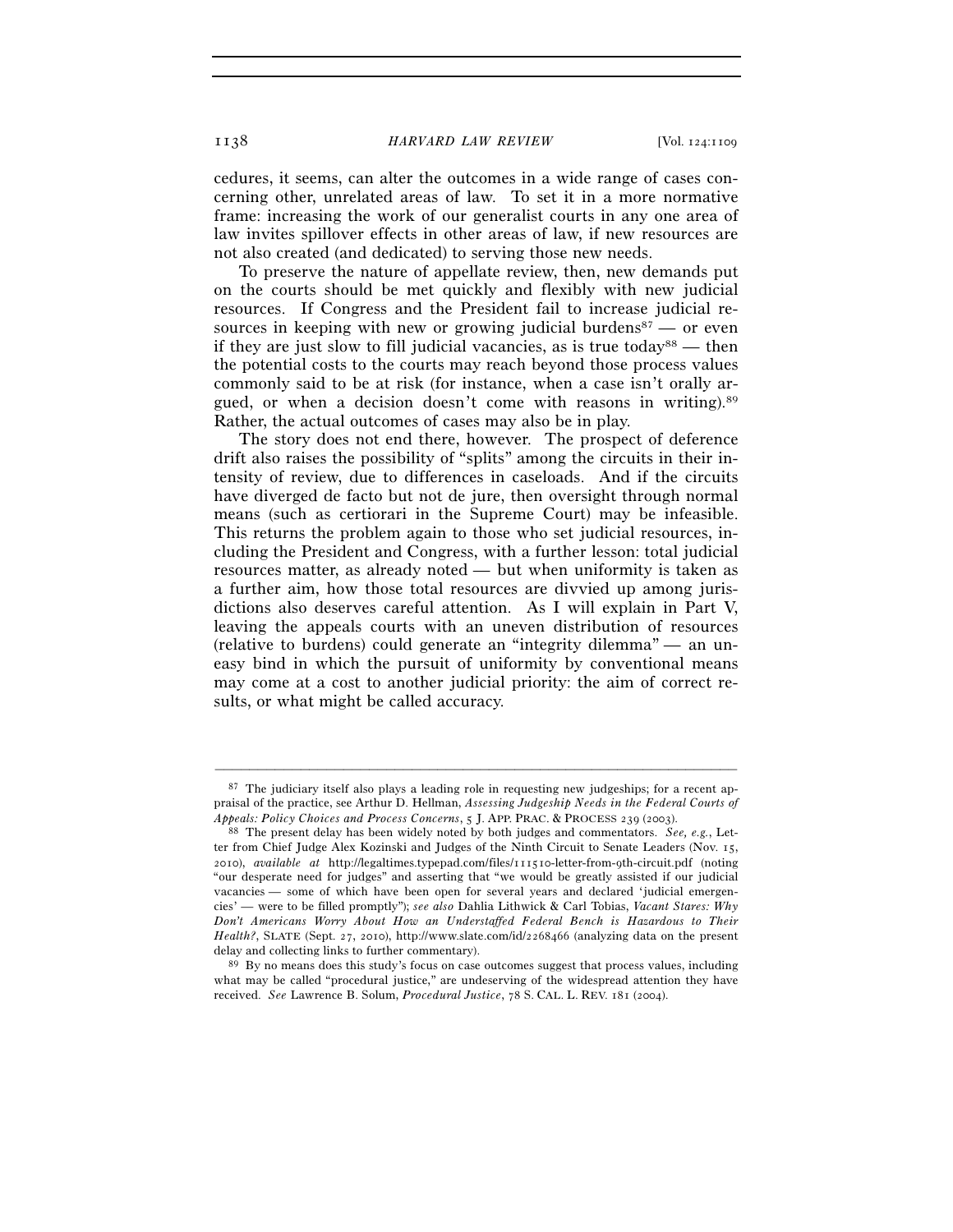#### 2011] *LIGHTENED SCRUTINY* 1139

#### *A. "Silent Splits"*

Is the intensity of review today, in the two studied circuits, more desirable than what it was before the surge? This is of course a normative call. One might easily argue that it's just as well to have appellate review with a lighter touch. Or, one might easily argue the opposite. Regardless, there are intriguing problems suggested by these data that do not turn on whether one thinks things better then or now, but depend only on recognizing that the nature of appellate review can vary with the judicial burdens of the moment.

For one, seeing drift across time suggests the possibility of "splits" across circuits. Consider that the Ninth Circuit's average level of deference to district courts evidently drifted due to the surge. Then, suppose (as is true) that another circuit held steady over the same period. It cannot be the case that these two circuits were matched in their levels of deference, both before and during the surge. Whether they diverged or converged, caseload is demonstrably a key determinant of the gap. Thus, even if the levels of deference in all circuits were to appear steady at a given point in time, one might do well to ask whether there is nonetheless a gap in these steady-state levels, due to preexisting imbalances in judicial burdens.

What is more, such "splits" might emerge (or might already exist) even when the formal doctrines governing review look and sound the same across circuits. This is what I have meant by a "silent split": the true divergence would not be apparent from reading judicial opinions and their incantations of identical standards of review. Even if two circuits described the abuse-of-discretion standard in the same way, for instance, that doctrine might mean something stricter in practice in a less-burdened circuit, and something more lenient in a circuit that is overworked — just as its meaning might change in any given circuit as judicial burdens fluctuate.

Sometimes articulated doctrinal changes to the formal standards of review do occur. In the Second Circuit, in fact, this may be happening in a prominent category of issues: The standard for reviewing so-called "mixed questions of law and fact" in this circuit had long been described as nondeferential and de novo.<sup>90</sup> As late as 2001, a clearly laid-out taxonomy offered in a Second Circuit opinion unequivocally listed de novo as the standard for mixed questions.<sup>91</sup> More recently, however, the standard appears to be giving way, with civil cases start-

<sup>90</sup> *See, e.g.*, FDIC v. Providence Coll., 115 F.3d 136, 140 (2d Cir. 1997); Evan Tsen Lee, *Principled Decision Making and the Proper Role of Federal Appellate Courts: The Mixed Questions Conflict*, 64 S. CAL. L. REV. 235, 241 (1991) (citing Second Circuit "mixed questions" cases dating from the 1980s). 91 Zervos v. Verizon N.Y., Inc., 252 F.3d 163, 168 & n.3 (2d Cir. 2001).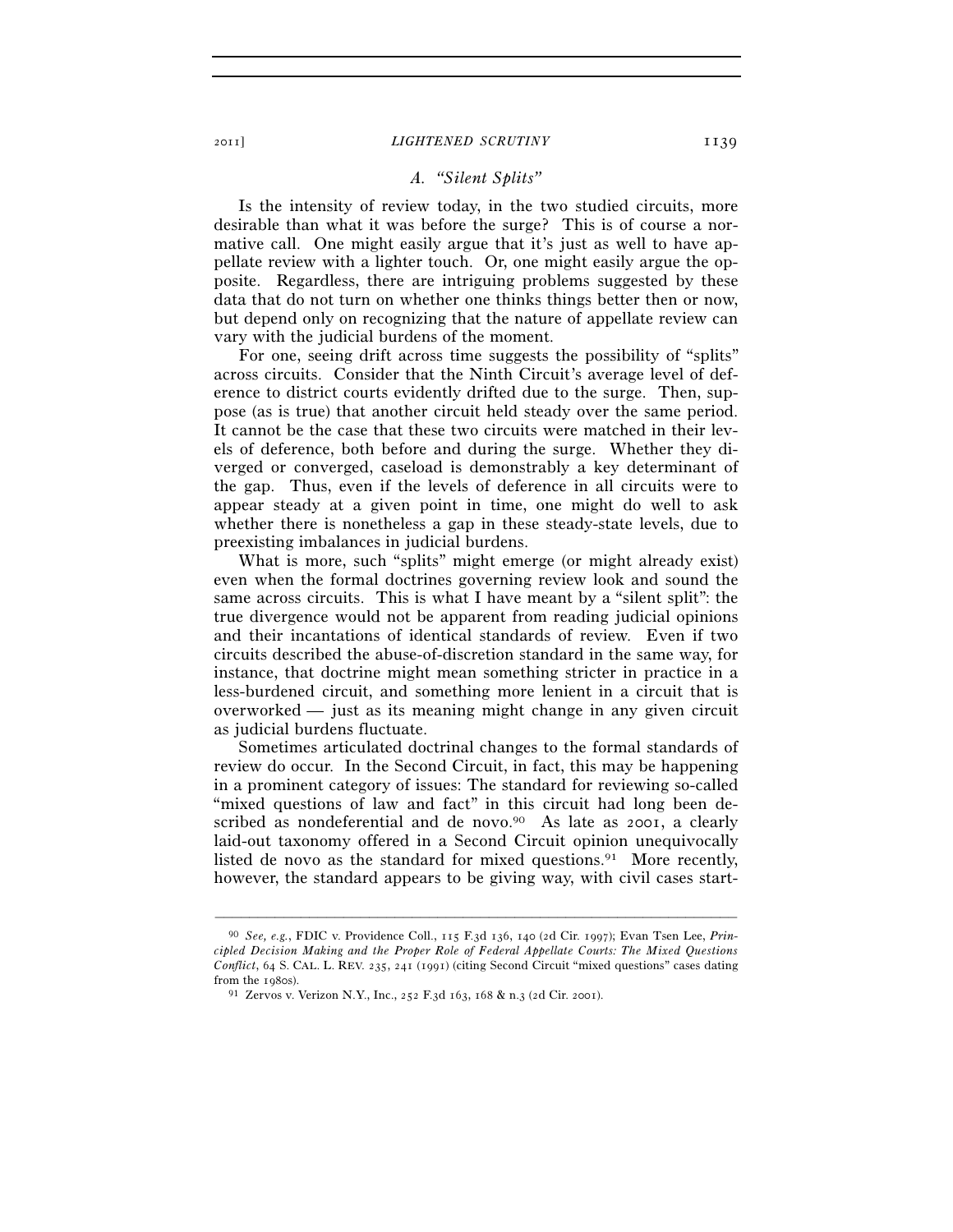ing to invoke an "either/or approach" in which either the (nondeferential) de novo or the (deferential) clear error standard may be applied, depending on the question.<sup>92</sup>

Why does it matter whether the standard formally changes or not? One reason is oversight. When the shift is articulated, as in the example above, a higher authority (such as the circuit court sitting en banc, the Supreme Court, or even Congress) can take notice and ratify, reverse, or modify it. But when caseload-driven drift or "splits" do not show up in articulations of doctrine, and instead occur only in operation, they may escape notice. Moreover, they may resist regulation.

The Supreme Court's certiorari process, for instance, focuses on seeking out formal "splits" in which the circuits openly adhere to differing doctrines. The search site for disuniformity is the language of judicial opinions. If the Second Circuit says that its standard for reviewing a certain type of ruling is de novo, but the Third Circuit says the standard is clear error, then this gap can be closed by certiorari review.93 Such a catch is highly unlikely, by contrast, if these two circuits cite the same standard and yet give it differing force in practice. What it would take to make such a catch is a searching review of decisions in each circuit. This is onerous but not impossible, and maybe it could be encouraged.94 (These days, law clerks reading petitions at the Supreme Court are virtually certain to recommend denying the ones that complain of standards of review being misapplied, as matters of mere "splitless fact-bound error correction" and not worth the Court's time. In theory, the law clerks could be instructed otherwise.)

But such an effort will surely not be enough. There is a reason, after all, for our present scheme of regulating uniformity by standardizing doctrines; the Court simply cannot monitor individual decisions of the circuits, and the threat of (necessarily rare) reprimands can only do

<sup>92</sup> This "either/or approach," as applied in civil cases, seems to have come from unlikely origins: a criminal case interpreting a statutory provision for the review of district courts' applications of sentencing guidelines. *See* United States v. Vasquez, 389 F.3d 65, 70 (2d Cir. 2004) (calling it the "either/or approach"). By 2005, however, this option for greater deference had worked its way into the circuit's civil cases. *See* Uzdavines v. Weeks Marine, Inc., 418 F.3d 138, 143 (2d Cir. 2005). And there it seems to have stayed. *See* Barscz v. Dir., Office of Workers' Comp. Programs & Elec. Boat Corp., 486 F.3d 744, 749 (2d Cir. 2007).<br><sup>93</sup> The task is not as trivial as spotting variations in phrasing, of course, but it is an easy place

to start. As Judge Posner recently noted, even though he was "surpris[ed] to find *so* many different standards for awarding attorneys' fees in Lanham Act cases," it would not do to assume that they implied more than an illusory split; rather, "[t]o decide whether the standards differ more than semantically would require a close study of the facts of each case." Nightingale Home Healthcare, Inc. v. Anodyne Therapy, LLC, 626 F.3d 958, 962 (7th Cir. 2010). 94 In *Gall*, for instance, Justice Stevens concluded that "[a]lthough the Court of Appeals cor-

rectly stated that the appropriate standard of review was abuse of discretion, it engaged in an analysis that more closely resembled *de novo* review." Gall v. United States, 128 S. Ct. 586, 600  $(2007)$ .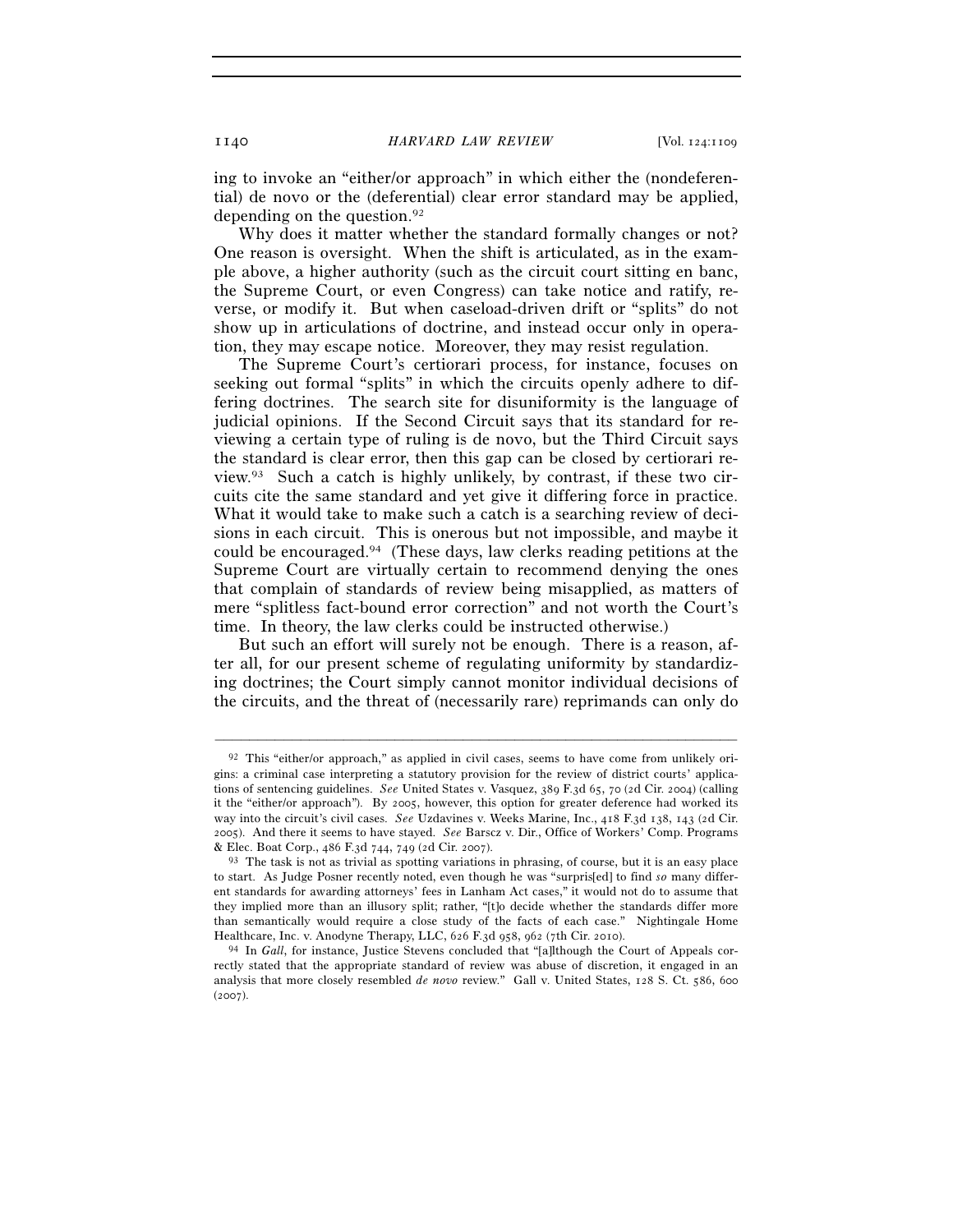so much. The recourse is to rely on the circuits' self-discipline in staying within the bounds of what a dictated doctrinal formula can sensibly mean. Thus, in the end, it will still fall largely on the overburdened circuit to regulate itself.

What, then, is to be done if "silent splits" are a concern? Consider again the structural remedy of setting resources to meet burdens, and doing so evenly across jurisdictions. Aiming for a resource balance among the circuits may turn out to be the most effective means for enabling (though not ensuring) uniformity. For Congress, this means that in drafting judgeship bills for adding to the federal bench, and in allocating the judiciary's budget, those lawmakers who value uniformity should pay close heed to measurements of per-judge caseloads across the circuits (as adjusted for case difficulty, the ease of recruiting visiting and senior judges to serve on panels, and other such factors).95

Attending to balance also means paying mind to the creation of new causes of action or expansions of the federal courts' jurisdiction — and by symmetry, to the elimination of actions or the stripping of jurisdiction. Notably, eliminating diversity jurisdiction has long been proposed by judges and by Congress as a way to lighten caseloads in the federal courts;<sup>96</sup> but rarely if ever discussed is how doing so may differentially impact the various circuits.

It may be the simplest common sense (though common sense has not always prevailed) that Congress ought to peg the federal courts' resources and personnel to how much work federal law has created for them — and vice versa.<sup>97</sup> Noticing now the possibility of caseload-

 $95$  Concern for balance across circuits has been noted in recent debates over splitting the Ninth Circuit. Senator Dianne Feinstein, for instance, opposed one proposal in 2006 on such grounds (among others):

The split proposal before us would unfairly distribute judicial resources in the West. The Ninth Circuit would keep  $71\%$  of the caseload of the current Circuit, but only  $58\%$ of its permanent judges. Currently, the Ninth Circuit has a caseload of 570 cases per judge — as opposed to the national average of 381 cases per judge. Under the proposed split, the average caseload in the new Ninth Circuit would actually increase to 600 cases per judge, while the new Twelfth Circuit would have only 326 cases per judge. This inequitable division of resources would leave residents of California and Hawaii facing greater delays, and with court services inferior to their Twelfth Circuit neighbors.

Press Release, Sen. Dianne Feinstein, Senator Dianne Feinstein Cautions Against Splitting Ninth Circuit Court of Appeals for Ideological Motivations (Sept. 20, 2006), *available at* 2006 WLNR

<sup>16399308</sup>. 96 *See, e.g.*, POSNER, *supra* note 7, at 210–21; Friendly, *supra* note 9, at 640–41. 97 Just which resources or personnel to add is a harder, and harder-fought, question. What common sense is shared, and what is not, has been laid out by the late Judge Richard Arnold:

Well, if you're not going to have less business, and in fact you're going to have more, and you want to decide the cases promptly, there are only two or three things that can happen to bring that about. The first thing — and this is happening, and this is disturbing — you spend less time on each case. That generally is a bad idea...

The only other solution is more people. . . .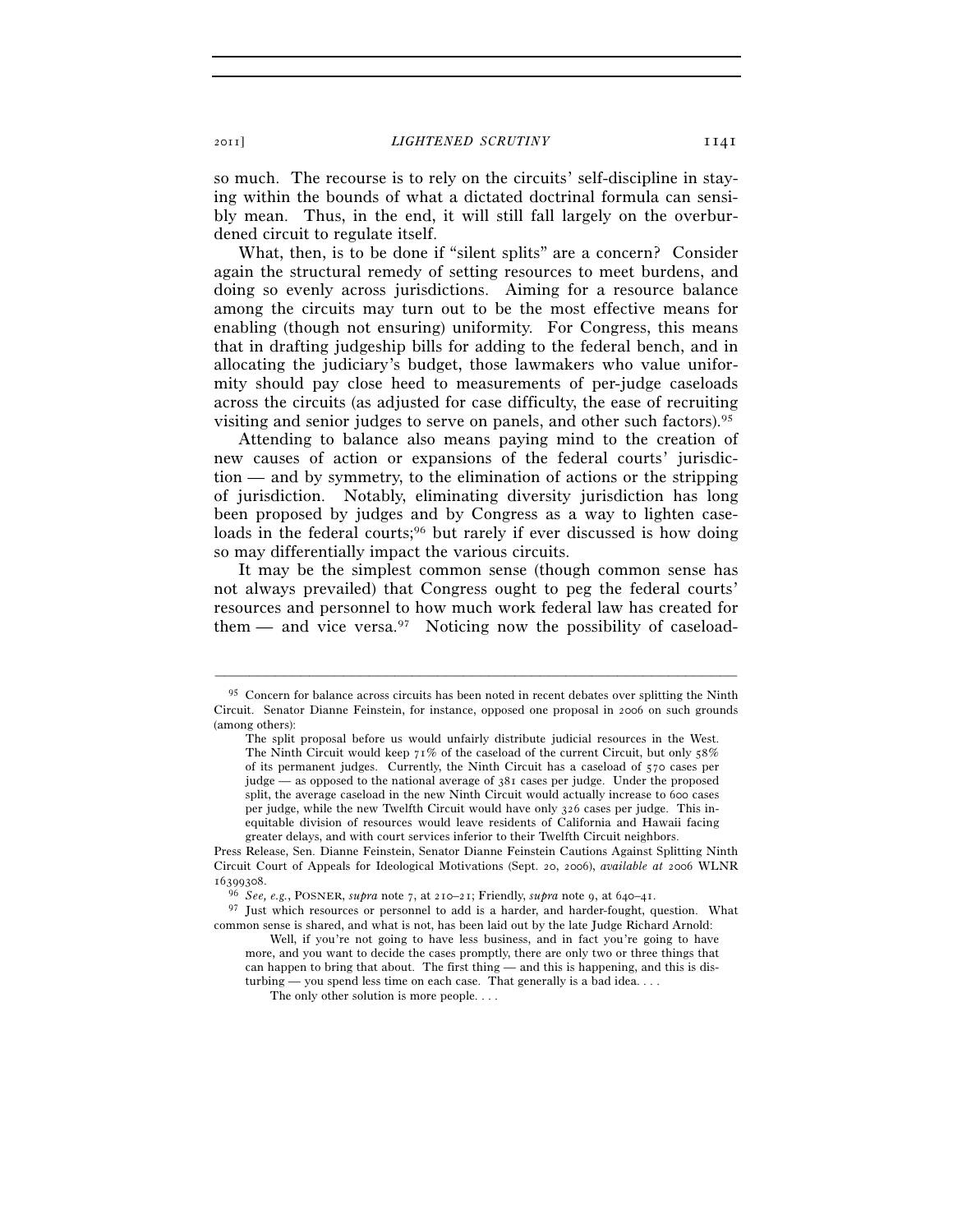#### 1142 *HARVARD LAW REVIEW* [Vol. 124:1109

driven "splits," one might further refine this intuition: if encouraging uniformity of review across jurisdictions is also a priority, then matching resources to burdens is a policy that should be applied not only to the judiciary as a whole, but also circuit by circuit.

# *B. Reimagining Boundaries*

Both the urgency and the difficulty of balancing resources (relative to burdens) among the circuits arise from the same source: the very presence of geographic lines. Imagine, then, an approach that seeks to overcome geography by erasing or reshaping boundaries: increasing the flow of judges, court staff, or other resources to where they are most needed at any given time<sup>98</sup> — or even directing the flow of cases to where the resources are gathered.

As it happens, the surge itself has generated a proposal that would do a bit of both. Judge Newman, formerly chief judge of the Second Circuit and a respected master of judicial management, at the height of the surge reluctantly proposed creating a special court for handling the immigration agency appeals.99 Special, but not specialized, this court would be composed of generalist judges on loan from the circuit courts. (This idea is not as radical as it might sound. The present Foreign Intelligence Surveillance Court and the now-defunct Temporary Emergency Court of Appeals are both variants of this model.100) According to Judge Newman's proposal, the judges on this special court would be of a "number fluctuating to correspond to the ebb and flow of the [immigration] caseload."101

This strategy might help relieve differential pressures across jurisdictions by detaching a new judicial burden from its geographic ties.<sup>102</sup>

–––––––––––––––––––––––––––––––––––––––––––––––––––––––––––––

102 To imagine the opposite effect, one need look no further than the surge itself. Recall that a jurisdictional rule is what sent such large shares of the immigration surge into the Second and

 <sup>[</sup>But] the proposition that we solve the problem by putting on more staff, it seems to me, ignores the fact that we may be just about at the limit of that solution. . . .

 <sup>. . .</sup> My feeling is that what we need is more judges. This is very controversial in the federal judiciary and I think I'm in a minority on this subject.

Richard S. Arnold, *The Future of the Federal Courts*, 60 MO. L. REV. 533, 542–43 (1995). 98 Today, a version of this is done through an ad hoc and limited visiting judges system. This study's findings raise the question of whether such a system is enough. 99 *See Immigration Litigation Reduction: Hearing Before the S. Comm. on the Judiciary*,

<sup>109</sup>th Cong. 147–57 (2006) [hereinafter *Immigration Litigation Reduction*] (statement of Jon O. Newman, United States Circuit Judge, United States Court of Appeals for the Second Circuit). 100 *See Foreign Intelligence Surveillance Court*, FED. JUD. CENTER, http://www.fjc.gov/

history/home.nsf/page/courts\_special\_fisc.html (last visited Jan. 30, 2011); *Temporary Emergency Court of Appeals, 1971–1992*, FED. JUD. CENTER, http://www.fjc.gov/history/home.nsf/page/ courts\_special\_tecoa.html (last visited Jan. 30, 2011). 101 *Immigration Litigation Reduction*, *supra* note 99, at 153 (statement of Jon O. Newman,

United States Circuit Judge, United States Court of Appeals for the Second Circuit). Judge Newman made amply clear his general opposition to sending the immigration cases to a centralized court; he proffered this proposal only as a lesser-of-evils option. *See id.*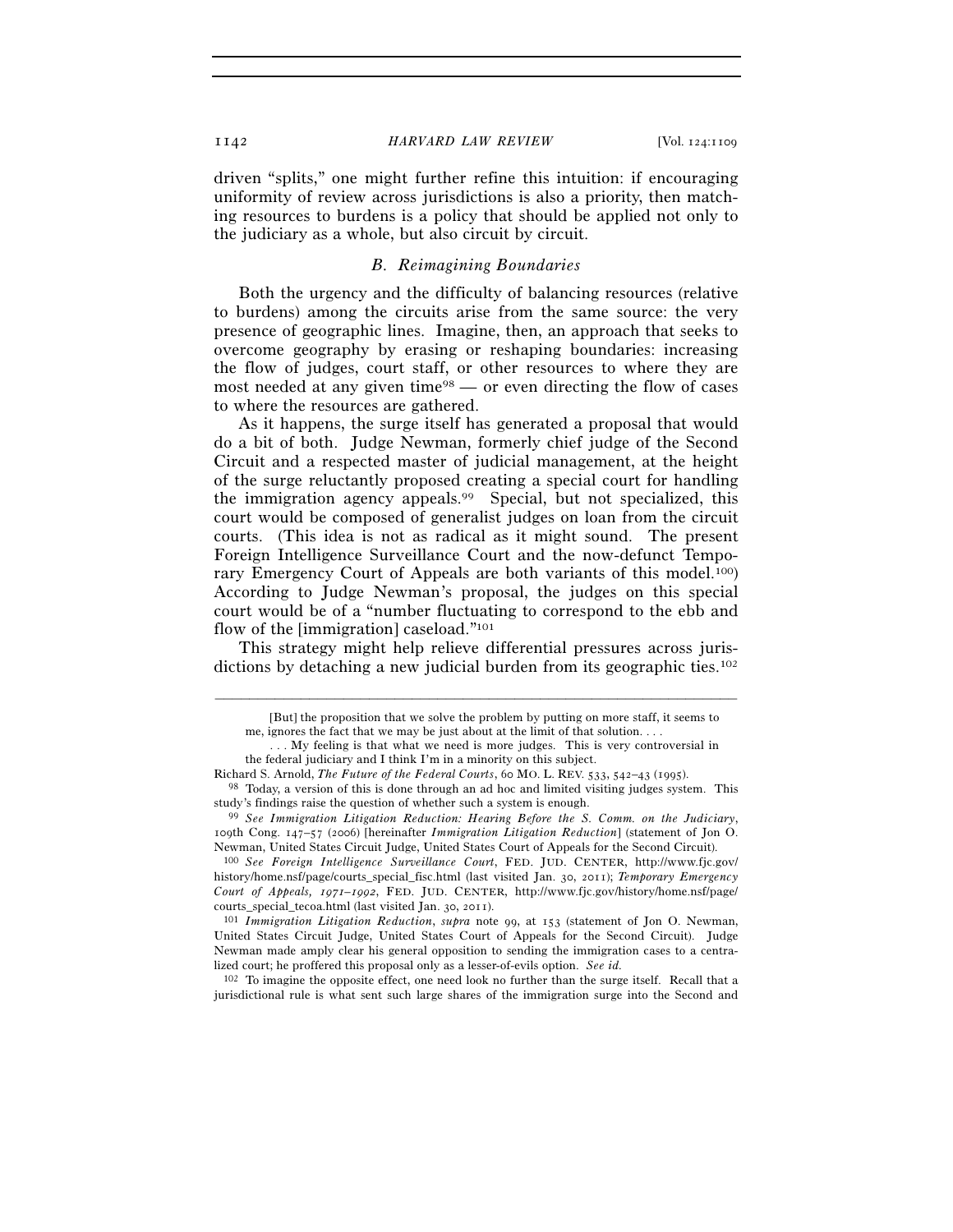2011] *LIGHTENED SCRUTINY* 1143

The spillover effects of the surge would not affect one circuit more than another due to accidents of venue. Yet there is a complication: the scheme could also create differential pressures. The judges staffing this court must come from somewhere; thus, which circuits contributed more judges would become the key factor in determining where the spillover effects would fall. A priority in implementing such a proposal, then, should be to draw help from the lending circuits based on their own per-judge workloads, with the busier circuits contributing fewer judges.

On the spectrum of methods for diverting legal spillovers, creating a new centralized court is at the more controversial extreme. It would also require action by Congress, which may not be forthcoming. (Witness the failure of a Senate proposal in 2006 for redirecting all immigration appeals into the Federal Circuit.103) But other methods are possible that could be implemented by the courts alone, and that would shield one aspect of a court's work from overflow in another. Specialized "tracks" within a court's own caseflow are one class of such methods. The Second Circuit's non-argument calendar is a nowfamiliar example.

One further refinement to such strategies is worth emphasizing: decoupling the source from the solution. Why should it be the immigration agency appeals that are diverted to a special court, or a special track? That they are the cases creating the docket pressure is not a very satisfying answer, as another type of high-volume case might be better suited to specialized treatment than the immigration appeals are. Why not redirect those other cases instead?104

Or, to see it from another angle, the policy priority might be framed not as redirecting the docket pressure, but as protecting certain cases from its effects. On this view, those other high-priority cases might have the better claim for a separate track. If that sounds sensible, then it should not be surprising that protection is already occurring, with varying degrees of formality. Criminal appeals, for instance, are formally given priority in calendaring in many circuits.<sup>105</sup> Even the daily acts of "triage" in choosing which cases get more (or less) staff or judge time — deciding how much oral argument to allow, if any, or how far

<sup>–––––––––––––––––––––––––––––––––––––––––––––––––––––––––––––</sup> Ninth Circuits — even though all the decisions being reviewed were made by the BIA in a single building in a suburb in northern Virginia.<br><sup>103</sup> See Securing America's Borders Act, S. 2454, 109th Cong. § 501 (2006).

<sup>&</sup>lt;sup>104</sup> In the case of the Second Circuit, the prevailing wisdom is that the immigration appeals are in fact especially well-suited to the NAC — which is probably a testament to the design of the NAC. Whether other cases are also suitable may soon be seen; the circuit has started to move selected criminal sentencing appeals onto this track as well.

<sup>105</sup> *See* MCKENNA, HOOPER & CLARK, *supra* note 72, at 51, 104, 117, 143, 156, 171, 185.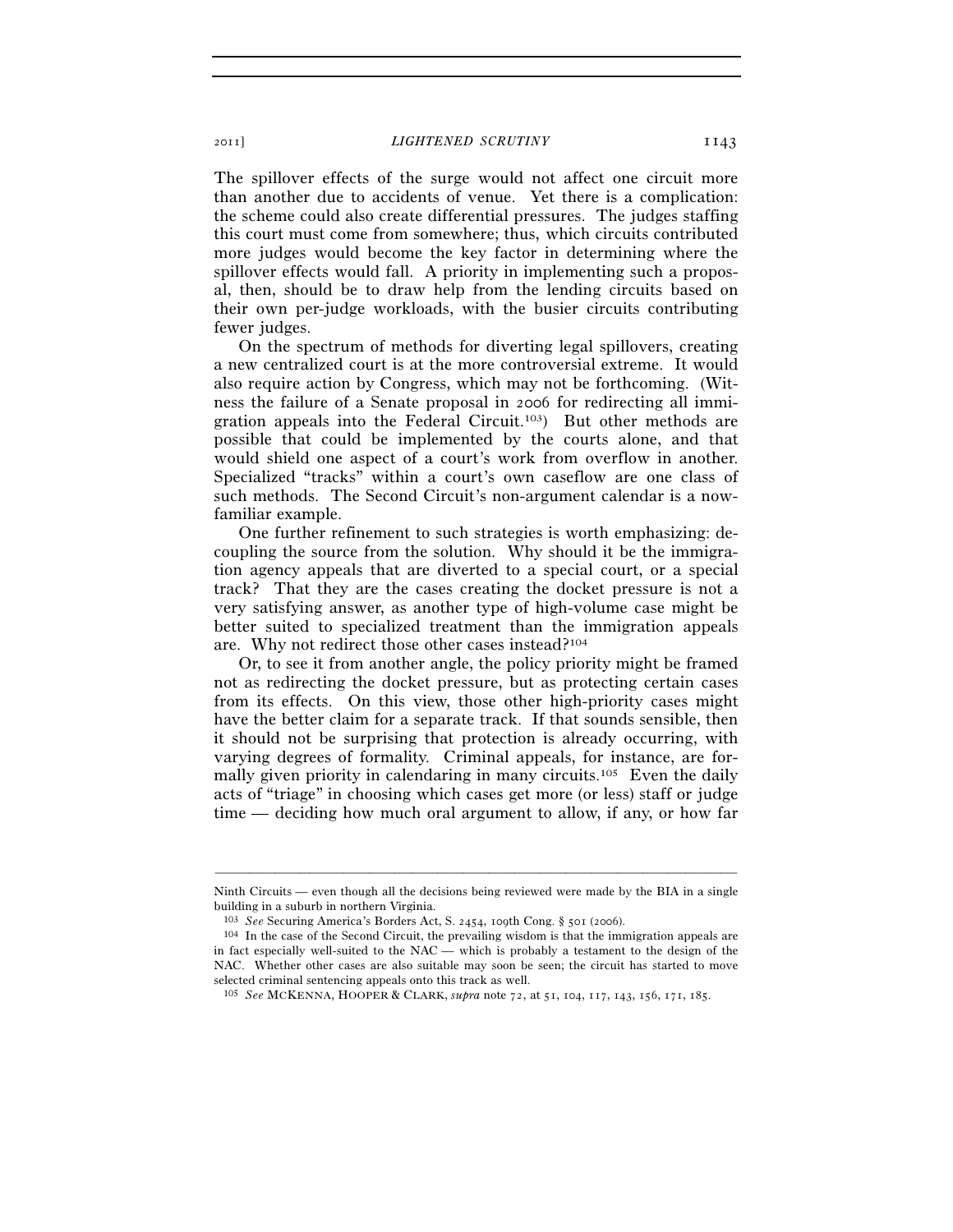a case proceeds along the appellate pipeline — can be said to perform this protective role.

In today's Second Circuit, a leading case on the court's power to dismiss appeals as "frivolous" offers this sharp reminder: "As a matter of policy . . . appellate courts certainly have the inherent authority to allocate scarce judicial resources among the petitions and appeals that press for their attention, and such allocations become especially necessary in this era of burgeoning appellate dockets."<sup>106</sup> Moving certain cases out of bounds, of course, has long been seen as a way of recovering room for the others, and judges have not been short on eloquence in explaining that need.107

# *C. Detecting the Deference*

A sharp reader might observe that even if the circuits were to drift, such changes could nonetheless be detected by measuring reversals just as this study has done. She might even suggest this practice as a way to improve, or maybe make unnecessary, the pursuit of structural balance. But there is a downside. Consider for a moment the metrics already being widely used as tools for judicial management. Judge Posner, no enemy of empirical measurement, nonetheless warns of the distorting effect entailed by the common circuit practice of using "shame lists" to keep track of which assigned opinions are taking the longest to complete:

The danger of these shaming techniques is that they may give too much salience to what is, after all, only one dimension of judicial performance. If judges are led to think that the world is judging them exclusively on the speed with which they dispatch their business, they will speed up, all right, but the result may be a considerable deterioration in the quality of their decisions.108

Metrics lend themselves in service of quotas, and spotlighting reversals might well encourage artificial "targeting" of that figure, just as much as for any other metric. A fair response might be that, seeing as the other measures of judicial output are already being used, adding rever-

<sup>&</sup>lt;sup>106</sup> Pillay v. INS, 45 F.3d 14, 17 (2d Cir. 1995). 107 Most familiar may be Justice Jackson's warning that "[i]t must prejudice the occasional meritorious application to be buried in a flood of worthless ones," for "[h]e who must search a haystack for a needle is likely to end up with the attitude that the needle is not worth the search." Brown v. Allen, 344 U.S. 443, 537 (1953) (Jackson, J., concurring in the result). A similar impulse may have fueled Judge Friendly's well-known war against diversity jurisdiction in the federal courts. *See* Friendly, *supra* note 9, at 641 ("[T]he arguments for retaining [diversity jurisdiction] will not hold water when the federal courts are overburdened with distinctively federal business.' (footnote omitted)).

<sup>108</sup> POSNER, *supra* note 7, at 223. In economic terms, this may be seen as a classic "multitask" problem. *See* Bengt Holmstrom & Paul Milgrom, *Multitask Principal-Agent Analyses: Incentive Contracts, Asset Ownership, and Job Design*, 7 J.L. ECON. & ORG. 24, 27–28 (1991). I thank Professor Scott Hemphill for calling attention to this parallel.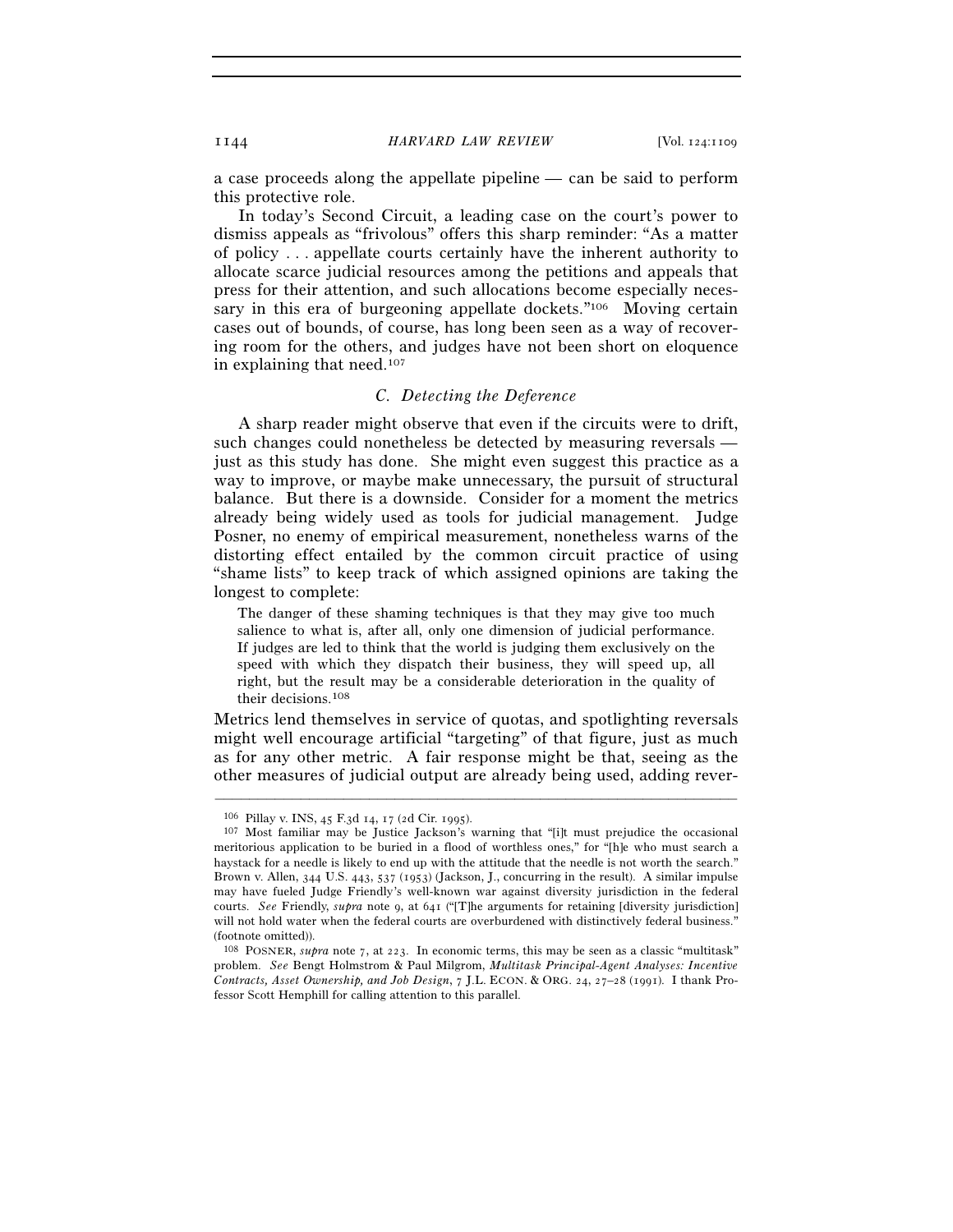sal numbers to the mix would only be supplying one further piece of information — maybe balancing out the others. Getting that balance right, though, could hardly be a trivial task.

But there is a deeper problem: this extra piece of information, about reversals, might not be very informative. Recall the reasons deference drift has been difficult to confirm, until now, even by observing reversal rates. The same difficulties apply here: Suppose that one circuit is seen to have higher reversal rates, generally, than another. What of it? Without a deep understanding of the case composition in each circuit, it would be hard to draw credible inferences from that observation. (It could be that the circuit with the higher reversal rate is actually the one reviewing with greater deference — only, it has a higher concentration of reversal-prone cases.) The same goes for a single circuit whose reversal numbers are seen to change over time. This study's empirical contribution is in minimizing such problems, but it has done so only by taking advantage of a fortuitous "natural experiment." This kind of luck is hard to come by.

Making available a richer set of output measures may do some good for guiding a court's priorities, and it may have other benefits such as public notice. But there are risks, and it cannot substitute for the proper distribution of judicial resources. This is especially true for one further reason: neglecting structural balance invites a more profound difficulty — one that can uproot the basic case for consistency and uniformity.109 This Article concludes with a comment on this destabilizing concern.

## V. CONCLUSION: AN INTEGRITY DILEMMA?

Persistent imbalance in judicial burdens across circuits creates a perplexing problem, beyond the inequality of forcing some courts to do more with less, and the consequent risk that litigants in those courts might have a harder time winning an appeal. It also puts the federal courts in a strange bind, in which the forced pursuit of uniformity in appellate review (through such means as oversight or doctrinal control) may come at the expense of another component of a judiciary's integrity: its accuracy.

<sup>109</sup> The standard case for uniformity may be more mantra than gospel; I thank Professor Trevor Morrison for pointing me to very fine new work on reasons we may tolerate or even desire disuniformity in legal interpretation. *See* Amanda Frost, *Overvaluing Uniformity*, 94 VA. L. REV. 1567, 1571 (2008) (questioning the value of uniformity within the federal judiciary); *see also* Gil Seinfeld, *The Federal Courts as a Franchise: Rethinking the Justifications for Federal Question Jurisdiction*, 97 CALIF. L. REV. 95, 99–100 (2009) (questioning the mantra of seeking uniformity among the federal judiciary). In thinking about the sort of "splits" I am describing here, though, it helps to distinguish between disuniformity that comes of reasoned disagreement and the kind that occurs by accident or for other unarticulated reasons.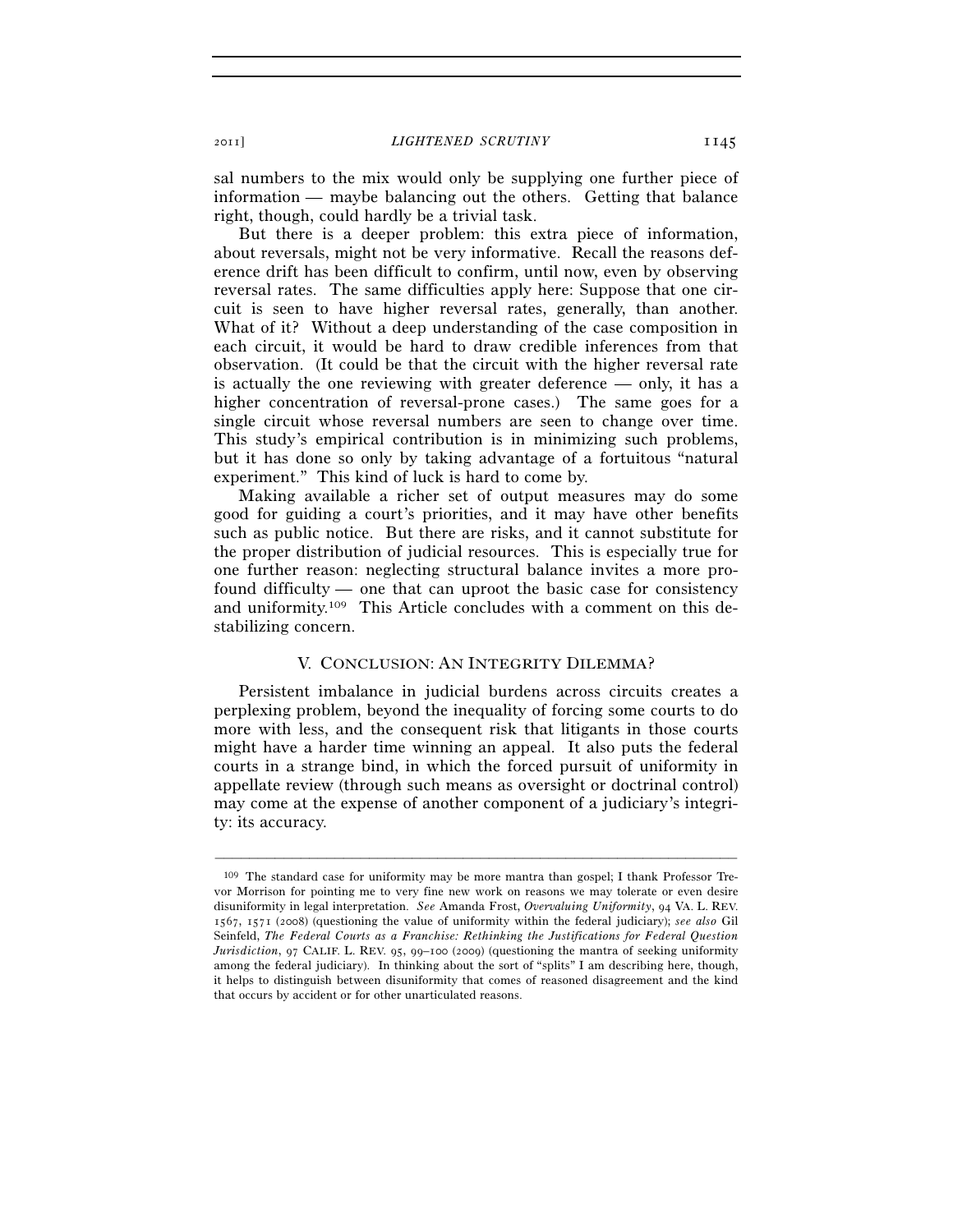1146 *HARVARD LAW REVIEW* [Vol. 124:1109

How does such an "integrity dilemma" arise? It comes of mandating a court to do something it lacks the resources to do fully. When an appeals court's resources are reduced, lightened scrutiny may well be a good thing — a salutary, adaptive form of deference. This may be so, whether the deference is a byproduct of process innovations needed for handling the caseflow, or a conscious and sensible reaction to knowing that the court's relative advantages have declined. Either way, requiring the overburdened appeals court to override this adaptive deference, and instead to exercise more searching review, might in some cases lead to the introduction and not the correction of error.110

Saying whether the data shown here reflect a kind of adaptive deference (and how salutary it might be) will require further, more finegrained research into the potential mechanisms at work. One aim of this first foray is to motivate follow-up questions such as these: Is the noticed drift due in part to tighter filters on what information gets to the judges or the staff, as a result of more limited briefing, oral argument, or research? Or due to time-shifting of which cases are decided first and which are put off for later? $111$  Or to reassignment in who does what at the court — such as more reliance on staff attorneys, law clerks, or visiting judges? Also generative, it would seem, are deeper inquiries into judicial methods: During the surge, did the affected courts defer more to outside authorities (say, by certifying questions to state courts, or by following the lead of other circuits), just as they did with the district courts?<sup>112</sup> Do their opinions show, as Judge Wald might predict, the increased use of limiting devices such as the doctrines of waiver, harmless error, and plain error? If so, were these tools used mainly for making the "easy" cases easier — or for saving the harder questions for a better day?

<sup>110</sup> It may seem something of an irony that the dilemma may be lessened if a less munificent theory of deference is credited: that affirming can be tempting under time pressure, as Judge Aldisert cautioned, merely "because a reversal will require a time-consuming, researched opinion." Aldisert, *supra* note 32, at 43. On such a view, affirmances would be a variant of, rather than a byproduct of, what Judges Newman and Reinhardt have called judicial "shortcuts" and Judge Posner has called "economy measures." *See* Posner, *supra* note 40, at 135; Jon O. Newman, *Are 1,000 Federal Judges Enough? Yes. More Would Dilute the Quality*, N.Y. TIMES, May 17, 1993, at A17; Stephen Reinhardt, *Are 1,000 Federal Judges Enough? No. More Cases Should be Heard*,

<sup>&</sup>lt;sup>111</sup> I thank Professor Kate Stith for raising this interesting possibility.<br><sup>112</sup> Judge Posner has suggested that heavy caseloads contribute to more isolation among the circuits, rather than mutual reference. *See* Nightingale Home Healthcare, Inc. v. Anodyne Therapy, LLC, 626 F.3d 958, 962 (7th Cir. 2010). But might the story differ for issues of first impression?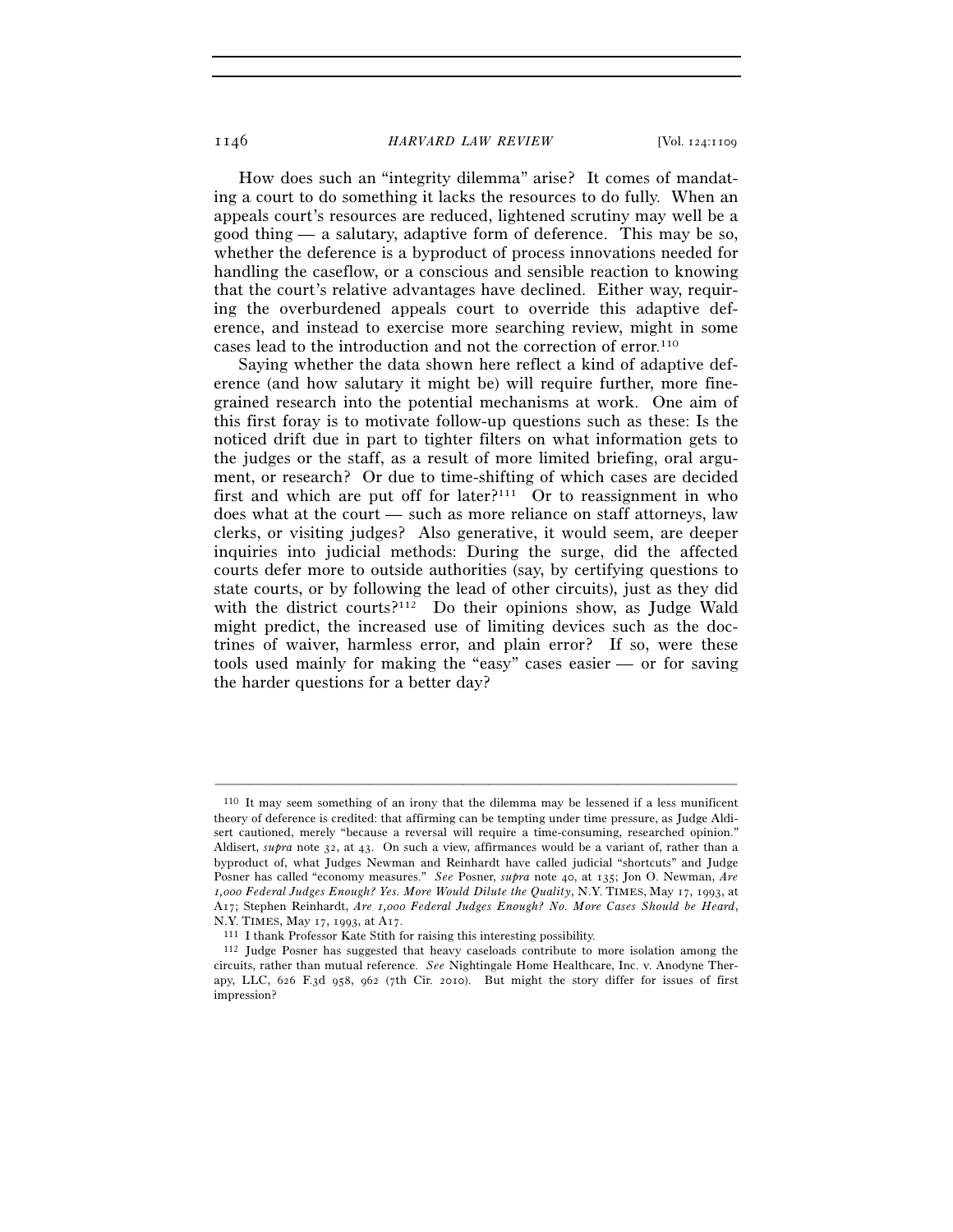# APPENDIX

#### I. DATA APPENDIX

The Administrative Office of the U.S. Courts (AO) and the Federal Judicial Center distribute data on all cases filed in the 94 district courts and all appeals filed in the 12 regional appeals courts. These data are used in the federal judiciary's official publications, such as the reports of the Chief Justice and statistics published online. They are made available for researchers through the Interuniversity Consortium for Political and Social Research (ICPSR).

I limit my analysis to variables that are available across all years in the period of study, "statistical years" 1998 to 2005 (fourth quarter of 1997 through third quarter of 2005). As explained in Part III, this window begins where data is first available on whether a pro se litigant was involved in the case. The pro se versus counseled distinction is important for this study, given the special handling of pro se cases by staff attorneys in each appeals court.

In addition, I have limited the sample as follows:

(1) I examine only cases categorized by the AO as "civil" cases. Subject areas within this category include (among others) contracts, torts, property, employment discrimination, other civil rights, intellectual property, regulatory actions, tax, labor laws, social security laws, and commercial law. The asbestos cases are excluded. The "civil" category is distinct from these remaining categories: "criminal," "original writs," and "administrative" (federal agency cases, including the BIA appeals).

(2) I exclude habeas and prisoner suits, even though they are formally categorized as civil cases. As explained in Part III, these cases are especially vulnerable to such shocks as changing case law about the AEDPA or the PLRA.

(3) To avoid double counting, I keep only the record for the "lead" case among consolidated cases. Likewise, I omit reopened appeals and en banc cases; each group is only a miniscule fraction of the caseload.

(4) I omit the D.C. Circuit from all analyses, given its specialized docket. The specialized Federal Circuit is not in the AO appeals data. What remains are all other regional circuits, from First to Eleventh. (Including the D.C. Circuit in the graphs and statistical analyses is immaterial to the results.)

# II. ECONOMETRIC APPENDIX

Here, I present measures that quantify the basic outcome changes during the surge period, as seen in the graphs. The table below provides estimates for how much change in the levels of each outcome of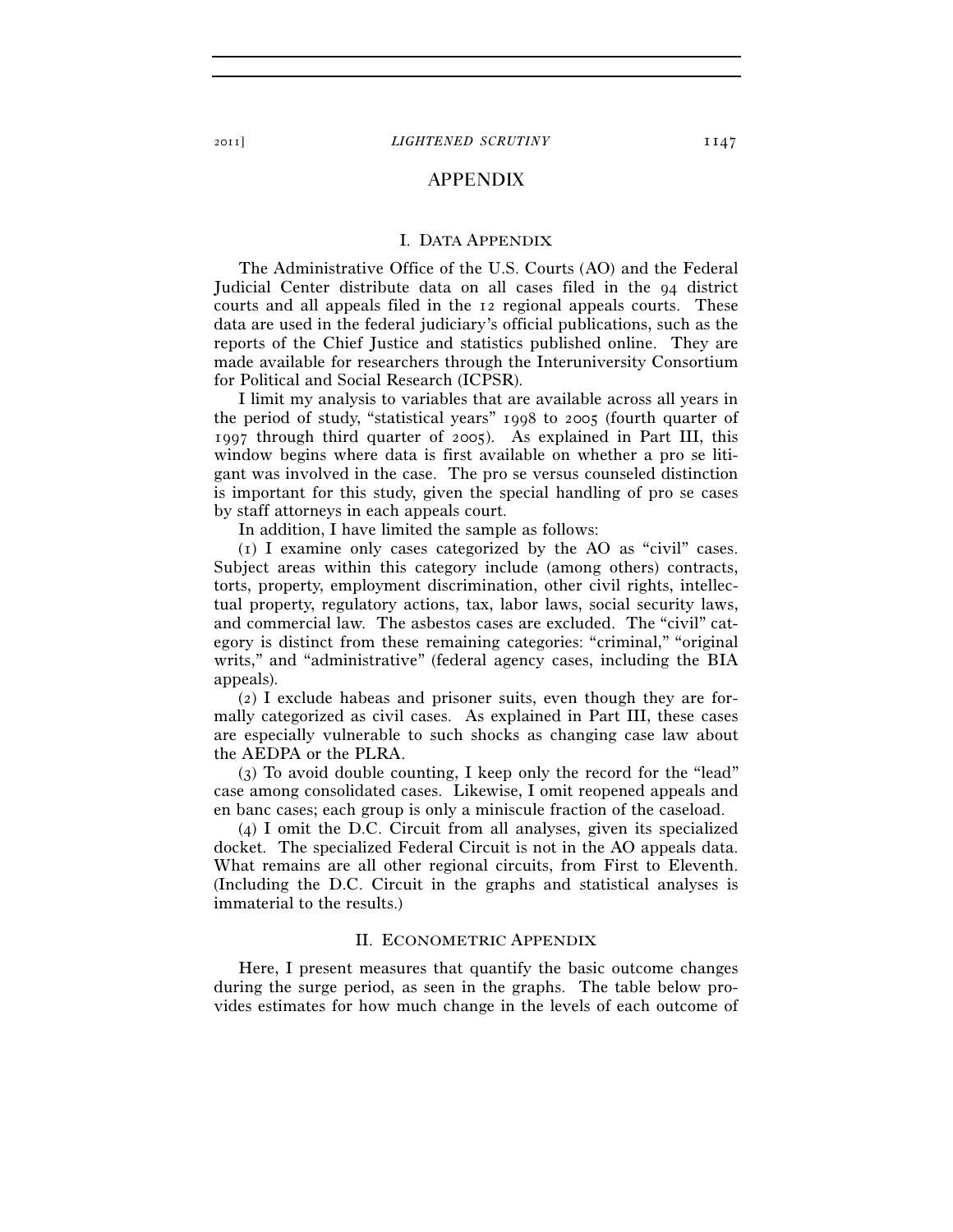interest is attributable to the surge, as of three years into the surge (second quarter of 2005). This measure is a within-sample prediction. The units are percentage points.

# *A. Specifications and Robustness*

*1. Basic model.* — These measures are based on a regression specification chosen for simplicity and transparency. It is a piecewise linear model, fitting straight lines in each of three periods: before the start of the surge; a "transition" period (to allow for a lag); and a "flooded" period (by which time the surge's effects, if any, may have started to be felt). In the specification, the dependent variable is the fraction of all terminated appeals that reached a given outcome, within a case category, in a given circuit and in a given quarter $113$ :

$$
y_{\alpha} = \beta_{i} \cdot Second \cdot trend + \beta_{i} \cdot Ninth \cdot trend
$$
  
+  $\beta_{j} \cdot Second \cdot transition + \beta_{i} \cdot Second \cdot change_{r}$   
+  $\beta_{j} \cdot Second \cdot flooded + \beta_{\delta} \cdot Second \cdot change_{r}$   
+  $\beta_{j} \cdot Ninth \cdot transition + \beta_{s} \cdot Ninth \cdot change_{r}$   
+  $\beta_{\phi} \cdot Ninth \cdot flooded + \beta_{i\phi} \cdot Ninth \cdot change_{r}$   
+  $\mathbf{X}_{\alpha} \cdot \mathbf{B}_{i\alpha} + \varepsilon_{\alpha}$ 

In this notation, *Second* and *Ninth* are indicators for whether the data point is from the Second or Ninth Circuit; *transition* and *flooded* are indicators for the transition and flooded periods; *c* indexes circuit; *t* indexes quarter of observation; *trend* is time since the start of the data window (capturing a linear trend); and *change<sub>r</sub>* and *change<sub>F</sub>* measure time since the start of the transition and flooded periods, respectively (capturing the change in trends in those periods). The covariates  $\mathbf{X}_{at}$ include circuit fixed effects, quarter fixed effects, and measures of the "political" composition of the district and appeals judges in a given circuit in a given year.114 The specification includes all components of the interacted terms; components not separately listed are covered by the fixed effects in  $\mathbf{X}_{a}$ .

<sup>–––––––––––––––––––––––––––––––––––––––––––––––––––––––––––––</sup> 113 For instance, a data point for the reversal-rates regression would be the percentage of cases decided, in a given circuit and in a given quarter, that resulted in reversal or remand.

<sup>114</sup> The measure is the share of active judges who were appointed by Republican presidents. In the estimations reported here, this measure is included both for the district judges and for the appeals judges, along with a simple interaction term. (Consistent and somewhat sharper results, not reported here, are found using a more compact measure of the chances of having different-partyappointees at the district and circuit level.) As might be expected given the difference-indifferences design (which is itself a way of controlling for the changing political composition of the courts during the Clinton and Bush years), and given the fixed effects that are also included, adding (or omitting) these extra control variables does not disturb the finding of falling reversal rates during the surge.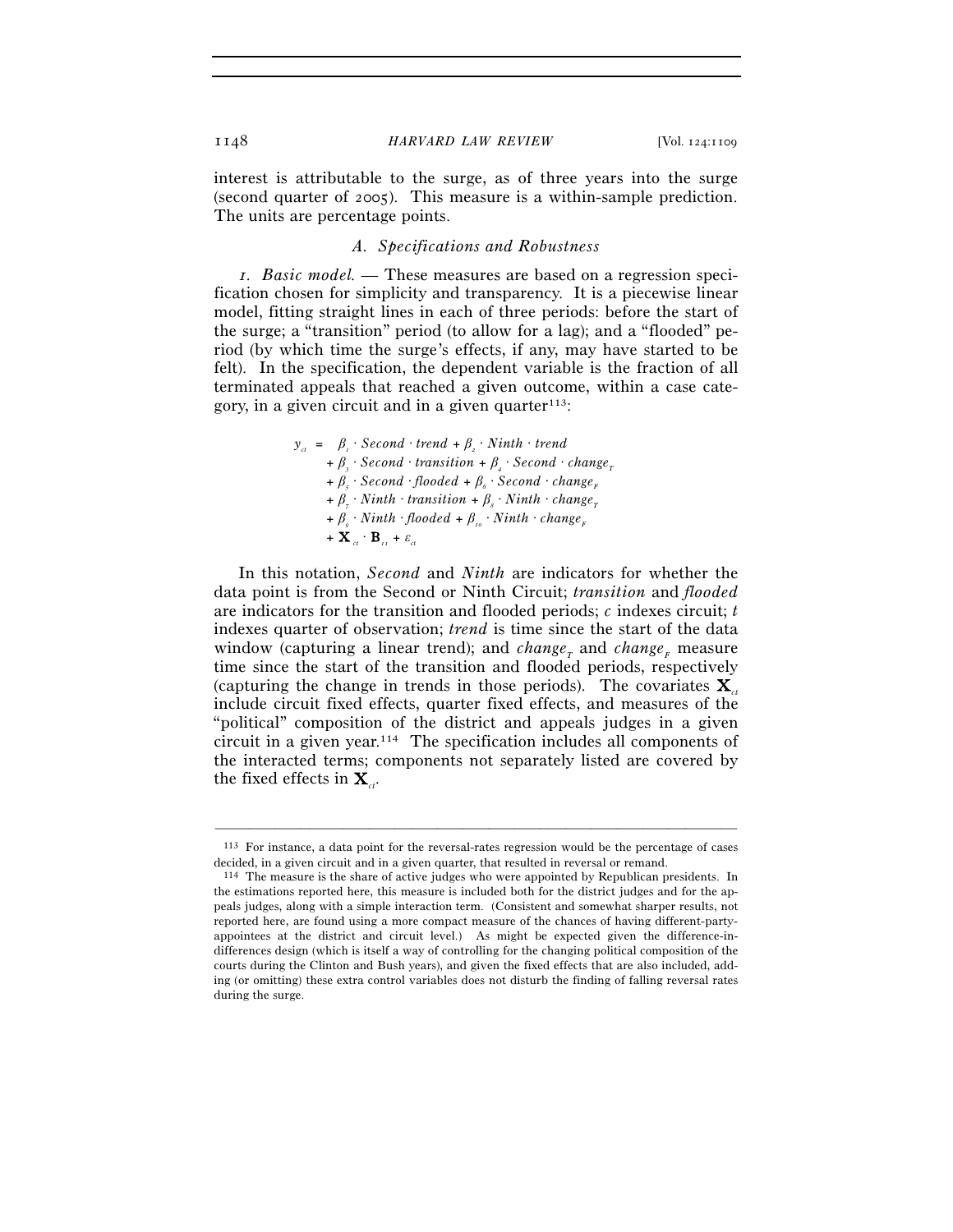*2. Case-level model.* — The tables show estimates from ordinary least squares (OLS) regressions in which the observations (circuit-byquarter cell means) are weighted by cell population, and standard errors are clustered by circuit. With this weighting, these circuit-level estimates are essentially equivalent to estimates from a case-level linear probability model (if no case-level covariates are included). The coefficients are identical and standard errors very close between the case-level estimates (not reported here) and the circuit-level estimates (reported here).

*3. Logit model.* — It is also worth noting that a case-level logit specification (not reported here) yields results consistent with the OLS results. The discussion here focuses on the latter.

*4. Treatment of trends.* — In the following table, I show two alternative treatments of trends. From Figure 7, it appears that the reversal rate in the flooded circuits not only declined in absolute terms during the flood, but also turned around what seems to be an upward trend in the years leading up to the surge. Extrapolating that trend, however, requires caution. Because the Second Circuit's vacancydriven crisis during 1996 through 1998 seems to be the cause of the severe dip in the flooded circuits' combined reversal rate during that period, it may not be ideal to assume that the rising trend in years immediately following would have continued further. I apply two partial solutions to allay this concern. First, in all regressions, I include an indicator for the crisis period in the Second Circuit. Second, as shown in Panel A of the table, I present estimates after removing any contribution of prior trends in the flooded circuits. These estimates are given by  $\beta_s + t \cdot (\beta_s + \beta_t)$  for the Second Circuit and  $\beta_s + t \cdot (\beta_{10} + \beta_2)$  for the Ninth, where *t* is the time in quarters between the start of the flooded period and the second quarter of 2005.<sup>115</sup> These estimates, in essence, assume a counterfactual in which any such trend would have leveled out at the start of the flooded period. They can thus be thought to represent the simple gap between outcome levels at the start of the surge and at the three-year mark. An alternative treatment is shown in Panel B, in which the contribution of prior trends is included. These estimates are given by  $\beta_s + t \cdot \beta_s$  for the Second Circuit and  $\beta_{0} + t \cdot \beta_{0}$  for the Ninth. These estimates assume a linear trend in outcomes that would have continued into the surge period. As is apparent from the table, the former approach (shown in the top panel)

<sup>115</sup> That is, ten quarters for specifications with the half-year transition period, and eight quarters for those with the full-year transition period. The sum of *t* and the transition length is always twelve quarters (that is, three years into the surge). The notation above is reduced from  $\beta_s + t \cdot (\beta_s - (-\beta_s))$  and  $\beta_s + t \cdot (\beta_s - (-\beta_s))$ , which more clearly shows how the contribution of prior trends is removed.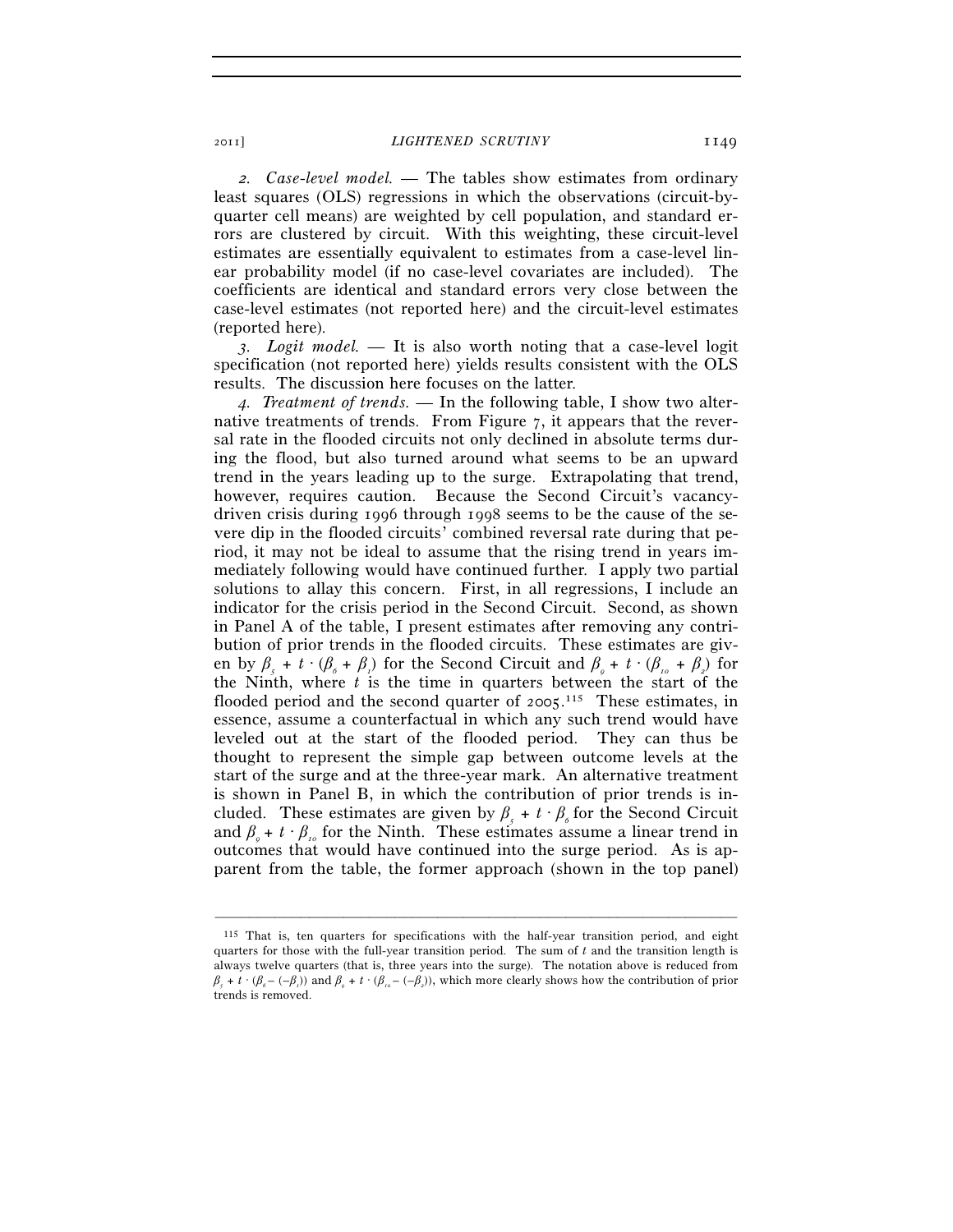yields more conservative estimates; I follow that method in presenting further estimates for the subsamples.

*5. Transition period.* — As one further check, I also present all estimates using a separate regression for each of two plausible lengths for the transition period: one half-year and one year.116 These estimates are shown, respectively, as the left and right columns in each set of estimates. As is evident, the estimates are largely insensitive to the chosen length.

#### *B. Basic Estimates*

The estimates, as seen in the following table, generally coincide with our visual guesses from "eyeballing" the graphs. As explained above, the numbers represent how much of a change in outcomes (in percentage points) may be attributed to the extra caseload pressure three years into the surge; this is a within-sample prediction. The first row shows estimates based on the full sample of all civil appeals: reversal rates fell approximately four percentage points in each circuit. To put these numbers in context: reversal rates for this full sample averaged approximately ten percent in the Second Circuit and thirteen percent in the Ninth Circuit, from 1999 to 2001.

The table also shows estimates from two subsamples chosen to allay potential concerns. In the second row, labeled "Counseled," I limit the sample by excluding the pro se cases (those in which at least one of the parties proceeded without an attorney at the time of filing). As previously noted, pro se cases receive specialized treatment from the circuit courts; for instance, they are typically shepherded by dedicated staff attorneys and rarely receive published opinions. Naturally, they also differ in quality from appeals filed by attorneys. Focusing on the "Counseled" subsample avoids the concern that disturbances in the pro se docket may be driving the observed changes in outcomes. In the third row, labeled "Private, counseled," I further limit the sample to only those counseled cases in which the federal government is not a party. Focusing on these cases avoids the additional concern that many federal government lawyers may have been directly affected by the surge, having been recruited or assigned to work on the immigration case overflow.

Although this analysis has put numbers on the patterns seen in the graphs, a note urging restraint in interpreting these estimates is in or-

<sup>116</sup> The tradeoff in defining the transition period is that a longer transition is more likely to cover the true lag (if any), but a shorter one leaves a longer "flooded" period and hence more data for estimating the desired coefficients. It should be emphasized that this transition period need not capture the entire time needed for the surging caseloads (or their effects, if any) to reach their full heights, however; to the contrary, the change-in-trends variables allow for such growth over time.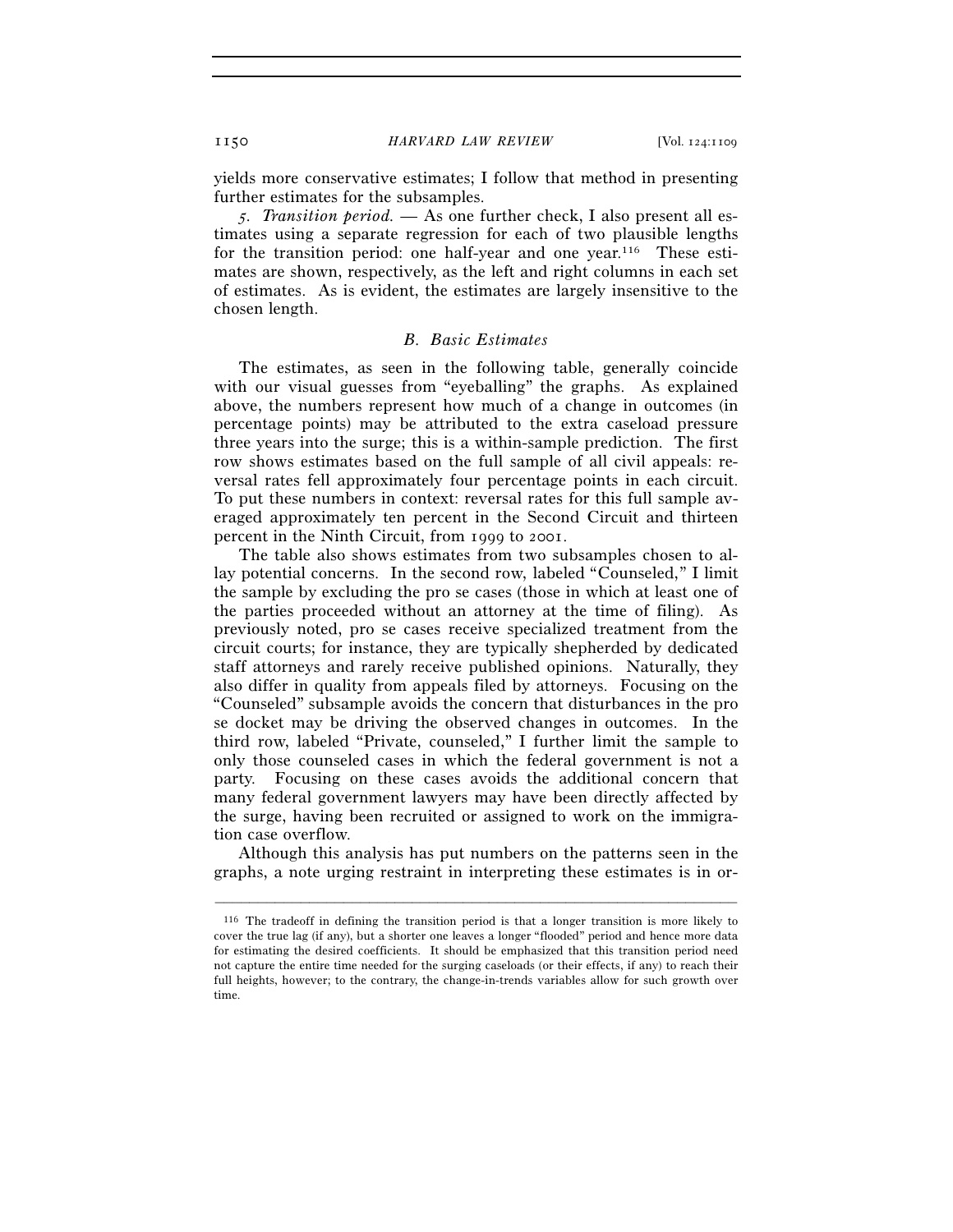der: they are specific to the extent and nature of this particular surge, and more needs to be known before these findings can be credibly extrapolated to other events. For easily imagined reasons, it would be premature to conclude that this much increase in a circuit's caseflow will always cause that much change in outcomes: cases vary in difficulty, for instance (making it both necessary and challenging to translate docket growth into actual hours of extra work); or there may be tipping points; or differing case compositions might allow differing degrees of "give"; or the circuits might vary in how they absorb fluctuations in caseloads — and this is just for starters.